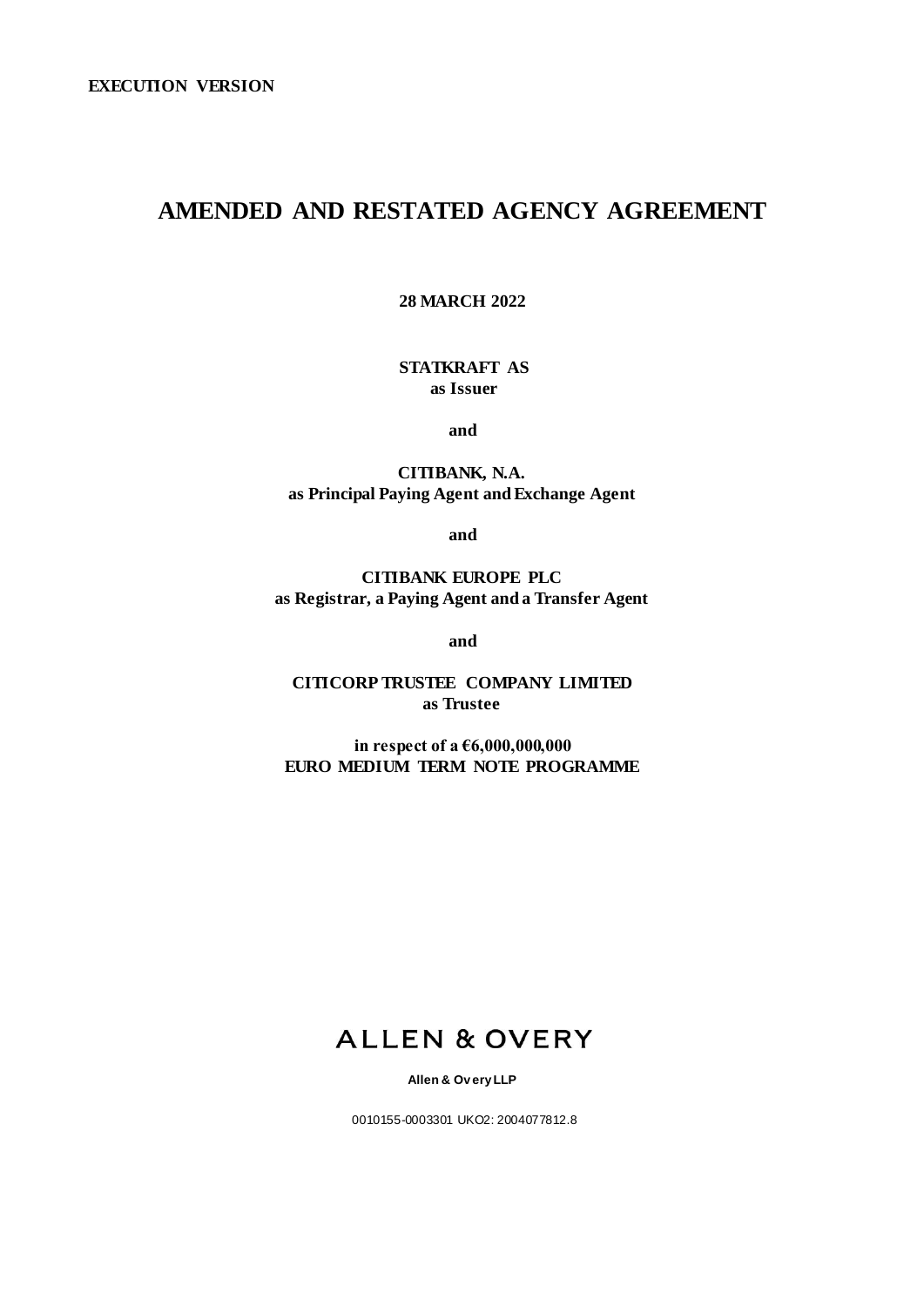## **CONTENTS**

## **Clause Page**

| 4. Determination of Exchange Date, Issue of Permanent Global Notes and Definitive Notes in Bearer and     |  |
|-----------------------------------------------------------------------------------------------------------|--|
|                                                                                                           |  |
|                                                                                                           |  |
|                                                                                                           |  |
|                                                                                                           |  |
|                                                                                                           |  |
| 10. Determinations and Notifications in Respect of Notes and Interest Determination  18                   |  |
|                                                                                                           |  |
|                                                                                                           |  |
|                                                                                                           |  |
|                                                                                                           |  |
|                                                                                                           |  |
|                                                                                                           |  |
|                                                                                                           |  |
|                                                                                                           |  |
|                                                                                                           |  |
|                                                                                                           |  |
|                                                                                                           |  |
|                                                                                                           |  |
|                                                                                                           |  |
|                                                                                                           |  |
|                                                                                                           |  |
|                                                                                                           |  |
|                                                                                                           |  |
|                                                                                                           |  |
|                                                                                                           |  |
|                                                                                                           |  |
|                                                                                                           |  |
|                                                                                                           |  |
|                                                                                                           |  |
|                                                                                                           |  |
|                                                                                                           |  |
|                                                                                                           |  |
|                                                                                                           |  |
| <b>Schedule Page</b>                                                                                      |  |
|                                                                                                           |  |
|                                                                                                           |  |
|                                                                                                           |  |
|                                                                                                           |  |
| 5. Form of Certificate for Exchange of Transfer from Regulation S Global Note to Restricted Global Note52 |  |
| 6. Form of Certificate for Exchange or Transfer From Restricted Global Note to Regulation S Global Note   |  |
| When the Note is A "Restricted Security" Within the Meaning of Rule 144 Under the Securities              |  |
|                                                                                                           |  |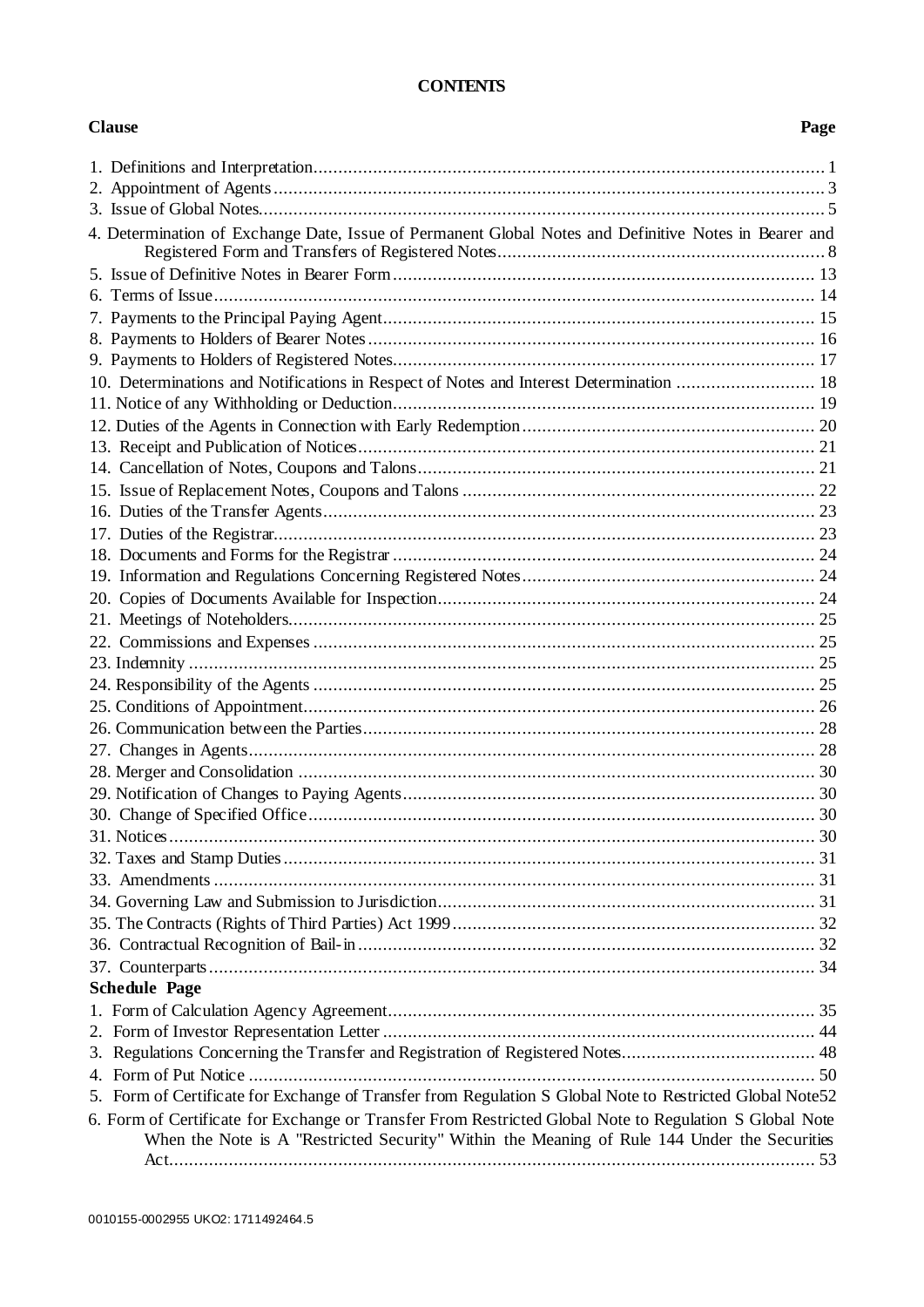| 7. Form of Certificate for Exchange or Transfer from Restricted Global Note to Regulation S Global Note |  |
|---------------------------------------------------------------------------------------------------------|--|
| when the note is no longer a "Restricted Security" within the meaning of Rule 144 under the Securities  |  |
|                                                                                                         |  |
|                                                                                                         |  |
|                                                                                                         |  |
|                                                                                                         |  |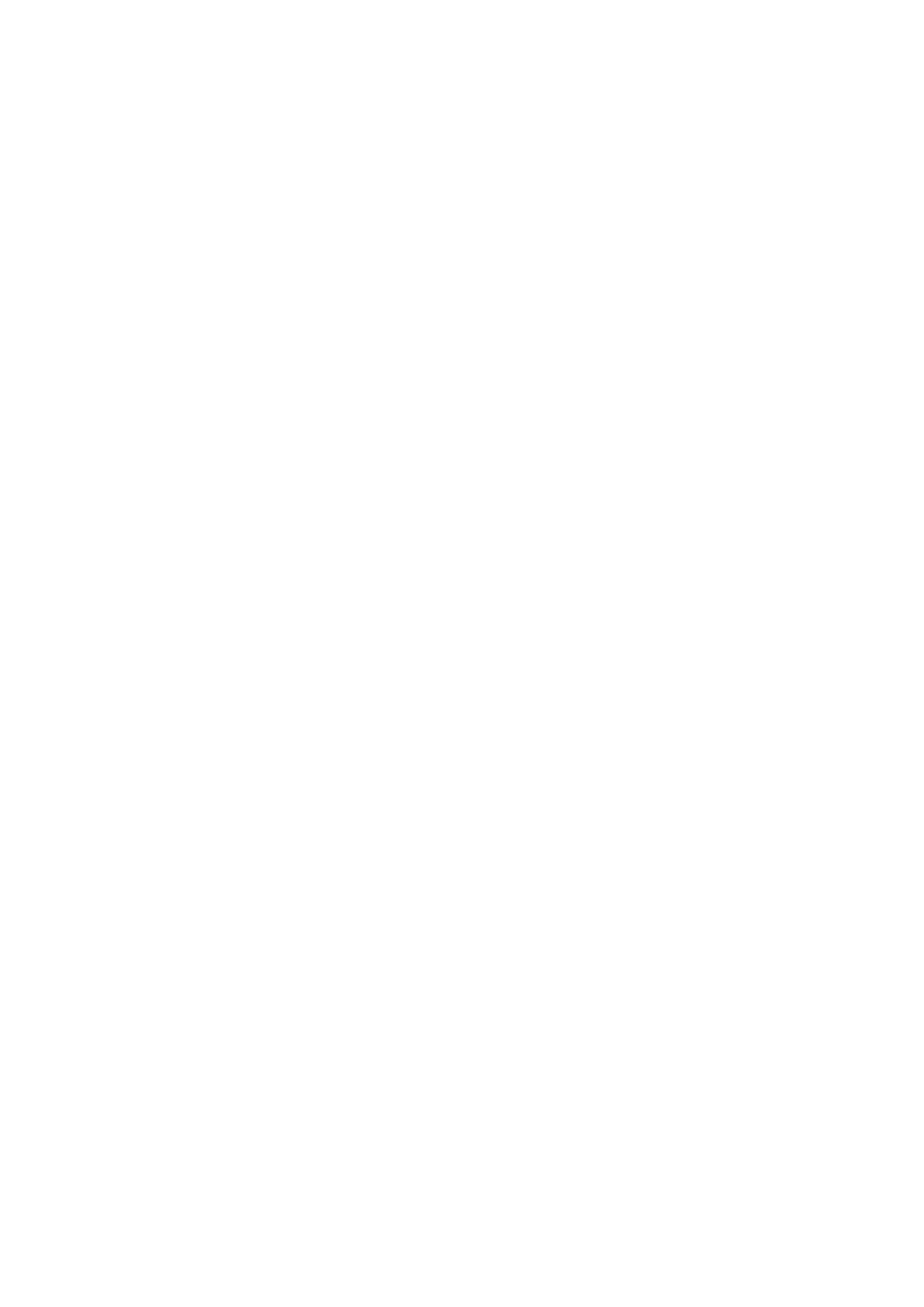## **THIS AGENCY AGREEMENT** is made on 28 March 2022

## **BETWEEN**:

- (1) **STATKRAFT AS** of Lilleakerveien 6, PO Box 200 Lilleaker, NO-0216 Oslo, Norway as issuer (the **Issuer**);
- (2) **CITIBANK, N.A.**, as issuing and principal paying agent and agent bank (in such capacity, the **Principal Paying Agent**, which expression shall include any successor) and in its capacity as exchange agent (the **Exchange Agent**, which expression shall include any successor);
- (3) **CITIBANK EUROPE PLC** as registrar (the **Registrar**, which expression shall include any successor), as paying agent (together with the Principal Paying Agent and the Registrar, the **Paying Agents**, which expression shall include any additional or successor paying agent appointed in accordance with clause 27 and **Paying Agent** shall mean any of the Paying Agents) and in its capacity as a transfer agent (together with the Registrar and the Principal Paying Agent, the **Transfer Agents**, which expression shall include any successor or additional transfer agent appointed in accordance with clause 27 and **Transfer Agent** shall mean any of the Transfer Agents); and
- (4) **CITICORP TRUSTEE COMPANY LIMITED** as trustee (the **Trustee**, which expression shall include any other persons for the time being the trustee or trustees under the Trust Deed (as defined below)).

## **WHEREAS**:

- (A) The Issuer, the Principal Paying Agent and the Agents named in it entered into an amended and restated Agency Agreement dated 29 March 2021 (the **Principal Agency Agreement**) in respect of a €6,000,000,000 Euro Medium Term Note Programme of the Issuer (the **Programme**).
- (B) The parties to this Agreement have agreed to make certain modifications to the Principal Agency Agreement.
- (C) This Agreement amends and restates the Principal Agency Agreement. Any Notes (other than a Tranche of Notes intended to form a single series with another Tranche of Notes issued prior to the date of this Agreement) issued under the Programme on or after the date of this Agreement shall be issued pursuant to this Agreement. This does not affect any Notes issued under the Programme prior to the date of this Agreement.

## **IT IS HEREBY AGREED** as follows:

## <span id="page-4-0"></span>1. **DEFINITIONS AND INTERPRETATION**

- 1.1 Terms and expressions defined in the Programme Agreement, the Trust Deed or the Notes or used in the applicable Final Terms shall have the same meanings in this Agreement, except where the context requires otherwise or unless otherwise stated.
- 1.2 Without prejudice to the foregoing:

**Agents** means the Principal Paying Agent, the other Paying Agents, the Registrar, the other Transfer Agents and the Exchange Agent;

**Applicable Law** means any law or regulation;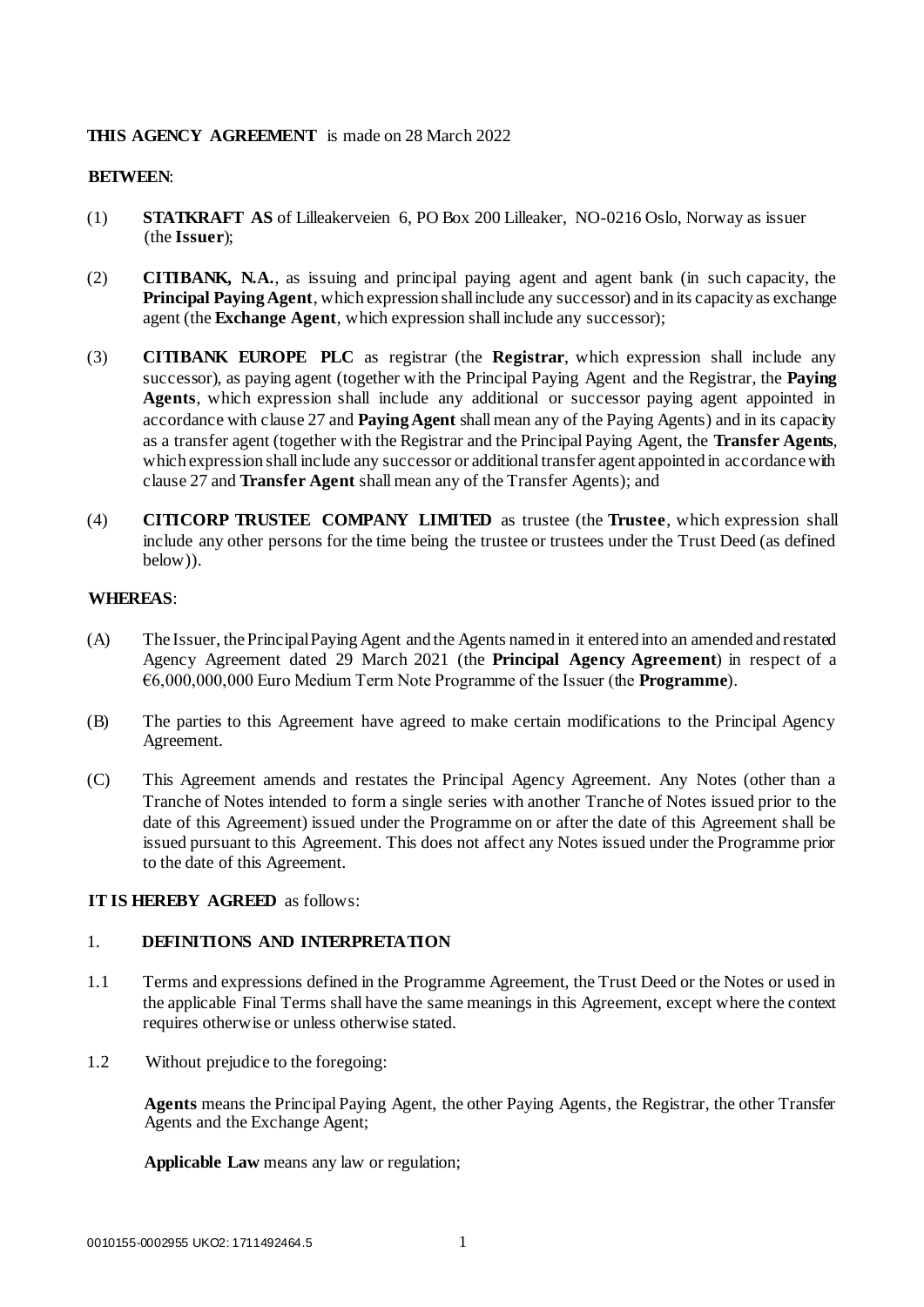**Authority** means any competent regulatory, prosecuting, Tax or governmental authority in any jurisdiction;

**Calculation Agent** means, in relation to the Notes of any Series, the person appointed as calculation agent in relation to the Notes by the Issuer pursuant to the provisions of a Calculation Agency Agreement (or any other agreement) and shall include any successor calculation agent appointed in respect of the Notes;

**CGN** means a Temporary Global Note or a Permanent Global Note and in either case in respect of which the applicable Final Terms indicates is not a New Global Note;

**Client Money Rules** means the FCA Rules in relation to client money from time to time;

**Code** means the U.S. Internal Revenue Code of 1986, as amended;

**Distribution Compliance Period** has the meaning given to such term in Regulation S under the Securities Act;

**FATCA Withholding** means any withholding or deduction required pursuant to an agreement described in Section 1471(b) of the Code or otherwise imposed pursuant to Sections 1471 through 1474 of the Code (or any regulations thereunder or official interpretations thereof) or an intergovernmental agreement between the United States and another jurisdiction facilitating the implementation thereof (or any law implementing such an intergovernmental agreement);

**FCA** means the Financial Conduct Authority or any regulatory authority that may succeed it as a United Kingdom regulator;

**FCA Rules** means the rules established by the FCA in the FCA's handbook of rules and guidance from time to time;

**EURIBOR** means the Euro-zone inter-bank offered rate;

**Eurosystem-eligible NGN** means an NGN which is intended to be held in a manner which would allow Eurosystem eligibility;

**Exchange Agent** means, in relation to all or any Series of the Notes, the person appointed as such from time to time pursuant to the provisions of this Agreement or such other exchange agent in relation thereto as may from time to time be appointed as such by the Issuer, and notice of whose appointment has been given to the Noteholders in accordance with Condition 14;

**NGN** means a Temporary Global Note or a Permanent Global Note and in either case in respect of which the applicable Final Terms indicates is a New Global Note;

**NIBOR** means the Norwegian inter-bank offered rate;

**Regulation S** means Regulation S under the Securities Act;

**STIBOR** means the Stockholm inter-bank offered rate:

**Tax** means any present or future taxes, duties, assessments or governmental charges of whatever nature imposed, levied, collected, withheld or assessed by or on behalf of any Authority having power to tax; and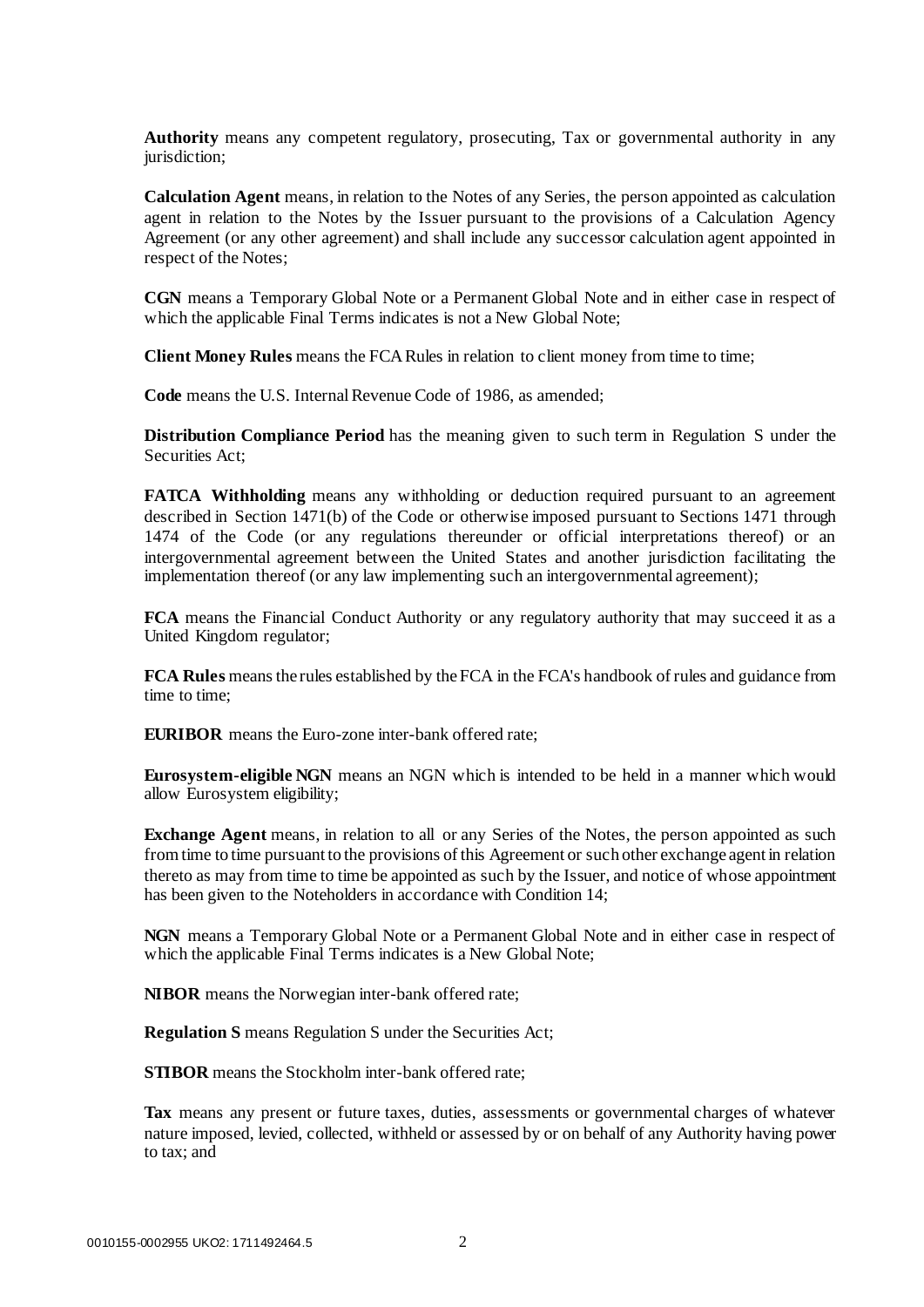**Trust Deed** means the trust deed of even date herewith relating to the Programme and made between the Issuer and the Trustee, as amended, modified, varied, supplemented, replaced, restated or novated from time to time;

- 1.3 Any references to Notes shall, unless the context otherwise requires, include any Global Note or Global Notes representing such Notes. This Agreement does not apply to the VPS Notes, except that, to the extent applicable, the Principal Paying Agent shall comply with subclauses 2.2(h) and 2.2(i) with respect to the VPS Notes.
- 1.4 For the purposes of this Agreement, the Notes of each Series shall form a separate series of Notes and the provisions of this Agreement shall apply *mutatis mutandis* separately and independently to the Notes of each Series and in such provisions the expressions **Notes**, **Noteholders**, **Coupons**, **Couponholders**, **Talons** and **Talonholders** shall be construed accordingly.
- 1.5 All references in this Agreement to principal and/or interest or both in respect of the Notes or to any moneys payable by the Issuer under this Agreement shall have the meaning set out in Condition 6.
- 1.6 All references in this Agreement to the **relevant currency** shall be construed as references to the currency in which the relevant Notes and/or Coupons are denominated.
- 1.7 In this Agreement, clause headings are inserted for convenience and ease of reference only and shall not affect the interpretation of this Agreement. All references in this Agreement to a law or a provision of a law shall be deemed to be a reference to that law or provision as from time to time modified, extended, amended or re-enacted or to any statutory instrument, order or regulation made thereunder or under such re-enactment.
- 1.8 All references in this Agreement to an agreement, instrument or other document (including, without limitation, this Agreement, the Programme Agreement, the Trust Deed, the Notes and any Conditions appertaining thereto) shall be construed as a reference to that agreement, instrument or document as the same may be amended, modified, varied or supplemented from time to time.
- 1.9 Any references herein to a **relevant clearing system** shall mean the clearing and/or settlement system(s) specified in the applicable Final Terms.
- 1.10 Words denoting the singular number only shall include the plural number also and vice versa; words denoting the masculine gender only shall include the feminine gender also; and words denoting persons only shall include firms and corporations and vice versa.
- 1.11 As used herein, in relation to any Notes which are to have a "listing" or be "listed" (i) on Euronext Dublin, **listing** and **listed** shall be construed to mean that such Notes have been admitted to the Euronext Dublin Official List and admitted to trading on Euronext Dublin's regulated market; and (ii) on any other Stock Exchange within the European Economic Area, **listing** and **listed**shall be construed to mean that Notes have been admitted to trading on a market within that jurisdiction which is a regulated market for the purposes of the Markets in Financial Instruments Directive (Directive 2014/65/EU).
- 1.12 All references in this Agreement to a Directive include any relevant implementing measure of each Member State of the European Union which has implemented such Directive.

## <span id="page-6-0"></span>2. **APPOINTMENT OF AGENTS**

2.1 The Issuer hereby appoints each of the Agents as its agent in respect of the Notes in accordance herewith and with the Conditions at their respective specified offices and each of the Agents hereby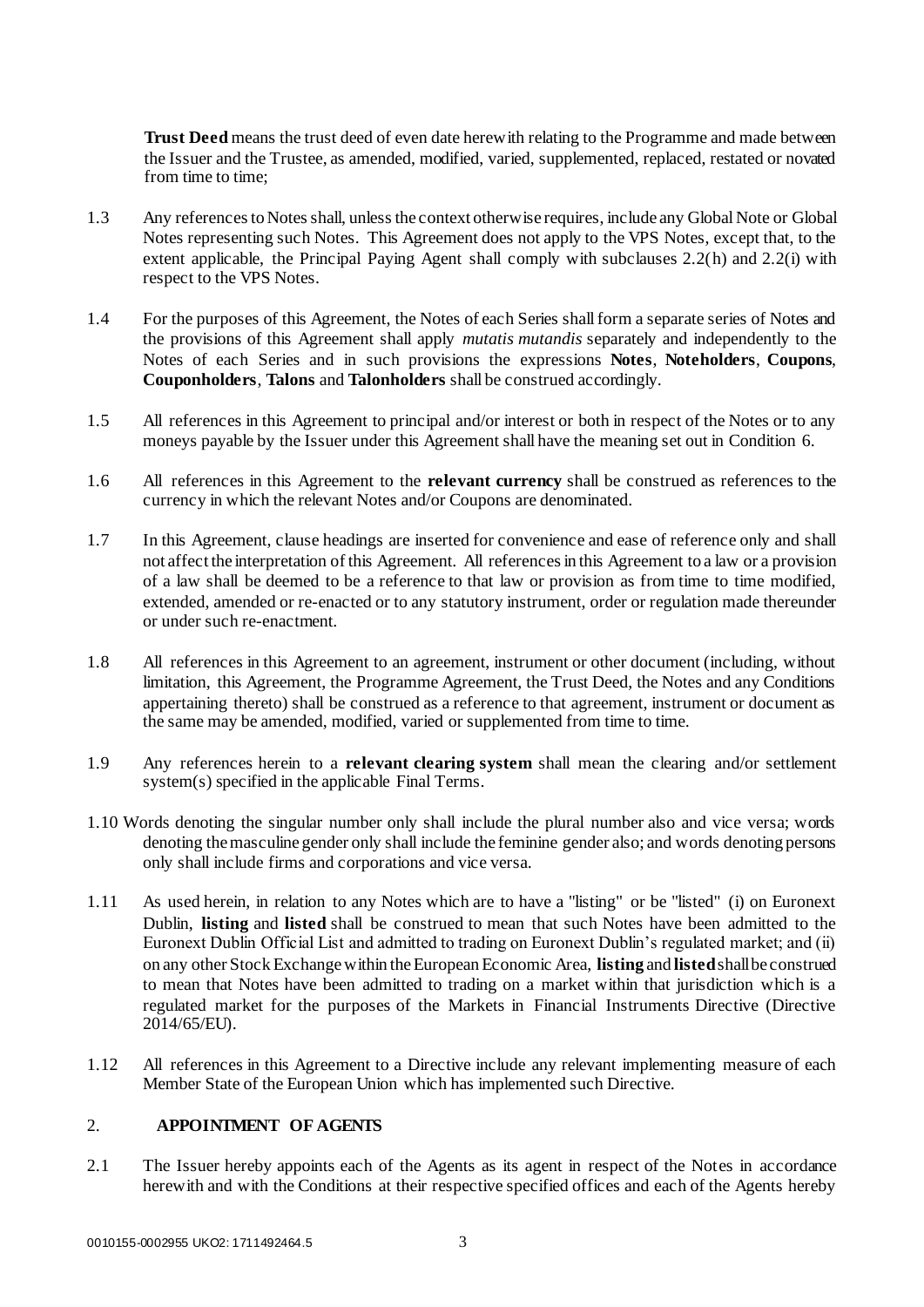agrees to act as agent. Each Agent hereby agrees to perform the duties required of it by the Conditions and the provisions of this Agreement.

- 2.2 The Principal Paying Agent is hereby appointed, and the Principal Paying Agent hereby agrees to act, as agent of the Issuer (and, for the purposes only of subclause 2.5 below, the Trustee) upon the terms and subject to the conditions set out below, for the purposes of, *inter alia*:
	- (a) completing, authenticating and delivering Bearer Global Notes and (if required) authenticating or arranging for the authentication on its behalf of, and delivering, Definitive Bearer Notes;
	- (b) giving effectuation instructions and electing a common safekeeper in respect of each Bearer Global Note which is a Eurosystem-eligible NGN;
	- (c) exchanging Temporary Global Notes for Permanent Global Notes or Definitive Bearer Notes, as the case may be, in accordance with the terms of such Temporary Global Notes and, in respect of any such exchange, (i) making all notations on Temporary Global Notes which are CGNs as required by their terms and (ii) instructing Euroclear and Clearstream, Luxembourg to make appropriate entries in their records in respect of all Bearer Global Notes which are NGNs;
	- (d) exchanging Permanent Global Notes for Definitive Bearer Notes in accordance with the terms of such Permanent Global Notes and, in respect of any such exchange, (i) making all notations on Permanent Global Notes which are CGNs as required by their terms and (ii) instructing Euroclear and Clearstream, Luxembourg to make appropriate entries in their records in respect of all Permanent Global Notes which are NGNs;
	- (e) paying sums due on Bearer Global Notes and Definitive Bearer Notes and Coupons and instructing Euroclear and Clearstream, Luxembourg to make appropriate entries in their records in respect of all Bearer Global Notes which are NGNs;
	- (f) unless otherwise specified in the applicable Final Terms, determining the interest and/or other amounts payable in respect of the Notes in accordance with the Conditions;
	- (g) arranging on behalf of the Issuer for notices to be communicated to the Noteholders;
	- (h) preparing and sending any required reports to the Bank of England and ensuring that, as directed by the Issuer, all necessary action is taken to comply with any reporting requirements of any competent authority of any relevant currency as may be in force from time to time with respect to the Notes to be issued under the Programme;
	- (i) in accordance with the Procedures Memorandum, submitting to the relevant authority or authorities such number of copies of each Final Terms which relates to Notes which are to be listed as it may reasonably require; and
	- (j) performing all other obligations and duties imposed upon it by the Conditions and this Agreement.
	- 2.3 In relation to each issue of Eurosystem-eligible NGNs, the Issuer hereby authorises and instructs the Principal Paying Agent to elect a common safekeeper. For the purposes of this Agreement, the Principal Paying Agent elects Clearstream, Luxembourg as common safekeeper. From time to time, the Issuer and the Principal Paying Agent may agree to vary this election. The Issuer acknowledges that any such election is subject to the right of Euroclear and Clearstream, Luxembourg to jointly determine that the other shall act as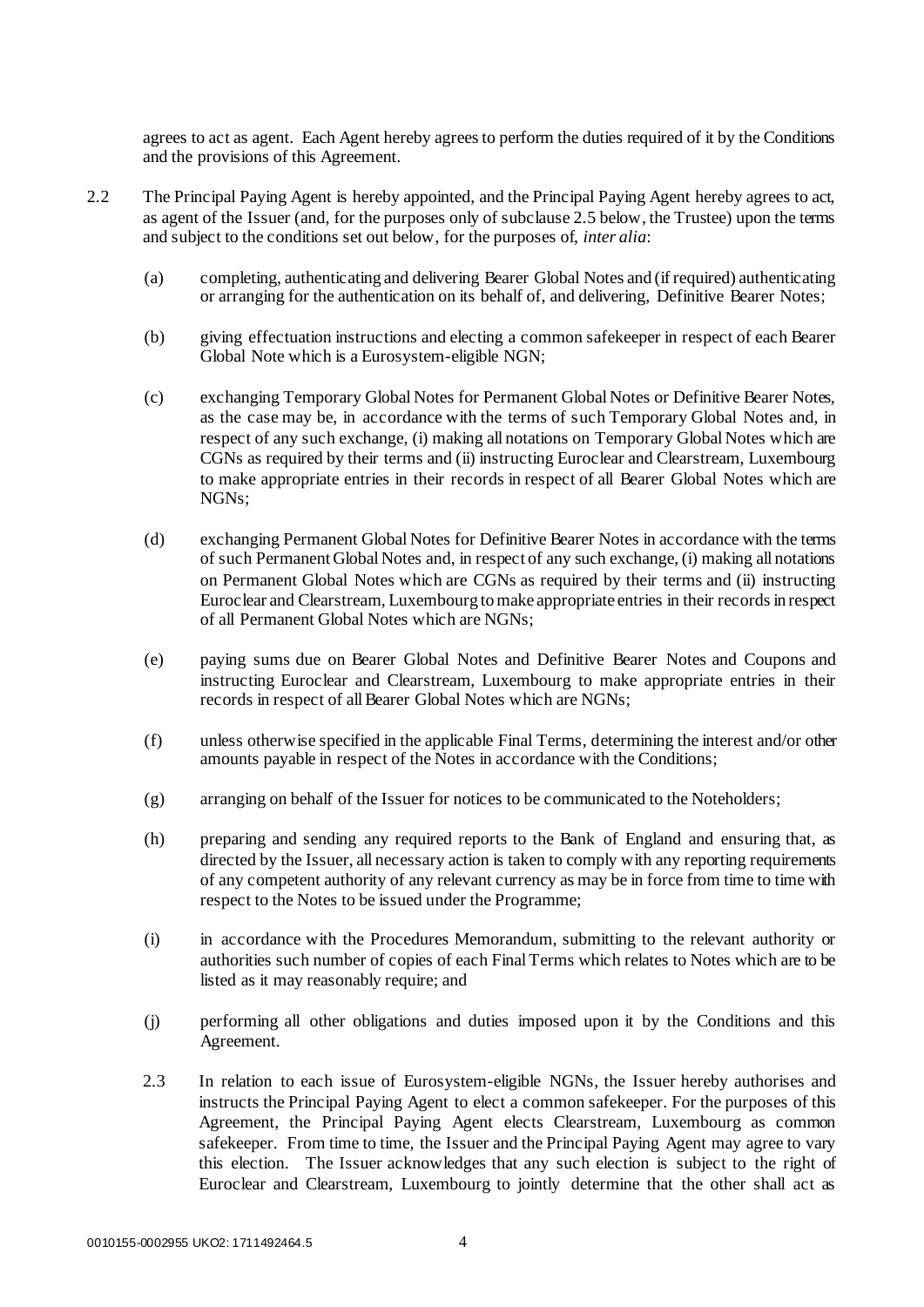common safekeeper in relation to any such issue and agrees that no liability shall attach to the Principal Paying Agent in respect of any such election made by it.

- 2.4 Each Paying Agent is hereby appointed, and each Paying Agent hereby agrees to act, as paying agent of the Issuer (and, for the purposes only of subclause 2.5 below, the Trustee) upon the terms and subject to the conditions set out below, for the purposes of paying sums due on Bearer Notes and Coupons and of performing all other obligations and duties imposed upon it by the Conditions and this Agreement.
- 2.5 At any time after an Event of Default or a Potential Event of Default shall have occurred and be continuing or the Notes shall otherwise have become due and repayable or the Trustee shall have received any money which it proposes to pay under Clause 9 of the Trust Deed to the relevant Noteholders and/or Couponholders, the Trustee may:
- (a) by notice in writing to the Issuer, the Principal Paying Agent, the Registrar, the Exchange Agent, the Transfer Agents and the other Paying Agents require the Principal Paying Agent, the Registrar, the Exchange Agent, the Transfer Agents and the other Paying Agents pursuant to this Agreement:
	- (i) to act thereafter as Principal Paying Agent, Registrar, Exchange Agent, Transfer Agents and other Paying Agents respectively of the Trustee in relation to payments to be made by or on behalf of the Trustee under the terms of the Trust Deed *mutatis mutandis* on the terms provided in this Agreement (save that the Trustee's liability under any provisions of this Agreement for the indemnification, remuneration and payment of out-of-pocket expenses of the Principal Paying Agent, the Registrar, the Exchange Agent, the Transfer Agents and the other Paying Agents shall be limited to the amounts for the time being held by the Trustee on the trusts of the Trust Deed in respect of the Notes of the relevant Series and available for the purpose) and thereafter to hold all Notes and Coupons and all sums, documents and records held by them in respect of Notes and Coupons on behalf of the Trustee; or
	- (ii) to deliver up all Notes and Coupons and all sums, documents and records held by them in respect of Notes and Coupons to the Trustee or as the Trustee shall direct in such notice, provided that such notice shall be deemed not to apply to any documents or records which the Principal Paying Agent, the Registrar, the Exchange

Agent, the relevant Transfer Agent or other Paying Agent is obliged not to release by any law or regulation; and

- (b) by notice in writing require the Issuer to make all subsequent payments in respect of the Notes and Coupons to or to the order of the Trustee and not to the Principal Paying Agent.
- 2.6 Unless the parties hereto agree otherwise, none of the Paying Agents, the Transfer Agents or the Exchange Agent shall be required to undertake any duties or obligations in connection with the issue of VPS Notes save that each of the Trustee and the Principal Paying Agent will hold the Trust Deed and make it available for inspection by any holder of VPS Notes on reasonable notice and during normal business hours.

## <span id="page-8-0"></span>3. **ISSUE OF GLOBAL NOTES**

3.1 Subject to subclause 3.4, following receipt of the applicable Final Terms signed by the Issuer, the Principal Paying Agent will take the steps required of the Principal Paying Agent in the Procedures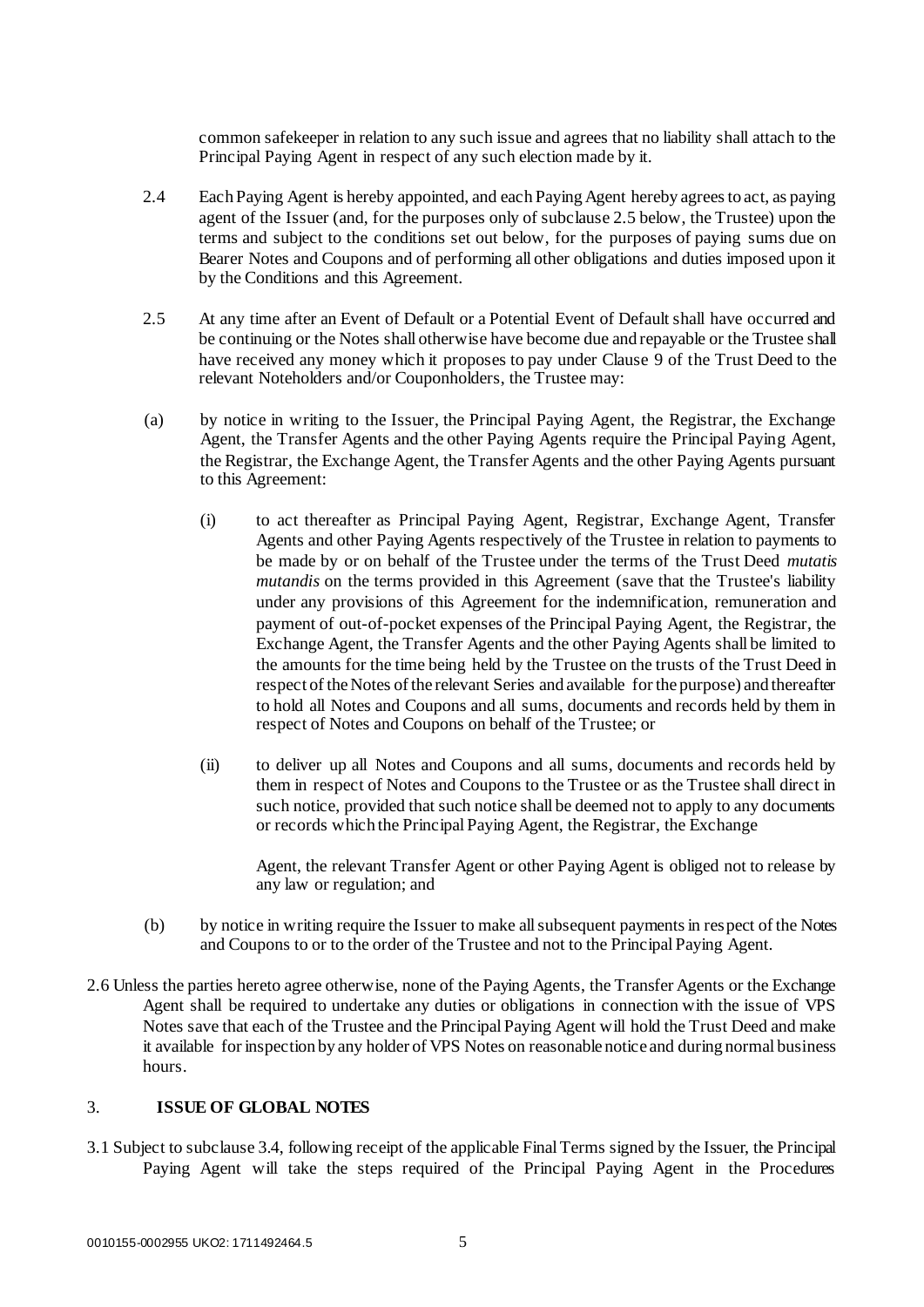Memorandum. For this purpose the Principal Paying Agent is hereby authorised on behalf of the Issuer:

- (a) to prepare and complete a Temporary Global Note or (if so specified in the applicable Final Terms) a Permanent Global Note by, *inter alia*, attaching a copy of the applicable Final Terms to a copy of the master Bearer Global Note;
- (b) to authenticate such Bearer Global Note;
- (c) to deliver such Bearer Global Note to the specified common depositary of Euroclear and/or Clearstream, Luxembourg (if the Temporary Global Note is a CGN) or specified common safekeeper (if the Temporary Global Note is a NGN) for Euroclear and Clearstream, Luxembourg and, in the case of a Temporary Global Note which is a Eurosystem-eligible NGN, to instruct the common safekeeper to effectuate the same; and
- (d) to ensure, if the issue is subject to TEFRA D selling restrictions, that the Notes of each subsequent Tranche of a Series are initially assigned an ISIN and a common code by Euroclear and Clearstream, Luxembourg which are different from the ISIN and common code assigned to Notes of any other Tranche of the same Series; and
- (e) if the Temporary Global Note is a NGN, instruct Euroclear and Clearstream, Luxembourg to make the appropriate entries in their records to reflect the initial outstanding aggregate principal amount of the relevant Tranche of Notes.
- 3.2 For the purpose of subclause 3.1, the Principal Paying Agent will on behalf of the Issuer if specified in the applicable Final Terms that a Permanent Global Note will represent the Notes on issue:
	- (a) in the case of the first Tranche of any Series of Notes, prepare a Permanent Global Note by attaching a copy of the applicable Final Terms to a copy of the master Permanent Global Note;
	- (b) in the case of the first Tranche of any Series of Notes, authenticate the Permanent Global Note;
	- (c) in the case of the first Tranche of any Series of Notes, deliver the Permanent Global Note to the specified common depositary (if the Permanent Global Note is a CGN) or specified common safekeeper (if the Permanent Global Note is a NGN) for Euroclear and/or Clearstream, Luxembourg; and, in the case of a Permanent Global Note which is a Eurosystem-eligible NGN, to instruct the common safekeeper to effectuate the same;
	- (d) in the case of the first Tranche of any Series of Notes, if the Permanent Global Note is a NGN, instruct Euroclear and Clearstream, Luxembourg to make the appropriate entries in their records to reflect the initial outstanding aggregate principal amount of the relevant Tranche of Notes;
	- (e) in the case of a subsequent Tranche of any Series of Notes deliver the applicable Final Terms to the specified common depositary or common safekeeper, as the case may be, for attachment to the Permanent Global Note and in the case where the Permanent Global Note is a CGN, make all appropriate entries on the relevant Schedule to the Permanent Global Note to reflect the increase in its nominal amount or, in the case where the Permanent Global Note is a NGN, instruct Euroclear and Clearstream, Luxembourg to make the appropriate entries in their records to reflect the increased outstanding aggregate principal amount of the relevant Series; and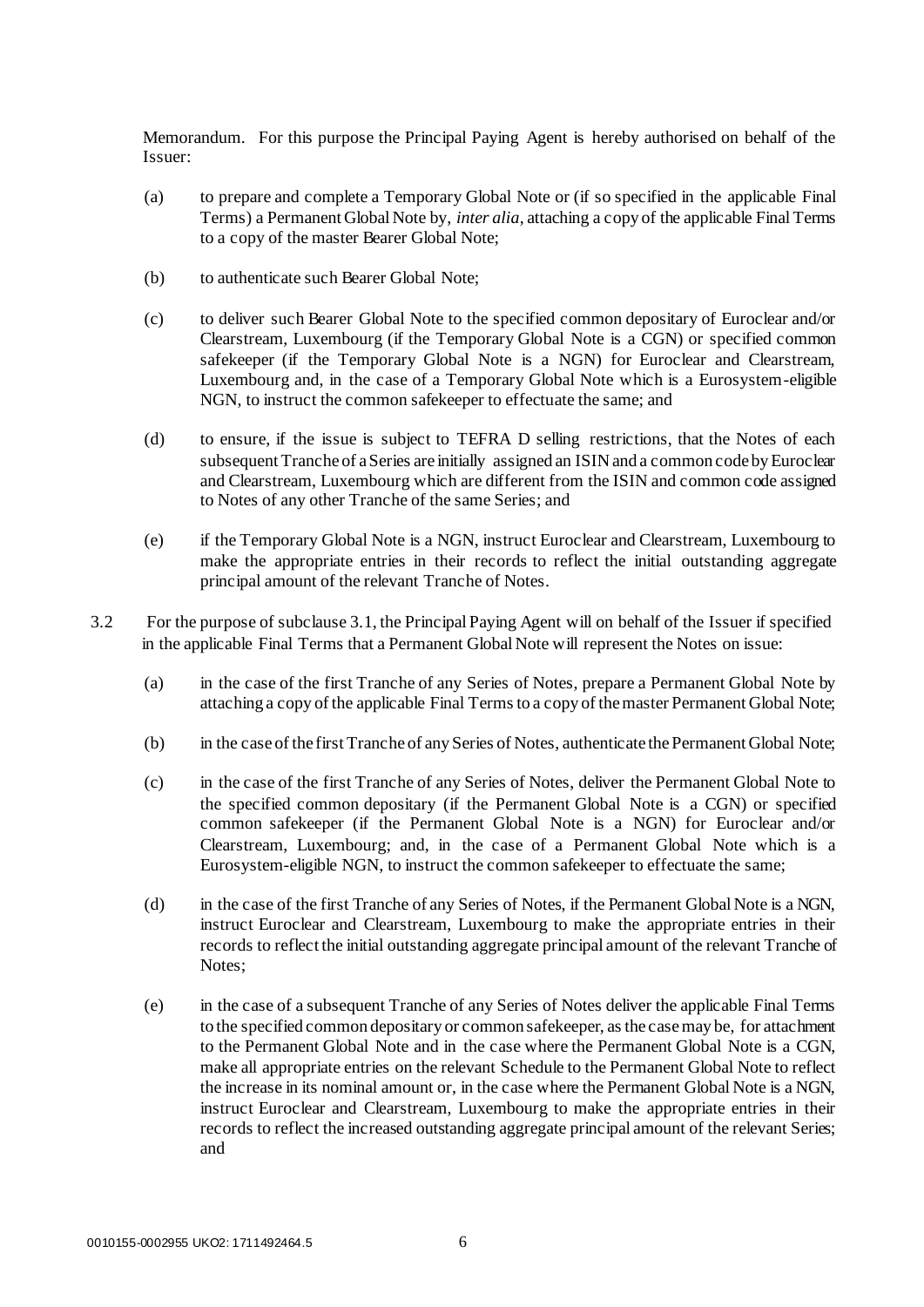- (f) ensure that the Notes of each Tranche are assigned, as applicable, security numbers (including, but not limited to, common codes and ISINs) which are different from the security numbers assigned to the Notes of any other Tranche of the same Series until at least the expiry of the Distribution Compliance Period in respect of the Tranche.
- 3.3 Subject to subclause 3.4 and in respect of a Registered Tranche (other than a Registered Series comprising Registered 4(2) Notes), following receipt of a Final Terms signed by the Issuer, the Registrar (or its agent on its behalf) shall, where master Registered Global Notes are to be used, complete a Regulation S Global Note representing Registered Notes initially sold in an **offshore transaction** within the meaning of Regulation S under the Securities Act and/or a Restricted Global Note representing Notes initially resold pursuant to, and in reliance on, Rule 144A under the Securities Act, which (in the case of the Restricted Global Note) shall bear, subject as otherwise provided herein, the Legend set forth in the form set out in Part III of Schedule 2 to the Trust Deed. Such Registered Global Notes shall be issued together in an aggregate nominal amount equal to the nominal amount of that Tranche. The Registered Global Notes shall be registered in the name of a nominee of DTC, in the case of the Regulation S Global Notes for the account of Euroclear and Clearstream, Luxembourg. The Registrar shall authenticate or cause to be authenticated the Registered Global Note(s) and cause it or them to be delivered to a custodian for DTC. In addition, the Registrar shall comply with all provisions of the Procedures Memorandum expressed to apply to it.
- 3.4 Subject to subclause 3.5 and in respect of a Registered Series comprising Registered 4(2) Notes, following receipt of a Final Terms signed by the Issuer, the Registrar (or its agent on its behalf) shall, where master Definitive Registered Notes are to be used, complete master Definitive Registered  $Note(s)$  in the appropriate denomination and authenticate the same by manual signature (or arrange for the same to be authenticated on its behalf) and deliver such Definitive Registered Notes to the applicable Dealer or its designee for the benefit of the purchaser of such Notes against delivery by each Dealer of a receipt therefor or, if so instructed and upon confirmation from the Issuer that proper payment by the purchaser has been made, deliver such Definitive Registered Notes directly to the Issuer or its designee for the benefit of the purchaser of such Definitive Registered Notes against delivery of a receipt therefor. Notwithstanding the foregoing, if the Registrar is so instructed otherwise by the Issuer, delivery of such Definitive Registered Notes may be made before actual receipt of payment in accordance with the custom prevailing in the market.
- 3.5 The Principal Paying Agent or the Registrar, as the case may be, shall only be required to perform its obligations under subclauses 3.1, 3.2, 3.3 and 3.4 if it holds a master Temporary Global Note, a master Permanent Global Note, a master Regulation S Global Note, a master Restricted Global Note or a master Definitive Registered Note, as applicable, in each case duly executed by a person or persons authorised to execute the same on behalf of the Issuer, which may be used by the Principal Paying Agent or the Registrar, as the case may be, for the purpose of preparing the relevant Global Note or Definitive Registered Note.
- 3.6 The Issuer undertakes to ensure that the Principal Paying Agent receives copies of each document specified in subclause 3.5 in a timely manner.
- 3.7 Where the Principal Paying Agent delivers any authenticated Global Note to a common safekeeper for effectuation using electronic means, it is authorised and instructed to destroy the Global Note retained by it following its receipt of confirmation from the common safekeeper that the relevant Global Note has been effectuated.
- 3.8 The Principal Paying Agent or the Registrar, as the case may be, will provide Euroclear and/or Clearstream, Luxembourg and/or DTC with the notifications, instructions or other information to be given by the Principal Paying Agent or the Registrar, as the case may be, to Euroclear and/or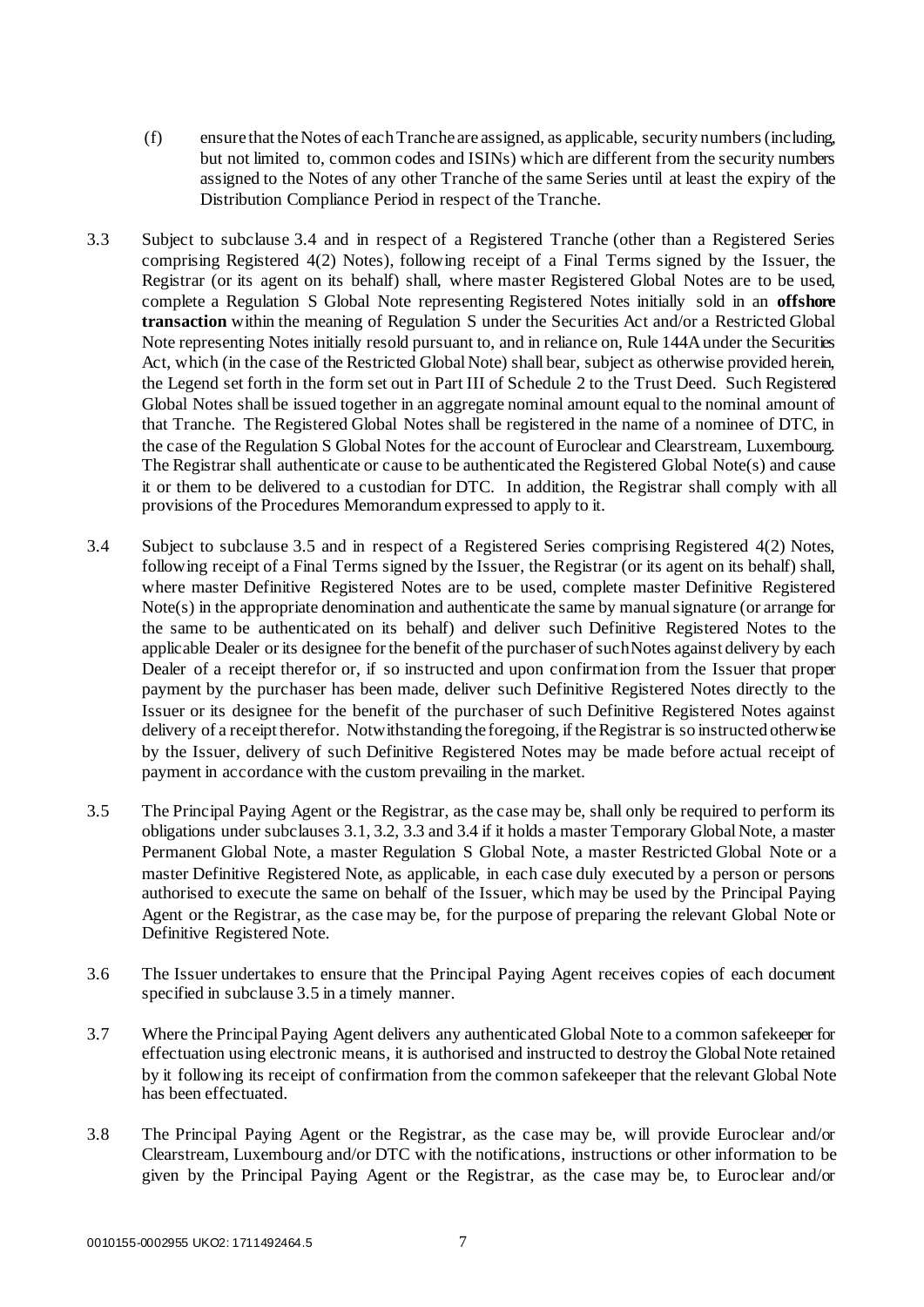Clearstream, Luxembourg and/or DTC in accordance with, and at the times provided in, the respective rules, regulations and operating procedures of such systems.

## <span id="page-11-0"></span>4. **DETERMINATION OF EXCHANGE DATE, ISSUE OF PERMANENT GLOBAL NOTES AND DEFINITIVE NOTES IN BEARER AND REGISTERED FORM AND TRANSFERS OF REGISTERED NOTES**

- 4.1 (a) The Principal Paying Agent shall determine the Exchange Date for each Temporary Global Note in accordance with the terms thereof. Forthwith upon determining the Exchange Date in respect of any Tranche, the Principal Paying Agent shall notify such determination to the Issuer, the Trustee, the relevant Dealer and the relevant clearing system.
	- (b) The Principal Paying Agent shall deliver or deposit, upon notice from the relevant clearing system, a Permanent Global Note or Definitive Notes, as the case may be, in accordance with the terms of the Temporary Global Note. Where a Temporary Global Note is to be exchanged for a Permanent Global Note, the Principal Paying Agent is hereby authorised on behalf of the Issuer:
		- (i) in the case of the first Tranche of any Series of Notes, to prepare and complete a Permanent Global Note in accordance with the terms of the Temporary Global Note applicable to such Tranche by attaching a copy of the applicable Final Terms to a copy of the master Permanent Global Note;
		- (ii) in the case of the first Tranche of any Series of Notes, to authenticate such Permanent Global Note;
		- (iii) in the case of the first Tranche of any Series of Notes, if the Permanent Global Note is a CGN, to deliver the Permanent Global Note to the common depositary which is holding the Temporary Global Note representing the Tranche for the time being on behalf of Euroclear and/or Clearstream, Luxembourg to hold on behalf of the Issuer pending its exchange for the Temporary Global Note;
		- (iv) in the case of the first Tranche of any Series of Notes, if the Permanent Global Note is a NGN, to deliver the Permanent Global Note to the common safekeeper which is holding the Temporary Global Note representing the Tranche for the time being on behalf of Euroclear and/or Clearstream, Luxembourg to effectuate (in the case of a Permanent Global Note which is a Eurosystem-eligible NGN) and to hold on behalf of the Issuer pending its exchange for the Temporary Global Note; and
		- (v) in the case of a subsequent Tranche of any Series of Notes if the Permanent Global Note is a CGN, to attach a copy of the applicable Final Terms to the Permanent Global Note applicable to the relevant Series and to enter details of any exchange in whole or part as stated above; and
		- (vi) in the case of a subsequent Tranche of any Series of Notes if the Permanent Global Note is an NGN, to deliver the applicable Final Terms to the specified common safekeeper for attachment to the Permanent Global Note applicable to the relevant Series.
- 4.2 (a) In the event that (i) DTC or any successor depositary notifies the Issuer that it is no longer willing or able to discharge properly its responsibilities as depositary with respect to the Registered Global Notes, or (ii) DTC ceases to be a **clearing agency** registered under the Exchange Act and the Issuer is unable to appoint a qualified successor within 90 days of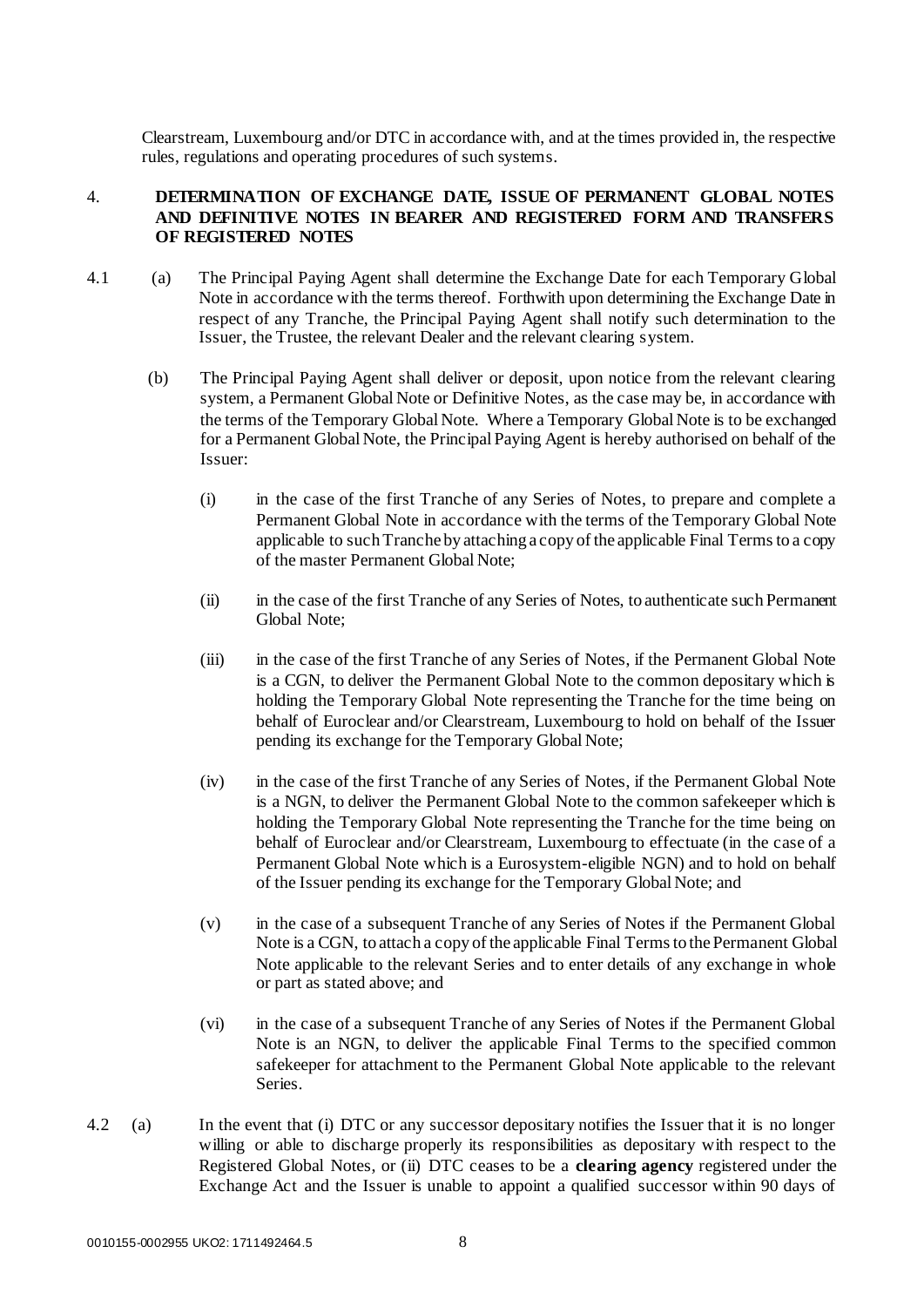receiving notice of such ineligibility the Issuer will cause sufficient Definitive Registered Notes to be executed and delivered to the Registrar for completion, authentication and despatch to the relevant Noteholder(s) of the Registered Notes in accordance with the Conditions and this subclause 4.2.

- (b) The Noteholder(s) of the relevant Registered Global Note(s) will provide the Registrar with:
	- (i) written instructions and such other information as the Issuer and the Registrar may require to complete, execute and deliver such Definitive Registered Notes; and
	- (ii) in the case of a Restricted Global Note only, a fully completed, signed certification substantially to the effect that the exchanging Noteholder is not transferring its interest at the time of such exchange or, in the case of a simultaneous resale pursuant to Rule 144A under the Securities Act, a certification that the transfer is being made in compliance with the provisions of Rule 144A under the Securities Act.
- (c) Upon receipt of the documents referred to in subclause 4.2(b), the Registrar shall arrange for the execution and delivery at the relevant Transfer Agent's office to, or to the order of, the person or persons named in such order Definitive Registered Note(s) registered in the name or names requested by such person or persons and shall alter the entries and adjust the nominal amount in the Register in respect of the relevant Registered Global Note(s) accordingly.
- (d) Definitive Registered Notes issued in exchange for an interest in a Restricted Global Note shall bear the legend set forth in the form set out in Part VIII of Schedule 2 to the Trust Deed.
- 4.3 If Notes of a Series are issued in the form of a Regulation S Global Note and a Restricted Global Note, and if a holder of a beneficial interest in the Restricted Global Note deposited with DTC or its depositary wishes at any time to exchange its interest in such Restricted Global Note for an interest in the Regulation S Global Note of the same Series, or to transfer its interest in such Restricted Global Note to a person who wishes to take delivery thereof in the form of an interest in the Regulation S Global Note, such Noteholder may, subject to the rules and procedures of DTC and the requirements set forth in the following sentence, exchange or transfer or cause the exchange or transfer of such interest for an equivalent beneficial interest in such Regulation S Global Note. Upon receipt by the Registrar, as Transfer Agent, of (a) instructions given in accordance with DTC's procedures from an agent member directing the Registrar to credit or cause to be credited a beneficial interest in such Regulation S Global Note in an amount equal to the beneficial interest in the Restricted Global Note to be exchanged or transferred, (b) an order given by the holder of such beneficial interest in accordance with DTC's procedures containing information regarding the participant account of DTC to be credited with such increase, *provided* that during the time that the Note is a **restricted security** (as defined in Rule 144) such information shall designate the Euroclear or Clearstream, Luxembourg account to be credited with such increase and the name of such account, and (c) a certificate which:
	- (i) for exchanges made during the Distribution Compliance Period, is in the form of Schedule 6 hereto given by the holder of such beneficial interest stating that the exchange or transfer of such interest has been made in compliance with the transfer restrictions applicable to the Notes and pursuant to, and in accordance with, Regulation S and that such interest will be held immediately thereafter only through Euroclear or Clearstream, Luxembourg; or
	- (ii) for exchanges made after the expiration of the Distribution Compliance Period, is in the form of Schedule 7 hereto given by the holder of such beneficial interest stating that the exchange or transfer of such interest has been made in compliance with the transfer restrictions applicable to the Registered Notes and (a) that such transfer or exchange has been made pursuant to, and in accordance with, Regulation S or (b) that the Registered Note being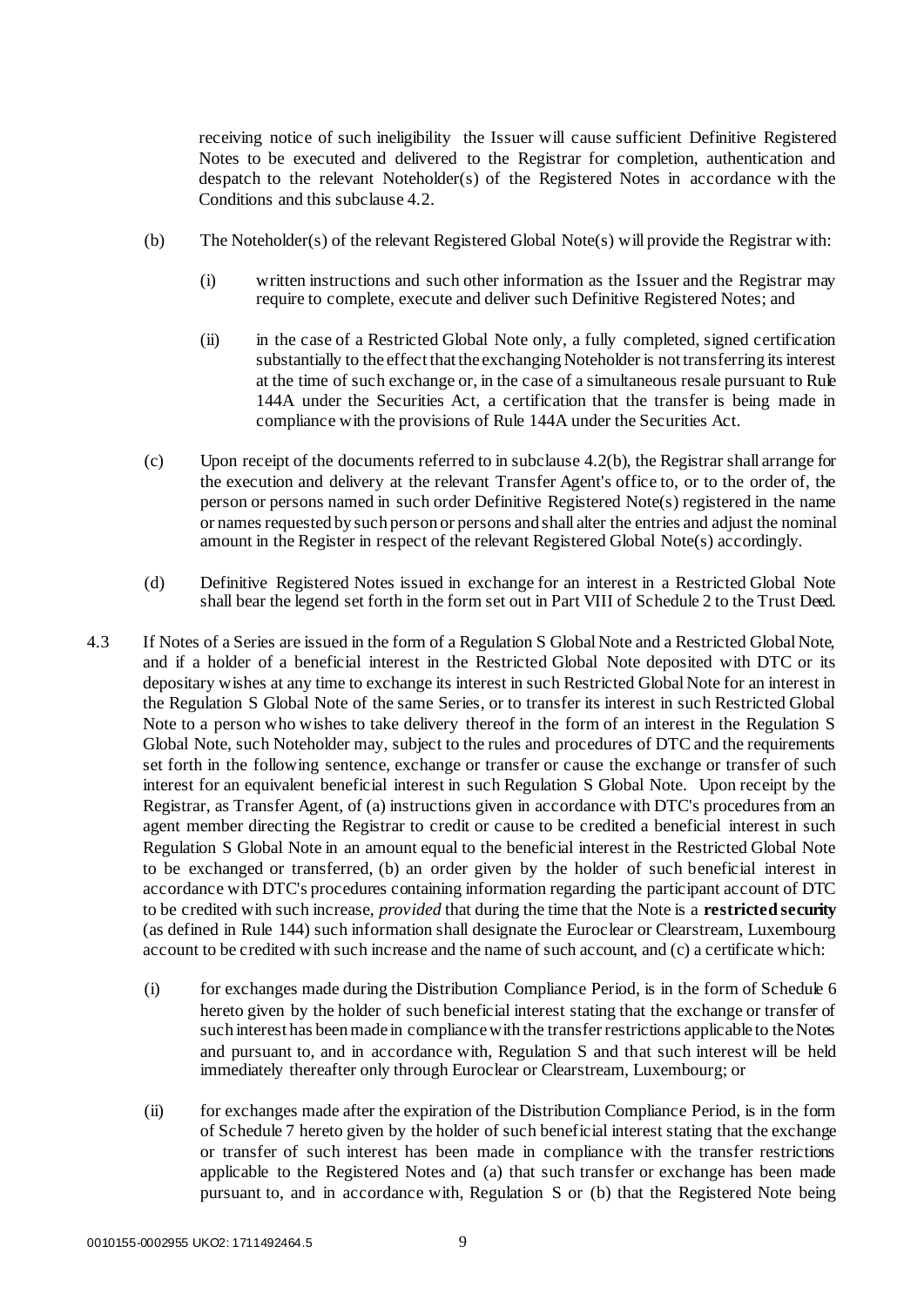exchanged or transferred is not a **restricted security** (as defined in Rule 144 under the Securities Act),

the Registrar, as Transfer Agent, shall instruct the custodian for DTC to reduce the Restricted Global Note by the aggregate nominal amount of the beneficial interest in the Restricted Global Note to be so exchanged or transferred, and the Registrar, as Transfer Agent, shall instruct the custodian for DTC concurrently with such reduction, to increase the nominal amount of the Regulation S Global Note of the same Series by the aggregate nominal amount of the beneficial interest in the Restricted Global Note to be so exchanged or transferred, and to credit or cause to be credited to the account of the person specified in such instructions (who, in the case of exchanges made during the Distribution Compliance Period, shall be an agent member of Euroclear or Clearstream, Luxembourg, or both, as the case may be) a beneficial interest in such Regulation S Global Note equal to the reduction in the nominal amount of such Restricted Global Note.

- 4.4 If Registered Notes of any Series are issued in the form of a Regulation S Global Note and a Restricted Global Note, and if a holder of a beneficial interest in the Regulation S Global Note deposited with DTC wishes at any time to exchange its interest in such Regulation S Global Note for an interest in the Restricted Global Note of the same Series, or to transfer its interest in such Regulation S Global Note to a person who wishes to take delivery thereof in the form of an interest in such Restricted Global Note, such holder may, subject to the rules and procedures of Euroclear or Clearstream, Luxembourg and DTC, as the case may be, and to the requirements set forth in the following sentence, exchange or transfer or cause the exchange or transfer of such interest for an equivalent beneficial interest in such Restricted Global Note. Upon receipt by the Registrar, as Transfer Agent, of (a) instructions from Euroclear or Clearstream, Luxembourg, or an agent member of DTC, as the case may be, directing the Registrar, as Transfer Agent, to credit or cause to be credited a beneficial interest in the Restricted Global Note equal to the beneficial interest in the Regulation S Global Note of the same Series to be exchanged or transferred, such instructions to contain information regarding the agent member's account with DTC to be credited with such increase, and, if the Regulation S Global Note is held directly through DTC, information regarding the agent member's account with DTC to be debited with such decrease, and (b) with respect to an exchange or transfer of an interest in the Regulation S Global Note during the Distribution Compliance Period for an interest in such Restricted Global Note, a certificate in the form of Schedule 5 hereto given by the holder of such beneficial interest and stating that the person transferring such interest in such Regulation S Global Note reasonably believes that the person acquiring such interest in such Restricted Global Note is a QIB and is obtaining such beneficial interest in a transaction meeting the requirements of Rule 144A under the Securities Act and in accordance with any applicable securities laws of any state of the United States or any other jurisdiction, the Registrar, as Transfer Agent, shall instruct the custodian for DTC to reduce the nominal amount of the Regulation S Global Note by the aggregate nominal amount of the beneficial interest in such Regulation S Global Note to be exchanged or transferred, and the Registrar, as Transfer Agent, shall instruct the custodian for DTC concurrently with such reduction, to increase the nominal amount of such Restricted Global Note by the aggregate nominal amount of the beneficial interest in such Regulation S Global Note to be so exchanged or transferred, and to credit or cause to be credited to the account of the person specified in such instructions a beneficial interest in the Restricted Global Note equal to the reduction in the nominal amount of such Regulation S Global Note.
- 4.5 Transfers and exchanges of interests in the Restricted Global Note and the Regulation S Global Note of the same Series will be recorded only in the book-entry system of DTC and will not result in the physical write-up or write-down of the nominal amount of the Regulation S Global Note or Restricted Global Note, as the case may be.
- 4.6 In the case of any Definitive Registered Notes initially offered and sold in the United States to an Institutional Accredited Investor or issued upon transfer or exchange of any such Note (other than in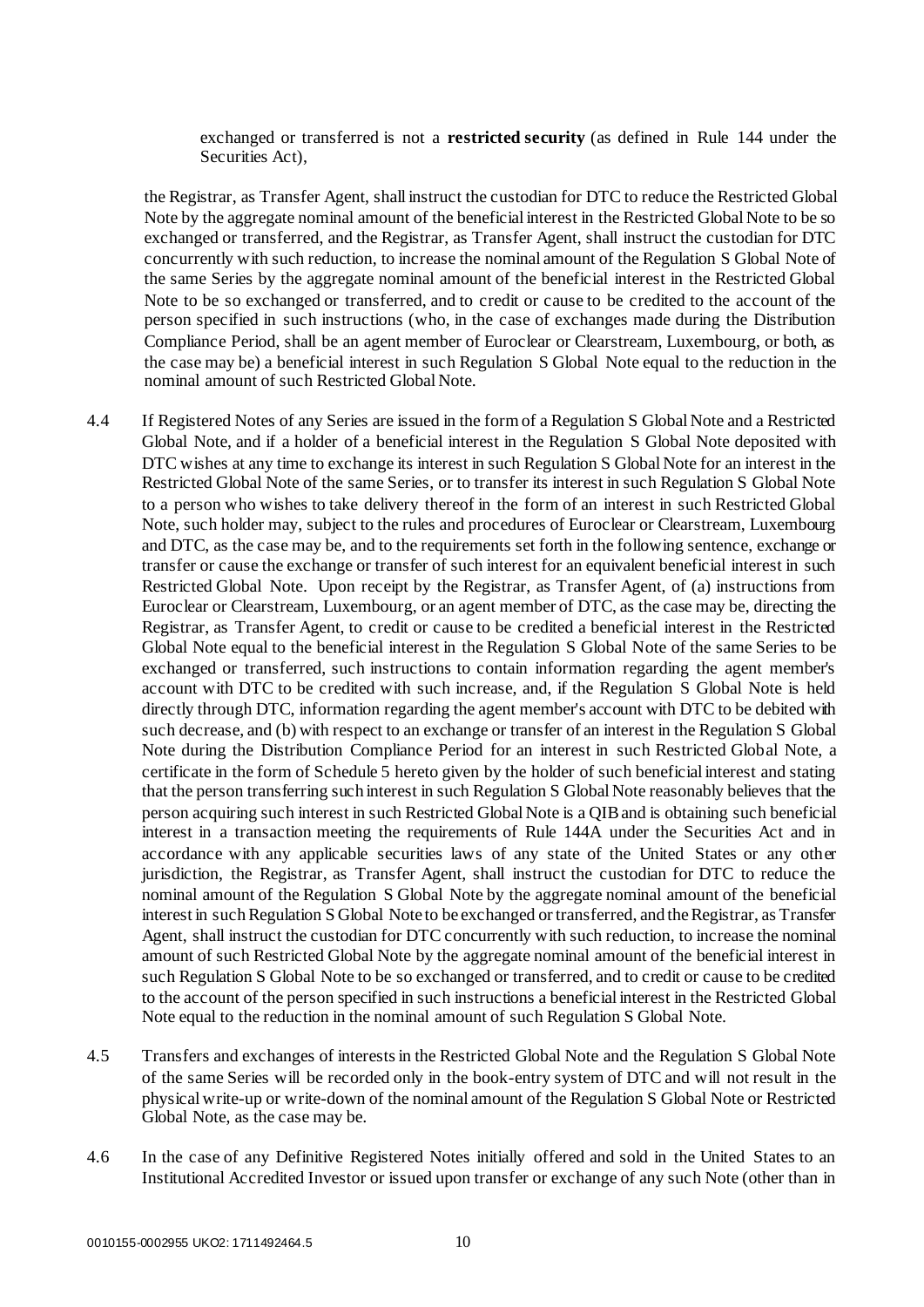accordance with paragraph (c) of this subclause 4.6 or that is otherwise a **restricted security** (as defined in Rule 144 under the Securities Act)), the Registrar, as Transfer Agent, shall not register the transfer or exchange of such Note unless such Note is being transferred:

- (a) to the Issuer; or
- (b) pursuant to a registration statement which has been declared effective under the Securities Act; or
- (c) to a QIB in a transaction that meets the requirements of Rule 144A under the Securities Act and an appropriate notation is made on the transfer notice set forth on such Notes or the person to whom the Notes are being transferred, its duly appointed agent or the relevant Dealer delivers to the Registrar a letter substantially in the form of Schedule 5 hereto; or
- (d) in an offshore transaction that meets the requirements of Rule 903 or 904 of Regulation S under the Securities Act and an appropriate notation is made on the transfer notice set forth on such Notes or the person to whom the Notes are being transferred, its duly appointed agent or the Dealer delivers to the Registrar a letter substantially in the form of Schedule 6 hereto, if such transfer or exchange occurs while such Notes are restricted securities, or Schedule 7 hereto if such transfer or exchange occurs while such Notes are no longer restricted securities; or
- (e) to an Institutional Accredited Investor approved by the Issuer in a transaction approved by the Issuer and the person to whom the Notes are being transferred delivers to the Registrar a letter substantially in the form of Schedule 2 hereto executed by it; or
- (f) pursuant to an exemption from the registration requirements of the Securities Act provided by Rule 144 hereunder (if available) and an appropriate notation is made on the transfer notice set forth on such Notes and information necessary to determine whether the transfer of such Note is permissible under the Securities Act is delivered to the Registrar; or
- (g) pursuant to another available exemption from the registration requirements of the Securities Act,

*provided however*, that in the case of a transfer of the Notes pursuant to paragraph (e) above, the nominal amount of the Notes being transferred in such transaction is not less than U.S.\$500,000 and in multiples of U.S.\$1,000 in excess thereof (or the approximate equivalents of such amounts in the applicable Specified Currency), *provided further* that in the case of a transfer of the Notes pursuant to paragraphs (e), (f) or (g) above, the Issuer may require the delivery of an opinion of counsel, certification and/or other information satisfactory to each of them.

Neither the Registrar nor any other Transfer Agent shall register the transfer of or exchange of a Definitive Registered Note for a period of 15 days preceding the due date for any payment of interest on the Note, or during the period of 15 days preceding payment of principal on the Note or register the transfer of or exchange any Notes previously called for redemption.

In exchange for any Definitive Registered Notes properly presented for transfer, the Registrar shall promptly authenticate or cause to be authenticated and deliver or cause to be delivered at the office of the Registrar or its duly authorised agent or at the office of any other Transfer Agent, as the case may be, to the transferee or send by mail (at the risk of the transferee) to such address as the transferee may request, Definitive Registered Note(s) registered in the name of such transferee, for the same aggregate nominal amount as was transferred. Subject to the requirements of minimum denominations set forth herein and in any applicable Final Terms, in the case of the transfer of any Definitive Registered Note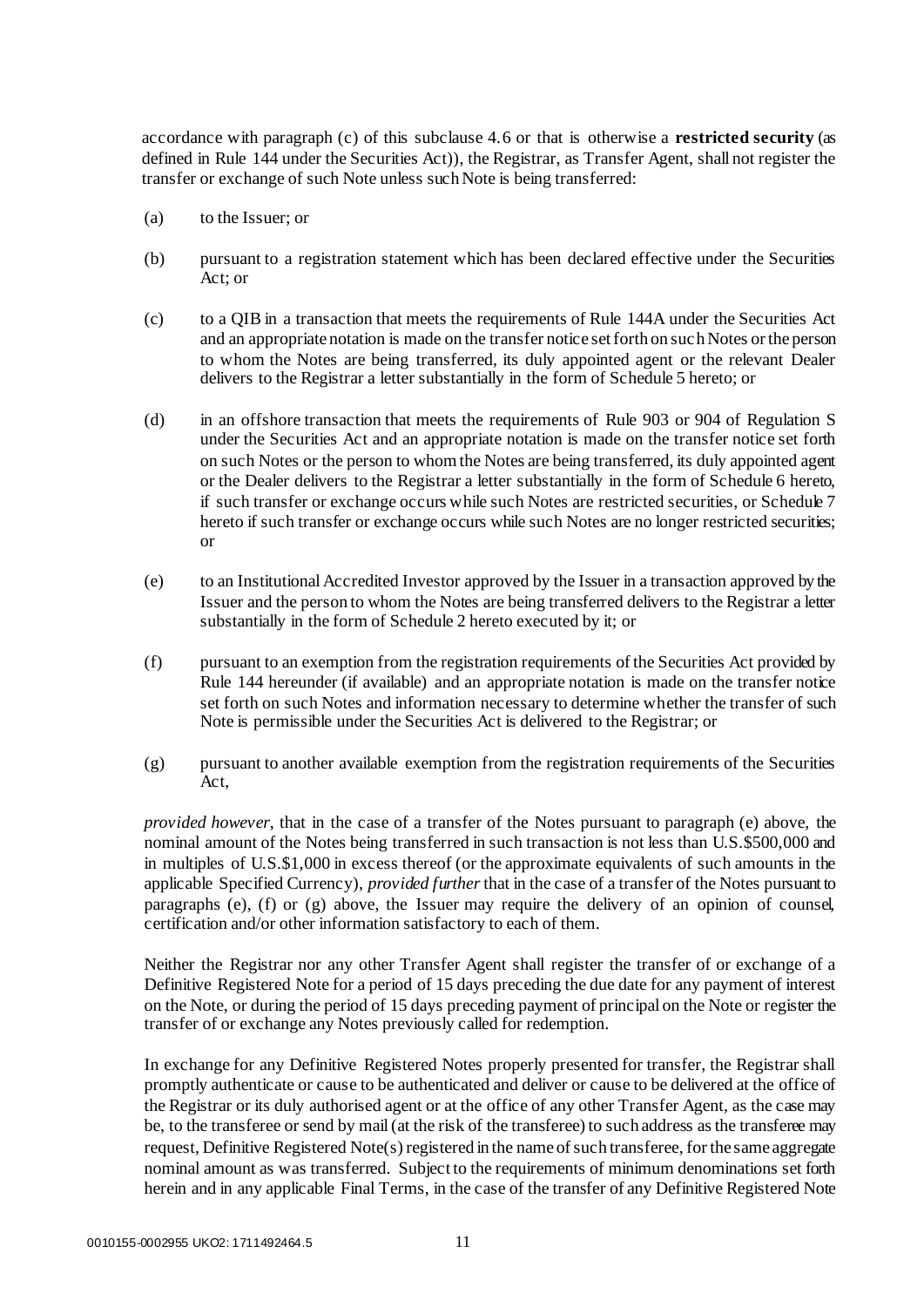in part, the Registrar shall also promptly authenticate or cause to be authenticated and deliver or cause to be delivered at the office of the Registrar or its duly authorised agent or at the office of any other Transfer Agent, as the case may be, to the transferor or send by mail (at the risk of the transferor) to such address as the transferor may request, a Definitive Registered Note or Notes registered in the name of the transferor for the aggregate nominal amount that was not transferred. Definitive Registered Notes may also be exchanged for other Definitive Registered Notes of the same Series in any authorised denominations and of equal aggregate nominal amount of Notes of such Series, subject to the requirements of minimum denomination set forth herein and in any applicable Final Terms. Registered Notes will not be exchangeable for Bearer Notes or vice versa.

Unless otherwise specified in the applicable Final Terms, a person who acquires a Definitive Registered Note in a transaction exempt from registration under the Securities Act in reliance on Rule 144A, Regulation S or Rule 144 under the Securities Act (if available) may take delivery thereof in the form of an interest in a Restricted Global Note or a Regulation S Global Note, as the case may be, representing Registered Notes of the same Series. In exchange for any such Definitive Registered Notes properly presented for transfer, the Registrar or its duly authorised agent or any other Transfer Agent will record such transfer on its records and instruct DTC or its nominee or custodian, as the case may be, concurrently with such transfer, to increase or reflect on its records an increase in the nominal amount of the applicable Registered Global Note by the aggregate nominal amount of the Definitive Registered Notes to be so transferred, and to credit or cause to be credited to the account of the person specified in the accompanying transfer instructions a beneficial interest in such Registered Global Note equal to the aggregate nominal amount of the Definitive Registered Notes so transferred. Except as specified in this paragraph, Definitive Registered Notes will not be exchangeable for interests in a Registered Global Note.

- 4.7 If Registered Notes are issued upon the transfer, exchange or replacement of other Registered Notes not bearing the applicable restrictive legends required by the respective applicable forms of Note attached to the Trust Deed (collectively, a **Restrictive Legend**), the Notes so issued shall not bear a Restrictive Legend. If Registered Notes are issued upon the transfer, exchange or replacement of other Registered Notes bearing a Restrictive Legend, or if a request is made to remove a Restrictive Legend on a Registered Note, the Registered Notes so issued shall bear a Restrictive Legend as set forth on the applicable form of Registered Note attached to this Agreement, or the Restrictive Legend shall not be removed, as the case may be, unless:
	- (a) in the case of Definitive Registered Notes issued pursuant to subclause 4.6 the provisions of paragraph (d) thereof shall have been satisfied; or
	- (b) in any other case there is delivered to the Issuer and the Registrar such satisfactory evidence, which may include an opinion of counsel, as may be reasonably required by the Issuer (at the Noteholder's expense) that neither the Restrictive Legend nor the restrictions on transfer set forth therein are required to ensure that transfers thereof comply, as the case may be, with the provisions of Rule 144A, Rule 144 or Regulation S under the Securities Act or that such Notes are not **restricted securities** within the meaning of Rule 144 under the Securities Act.

Upon satisfaction of either paragraph (a) or (b), the Registrar, at the direction of the Issuer, shall authenticate or cause to be authenticated and deliver or cause to be delivered a Registered Note in appropriate form that does not bear the Restrictive Legend. If the Restrictive Legend is removed from the face of a Registered Note and such Registered Note is transferred to an Institutional Accredited Investor in a private placement transaction exempt from registration under the Securities Act, or pursuant to and reliant on Rule 144A, the Restrictive Legend shall be reinstated, and the Issuer shall, upon obtaining actual knowledge that such Restrictive Legend is held by such affiliate, notify the Registrar in writing.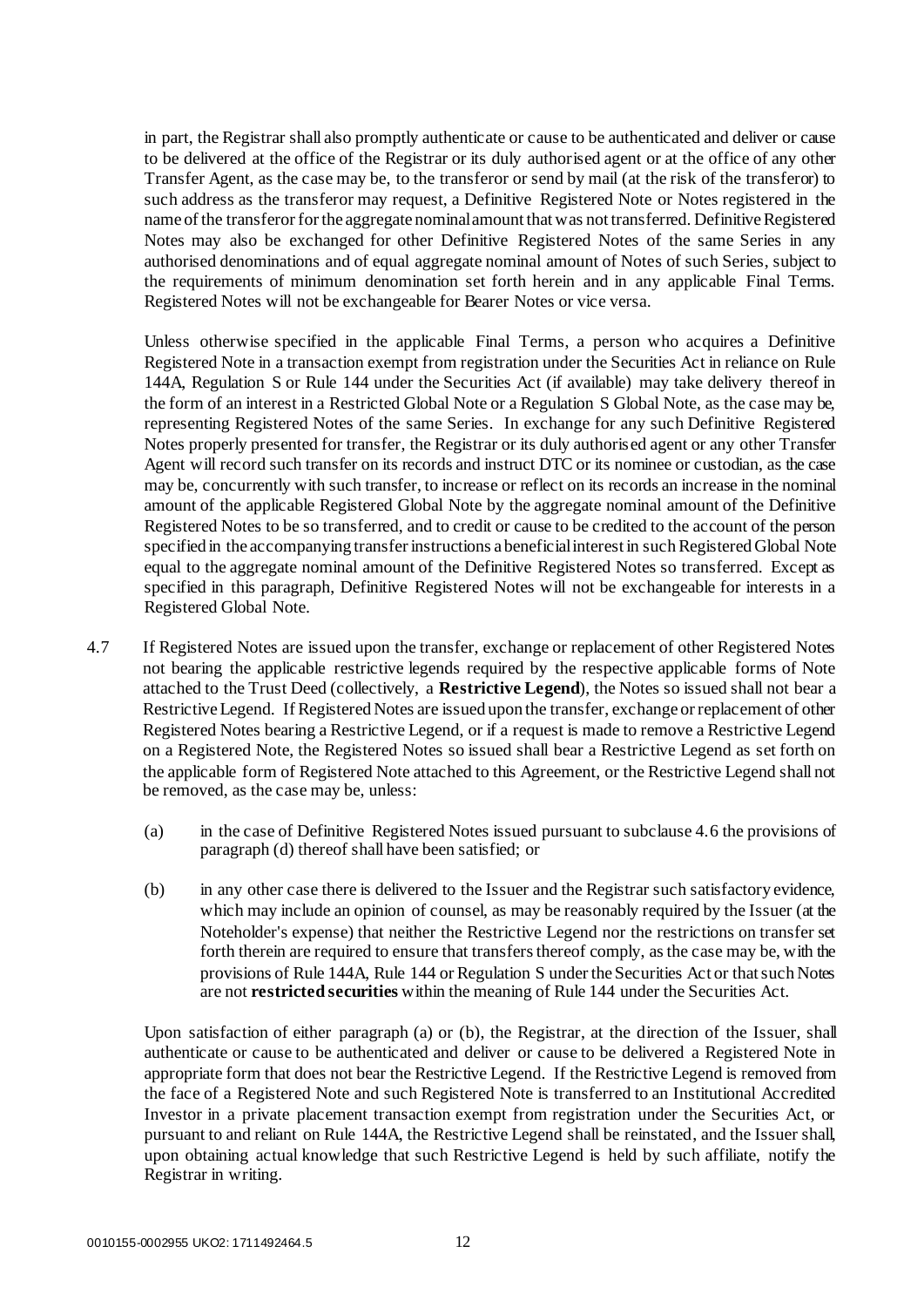4.8 As soon as practicable after delivering any Global Note or Definitive Note, the Principal Paying Agent or, as the case may be, the Registrar shall supply to the other Agents and the Trustee all relevant details of the Notes delivered.

## <span id="page-16-0"></span>5. **ISSUE OF DEFINITIVE NOTES IN BEARER FORM**

5.1 Upon (a) an Exchange Date (in the case of a Temporary Global Note) or (b) notice from the relevant clearing system pursuant to the terms of a Permanent Global Note or (c) the Issue Date, as the case may be, the Principal Paying Agent shall deliver the relevant Definitive Bearer Note(s) in accordance with the terms of the relevant Bearer Global Note or, as the case may be, the applicable

Final Terms. For this purpose the Principal Paying Agent is hereby authorised on behalf of the Issuer:

- (a) to authenticate or arrange for the authentication on its behalf of such Definitive Bearer Note(s) in accordance with the provisions of this Agreement; and
- (b) to deliver or deposit, as the case may be, or cause to be delivered or deposited, as the case may be, such Definitive Bearer Note(s) to or to the order of Euroclear and/or Clearstream, Luxembourg, if appropriate in exchange for the relevant Bearer Global Note or, in the case of a permitted partial exchange, on entering details of any such partial exchange of the relevant Bearer Global Note in the relevant space in Schedule 2 of such Bearer Global Note.
- 5.2 Upon any exchange of all or a part of an interest in a Temporary Global Note for an interest in a Permanent Global Note or for Definitive Bearer Notes or upon any exchange of all of an interest in a Permanent Global Note for Definitive Bearer Notes, the Principal Paying Agent shall (i) procure that the relevant Global Note shall, if it is a CGN, be endorsed by or on behalf of the Principal Paying Agent to reflect the reduction of its nominal amount by the aggregate nominal amount so exchanged and, where applicable, the Permanent Global Note shall be endorsed by or on behalf of the Principal Paying Agent to reflect the increase in its nominal amount as a result of any exchange for an interest in the Temporary Global Note or (ii) in the case of any Global Note which is a NGN, instruct Euroclear and Clearstream, Luxembourg to make appropriate entries in their records to reflect such exchange. Until exchanged in full, the holder of an interest in any Bearer Global Note shall in all respects be entitled to the same benefits under this Agreement as the holder of Definitive Bearer Notes and Coupons authenticated and delivered under this Agreement, subject as set out in the Conditions. The Principal Paying Agent is authorised on behalf of the Issuer and instructed (a) in the case of any Global Note which is a CGN, to endorse or to arrange for the endorsement of the relevant Bearer Global Note to reflect the reduction in the nominal amount represented by it by the amount so exchanged and, if appropriate, to endorse the Permanent Global Note to reflect any increase in the nominal amount represented by it and, in either case, to sign in the relevant space on the relevant Bearer Global Note recording the exchange and reduction or increase, (b) in the case of any Global Note which is a NGN, to instruct Euroclear and Clearstream, Luxembourg to make appropriate entries in their records to reflect such exchange and (c) in the case of a total exchange, to cancel or arrange for the cancellation of the relevant Bearer Global Note.
- 5.3 The Principal Paying Agent shall notify the Issuer and the Trustee forthwith upon receipt of a request for issue of Definitive Bearer Notes in accordance with the provisions of a Bearer Global Note and the aggregate nominal amount of such Bearer Global Note to be exchanged in connection therewith.
- 5.4 The Issuer undertakes to deliver to the Principal Paying Agent sufficient numbers of executed Definitive Bearer Notes with, if applicable, Coupons and Talons attached to enable the Principal Paying Agent to comply with its obligations under this clause 5.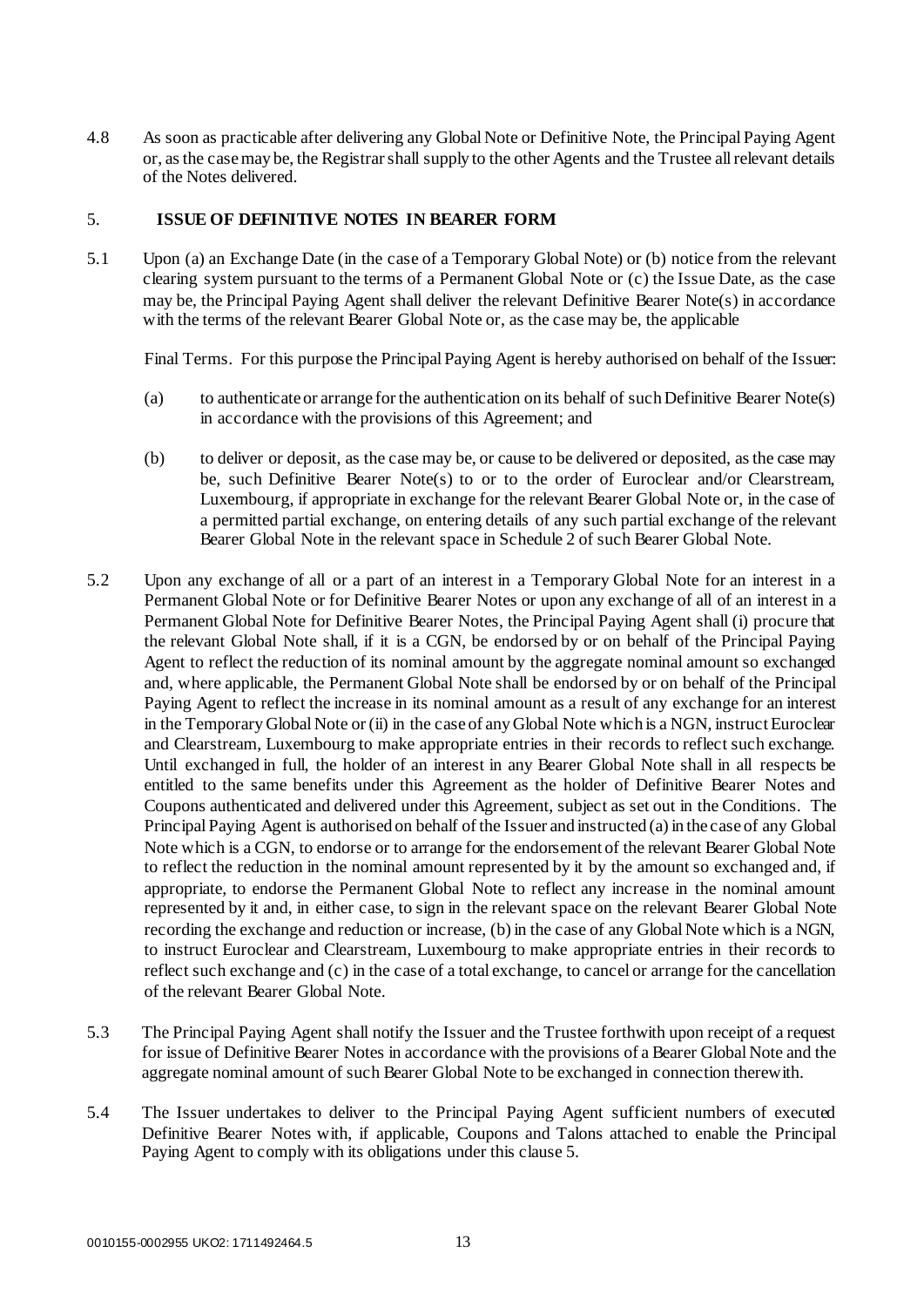## <span id="page-17-0"></span>6. **TERMS OF ISSUE**

- 6.1 Each of the Principal Paying Agent and the Registrar shall cause all Global Notes and Definitive Notes delivered to and held by it under this Agreement to be maintained in safe custody and shall ensure that such Notes are issued only in accordance with the provisions of this Agreement and the relevant Global Note and Conditions.
- 6.2 Subject to the procedures set out in the Procedures Memorandum, for the purposes of subclauses 3.1, 3.3 and 3.4 each of the Principal Paying Agent and the Registrar is entitled to treat a telephone, telex or facsimile communication from a person purporting to be (and who the Principal Paying Agent or the Registrar believes in good faith to be) the authorised representative of the Issuer named in the list

referred to in, or notified pursuant to, subclause 25.8 as sufficient instructions and authority of the Issuer for the Principal Paying Agent or the Registrar to act in accordance with such clauses.

- 6.3 In the event that a person who has signed on behalf of the Issuer any Note not yet issued but held by the Principal Paying Agent or the Registrar in accordance with clause 3 or 4 ceases to be authorised as described in subclause 25.8, the Principal Paying Agent or the Registrar shall (unless the Issuer gives written notice to the Principal Paying Agent and the Registrar that Notes signed by that person do not constitute valid and binding obligations of the Issuer or otherwise until replacements have been provided to the Principal Paying Agent and the Registrar) continue to have authority to issue any such Notes, and the Issuer hereby warrants to the Principal Paying Agent and the Registrar that such Notes shall, unless notified as aforesaid, be valid and binding obligations of the Issuer. Promptly upon such person ceasing to be authorised, the Issuer shall provide the Principal Paying Agent and the Registrar with replacement Notes and upon receipt of such replacement Notes the Principal Paying Agent and the Registrar shall cancel and destroy the Notes held by it which are signed by such person and shall provide to the Issuer a confirmation of destruction in respect thereof specifying the Notes so cancelled and destroyed.
- 6.4 If the Principal Paying Agent pays an amount (the **Advance**) to the Issuer on the basis that a payment (the **Payment**) has been, or will be, received from a Dealer and if the Payment is not received by the Principal Paying Agent on the date the Principal Paying Agent pays the Issuer, the Issuer shall repay to the Principal Paying Agent the Advance and shall pay interest on the Advance from (and including) the date such Advance is made to the earlier of repayment of the Advance and receipt by the Principal Paying Agent of the Payment (at a rate determined at that time by the Principal Paying Agent as its cost of funding the Advance or such part thereof as may from time to time be outstanding (provided that evidence of the basis of such rate is given to the Issuer)).
- 6.5 In the case of issues where the Principal Paying Agent acts as receiving bank for the Issuer in respect of the purchase price of the Bearer Notes being issued, if on the relevant Issue Date a Dealer does not pay the full purchase price due from it in respect of any Bearer Note (the **Defaulted Bearer Note**) and, as a result, the Defaulted Bearer Note remains in the Principal Paying Agent's distribution account with the relevant clearing system after such Issue Date, the Principal Paying Agent shall notify the Issuer promptly of the failure of the Dealer to pay the full purchase price due from it in respect of any Defaulted Bearer Note. If by the third Business Day following the Issue Date, the Dealer has not paid the full purchase price due from it in respect of the Defaulted Bearer Note, the Issuer shall provide instructions to the Principal Paying Agent for the immediate transfer of such Defaulted Bearer Note to another account. If by the close of business on the third Business Day following the Issue Date, the Issuer does not provide an instruction to the Principal Paying Agent to deliver the Defaulted Bearer Note from the Principal Paying Agent's distribution account to another account, the Principal Paying Agent shall arrange for the cancellation of the Defaulted Bearer Note and the Principal Paying Agent shall notify the Issuer promptly thereafter.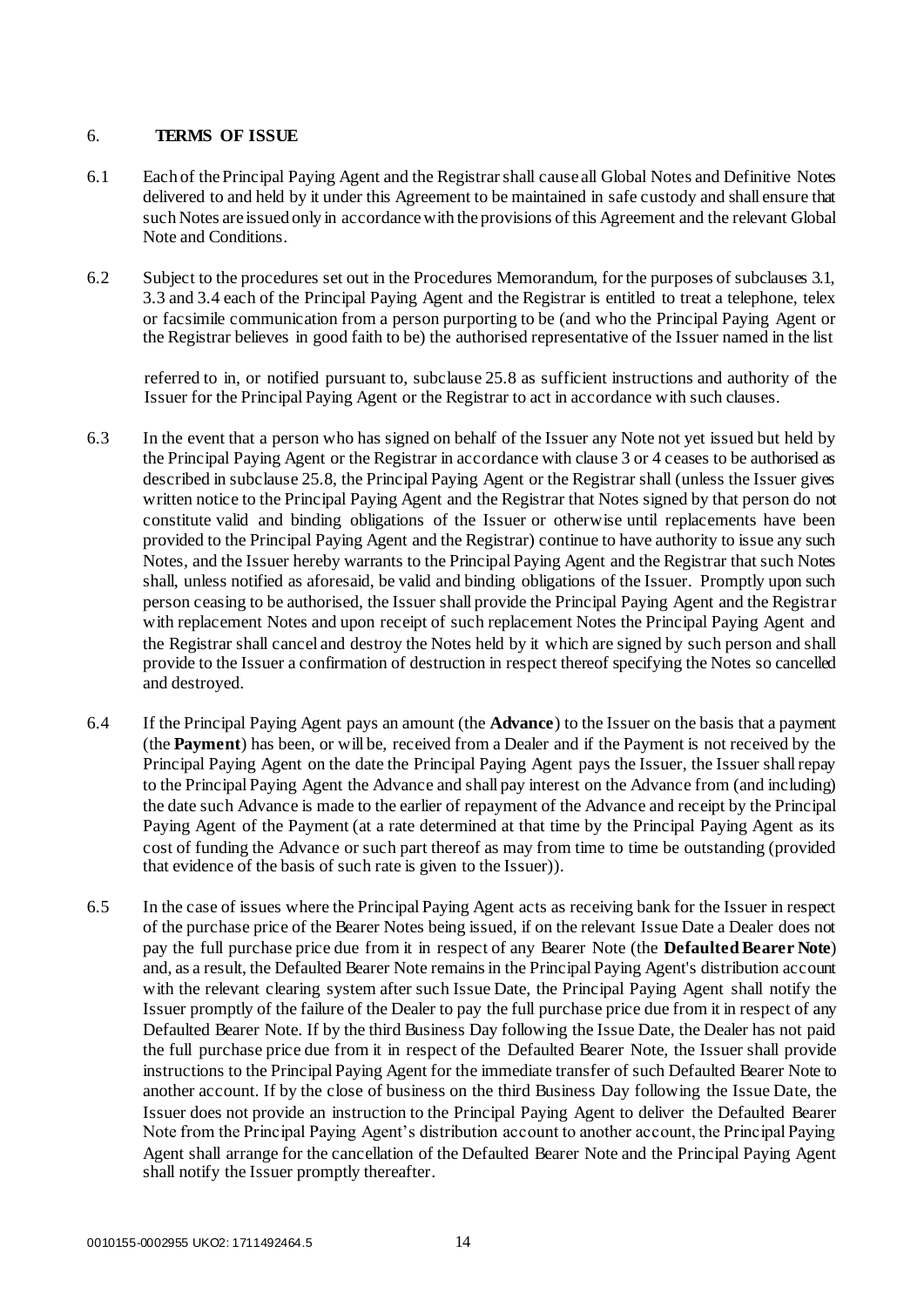6.6 If, on the relevant Issue Date of a non-syndicated Registered Note issue, the relevant Dealer does not pay the full purchase price due from it in respect of any Registered Note (the **Defaulted Registered Note**), then the Registrar shall notify the Principal Paying Agent and (if applicable) the custodian for DTC and such Defaulted Registered Note shall not be entered in the Register and (if applicable) shall not be credited to the purchaser's participation account with DTC. The Principal Paying Agent shall notify the Issuer promptly of the failure of the Dealer to pay the full purchase price due from it in respect of any Defaulted Registered Note. If, by the third Business Day following the Issue Date, the Dealer has not paid the full purchase price due from it in respect of a Defaulted Registered Note, the Issuer shall provide instructions to the Principal Paying Agent for the immediate transfer of such Defaulted Registered Note to another account. If by the close of business on the third Business Day following the Issue Date, the Issuer does not provide an instruction to the Principal Paying Agent to deliver the Defaulted Registered Note from the Principal Paying Agent's distribution account to another account, the Principal Paying Agent shall arrange for the canc ellation of the Defaulted Registered Note and the Principal Paying Agent shall notify the Issuer promptly thereafter.

## <span id="page-18-0"></span>7. **PAYMENTS TO THE PRINCIPAL PAYING AGENT**

- 7.1 The Issuer will, no later than 10.00 a.m. (local time in the relevant financial centre of the country of the currency in which the relevant payment falls to be made), on each date on which any payment in respect of any Notes issued by it becomes due, transfer to an account specified by the Principal Paying Agent such amount in the relevant currency as shall be sufficient for the purposes of such payment in funds settled through such payment system as the Principal Paying Agent and the Issuer may agree.
- 7.2 The Issuer will ensure that no later than 10.00 a.m. (London time) on the second Business Day (as defined below) immediately preceding the date on which any payment is to be made to the Principal Paying Agent pursuant to subclause 7.1, the Principal Paying Agent shall receive a payment confirmation by telex from the paying bank of the Issuer.

For the purposes of this clause **Business Day** means a day which is both:

- (a) a day on which commercial banks and foreign exchange markets settle payments in London and any other place specified in the applicable Final Terms as an Additional Business Centre; and
- (b) either (i) in relation to a payment to be made in a Specified Currency other than euro, a day on which commercial banks and foreign exchange markets settle payments in the principal financial centre of the country of the relevant Specified Currency (if other than London and any Additional Business Centre) and which, if the Specified Currency is New Zealand Dollars, shall be Auckland or (ii) in relation to a payment to be made in euro, a day on which the TARGET System is open.
- 7.3 Any funds paid by or by arrangement with the Issuer to the Principal Paying Agent pursuant to subclause 7.1 above shall be held in the relevant account referred to in subclause 7.1 above for application in accordance with clauses 8 and 9, until any Notes or matured Coupons become void under Condition 9. In that event the Principal Paying Agent shall forthwith repay to the Issuer sums equivalent to the amounts which would otherwise have been repayable on the relevant Notes or Coupons.
- 7.4 The Principal Paying Agent will notify the Issuer, the Trustee and the other Agents forthwith by telex, fax or cable if it has not, by 10.00 a.m. (local time) on the due date for payment of the Notes or any of them or any of the Coupons, received unconditionally the full amount in the Specified Currency, immediately available funds, of the moneys payable on such due date on all such Notes and/or Coupons (as the case may be).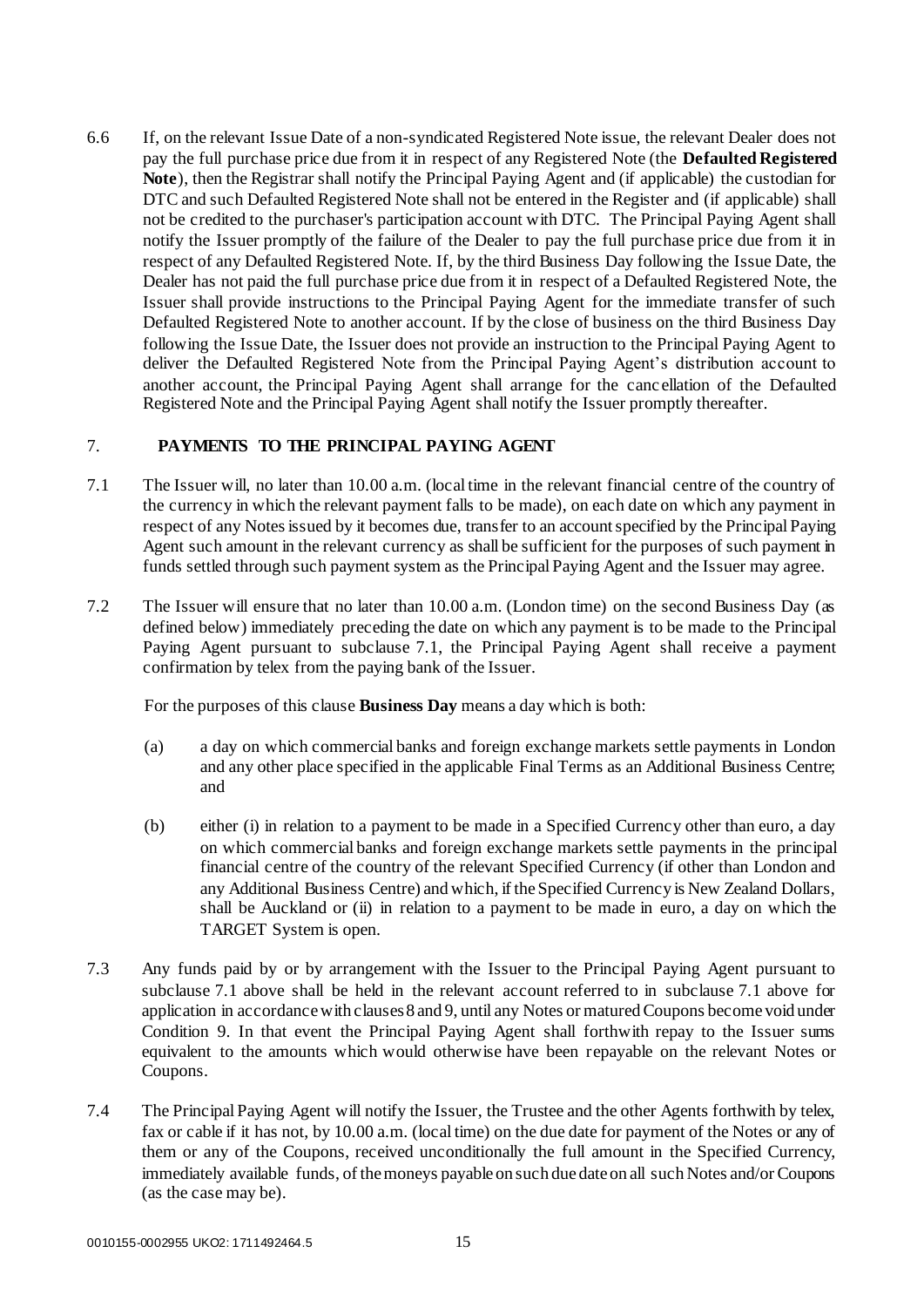## <span id="page-19-0"></span>8. **PAYMENTS TO HOLDERS OF BEARER NOTES**

- 8.1 The Principal Paying Agent shall ensure that payments of both principal and interest in respect of Temporary Global Notes representing a Tranche subject to TEFRA D selling restrictions will be made only to the extent that certification of non-U.S. beneficial ownership as required by U.S. securities laws and U.S. Treasury regulations (in the form set out in the Temporary Global Notes) has been received from the relevant clearing system in accordance with the terms thereof.
- 8.2 Each Paying Agent shall pay or cause to be paid all amounts due in respect of the Notes on behalf of the Issuer in the manner provided in the Conditions. If any payment provided for in subclause 7.1 is made late but otherwise in accordance with the provisions of this Agreement, each Paying Agent shall nevertheless make payments in respect of the Notes as aforesaid following receipt by it of such payment.
- 8.3 If for any reason (other than negligence, wilful default or bad faith on the part of the Principal Paying Agent or its officers, employees or agents) the amounts received by the Principal Paying Agent pursuant to subclause 7.1 are insufficient to satisfy all claims in respect of all payments then falling due in respect of the Notes, no Paying Agent shall be obliged to pay any such claims until the Principal Paying Agent has received or had made available to its order the full amount of all such payments.
- 8.4 Without prejudice to subclauses 8.1 and 8.2, if the Principal Paying Agent pays any amounts to the holders of Notes or Coupons or to any other Paying Agent at a time when it has not received payment in full in respect of the relevant Notes in accordance with subclause 7.1 (the excess of the amounts so paid over the amounts so received being the **Shortfall**), the Issuer will, in addition to paying amounts due under subclause 7.1, pay to the Principal Paying Agent on demand interest (at a rate which represents the Principal Paying Agent's cost of funding the Shortfall) on the Shortfall (or the unreimbursed portion thereof) until the receipt in full by the Principal Paying Agent of the Shortfall which receipt shall satisfy *pro tanto* the Issuer's obligations under subclause 7.1.
- 8.5 Whilst any Notes are represented by Bearer Global Notes, all payments due in respect of such Notes shall be made to, or to the order of, the holder of the Bearer Global Notes, subject to and in accordance with the provisions of the Bearer Global Notes. On the occasion of each payment, (a) in the case of a Global Note which is a CGN, the Paying Agent to which the Bearer Global Note was presented for the purpose of making such payment shall cause the appropriate Schedule to the relevant Bearer Global Note to be annotated so as to evidence the amounts and dates of such payments of principal and/or interest as applicable or (b) in the case of any Global Note which is a NGN, the Principal Paying Agent shall instruct Euroclear and Clearstream, Luxembourg to make appropriate entries in their records to reflect such payment.
- 8.6 If the amount of principal and/or interest then due for payment is not paid in full (otherwise than by reason of a deduction required by law to be made or by reason of a FATCA Withholding), (a) the Paying Agent to which a Bearer Note is presented for the purpose of making such payment shall, unless the Note is an NGN make a record of such shortfall on the Bearer Note and such record shall, in the absence of manifest error, be *prima facie* evidence that the payment in question has not to that extent been made or (b) in the case of any Global Note which is an NGN, the Principal Paying Agent shall instruct Euroclear and Clearstream, Luxembourg to make appropriate entries in their records to reflect such shortfall in payment.
- 8.7 If the Issuer determines in its sole discretion that withholding for or on account of any Tax will be required by Applicable law in connection with any payment due to any of the Agents on any Notes, then the Issuer will be entitled to re-direct or reorganise any such payment in any way that it sees fit in order that the payment may be made without such deductions or withholding, provided that any such re-direction or reorganisation of any payment is made through a recognised institution of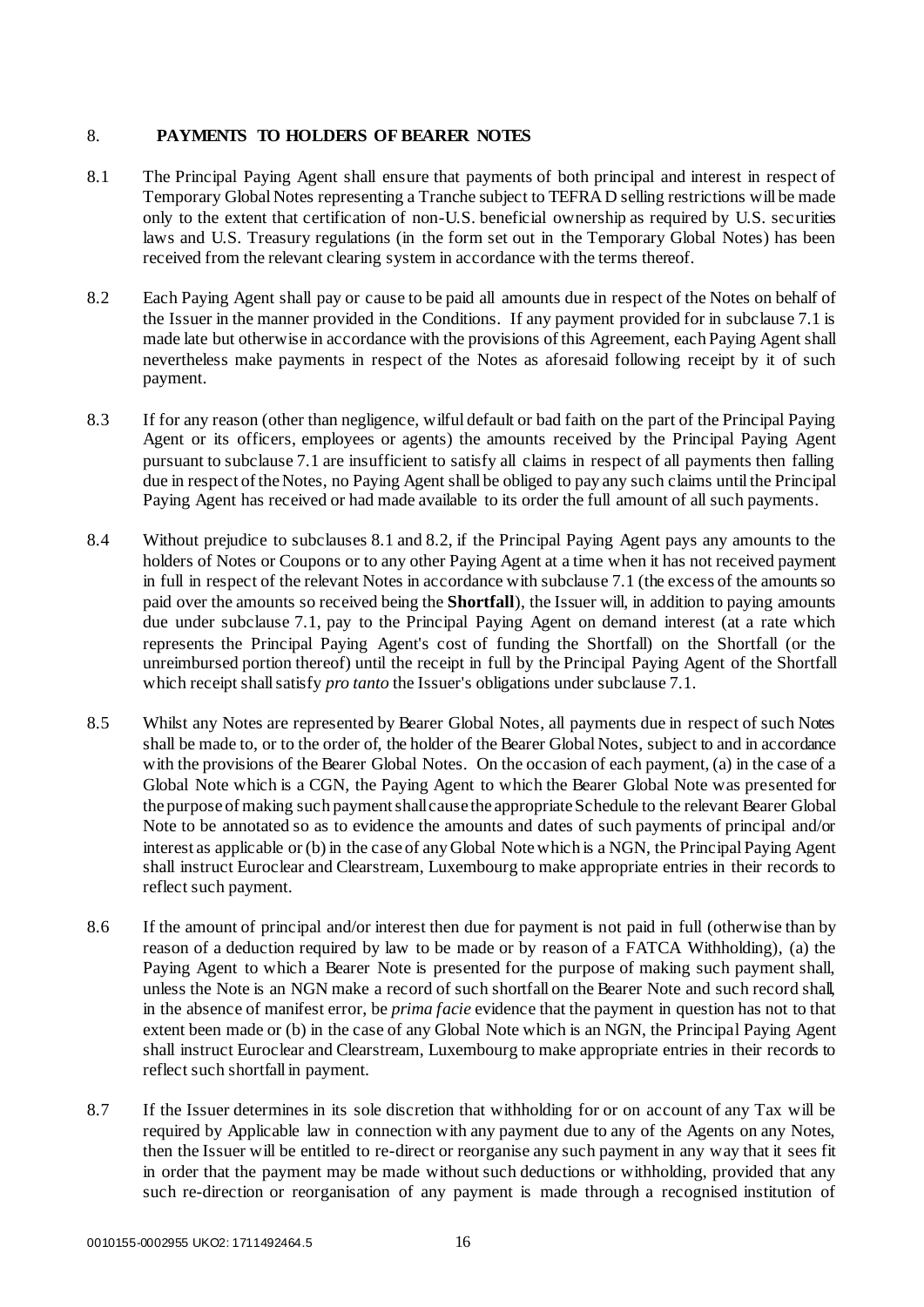international standing and such payment is otherwise made in accordance with this Agreement and the Trust Deed. The Issuer will promptly notify the Agents and the Trustee of any such redirection or reorganisation.

## <span id="page-20-0"></span>9. **PAYMENTS TO HOLDERS OF REGISTERED NOTES**

- 9.1 The Registrar acting through its specified office shall make payments of principal and interest in respect of Registered Notes in accordance with the Conditions applicable thereto; provided that the Registrar shall not be obliged (but shall be entitled) to make such payments if it is not able to establish that the Principal Paying Agent has received (whether or not at the due time) the full amount of any payment due to it under subclause 7.1.
- 9.2 If the Registrar makes any payment in accordance with subclause 9.1:
	- (a) it shall notify the Principal Paying Agent of the amount so paid by it and the serial number and nominal amount of each Registered Note in relation to which payment of principal or interest was made; and
	- (b) subject to and to the extent of compliance by the Issuer with subclause 7.1 (whether or not at the due time), the Principal Paying Agent shall pay to the Registrar out of the funds received by the Principal Paying Agent under subclause 7.1, by credit transfer and in immediately available, freely transferable, cleared funds to such account with such bank as the Registrar

has by notice to the Principal Paying Agent specified for the purpose, an amount equal to the amount so paid by the Registrar.

- 9.3 If the Registrar makes a payment in respect of Registered Notes at a time at which the Principal Paying Agent has not received the full amount of the relevant payment due to it under subclause 7.1 and the Principal Paying Agent is not able out of funds received by it under subclause 7.1 to reimburse the Registrar therefor, the Issuer shall from time to time on demand pay to the Principal Paying Agent for the account of the Registrar or, as the case may be, pay to the Registrar for its own account:
	- (a) the amount so paid out by the Registrar and not so reimbursed to it; and
	- (b) interest on such amount (at a rate which represents the Registrar's cost of funding such amount) from the date on which the Registrar made such payment until the date of reimbursement of such amount,

provided, however, that any payment made under paragraph (a) above shall satisfy *pro tanto* the Issuer's obligations under subclause 7.1.

9.4 The Registrar shall pay to the Exchange Agent, and the Exchange Agent shall receive, all payments made under any Registered Global Note registered in the name of DTC or its nominee (a **DTC Note**) which is denominated in a Specified Currency other than U.S. dollars.

The Exchange Agent shall be advised in writing, on or before the relevant Record Date, by DTC or its nominee:

(a) if any beneficial holder (a **Beneficial Holder**) of the DTC Note in respect of which payment is due has elected to receive such payment in U.S. dollars and, if so, the amount of such payment (expressed in Specified Currency in which the relevant DTC Note is denominated) which such Beneficial Holder wishes to receive in U.S. dollars; and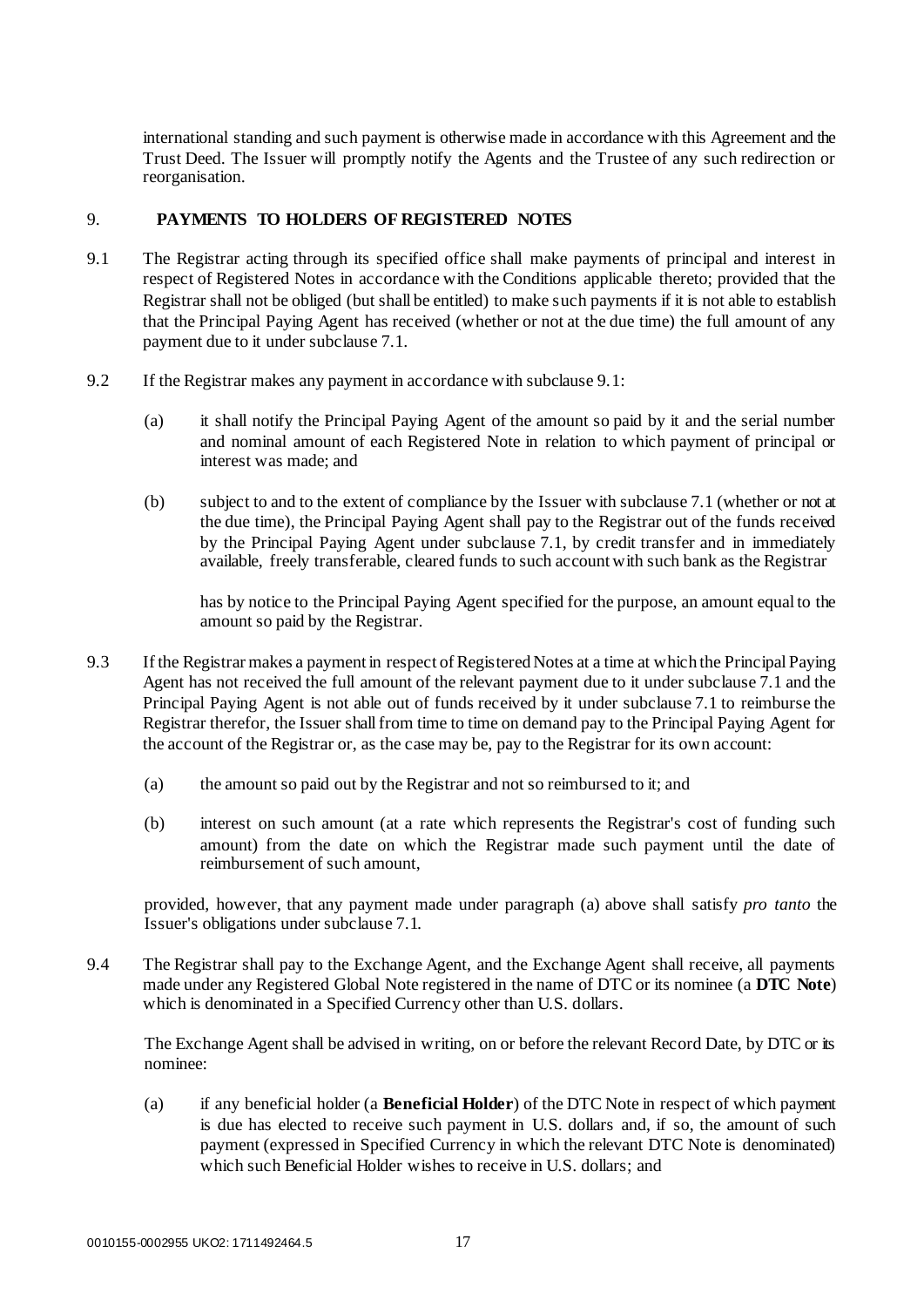(b) of the payment details for each such Beneficial Holder.

The Exchange Agent shall enter into a contract on behalf of the Issuer at or prior to 11.00 a.m. (New York City time) on the second London and New York Business Day (as defined below) preceding the applicable payment date for the purchase of U.S. dollars with an amount of the relevant Specified Currency equal to the aggregate amount which DTC has notified the Exchange Agent that Beneficial Holders wish to receive in U.S. dollars. In the event that no such notification is received from DTC prior to the Record Date, the Exchange Agent shall enter into a contract for such purchase. The Exchange Agent shall, on the relevant payment day:

- (i) pay all amounts converted into U.S. dollars in accordance with the above to DTC or its nominee for distribution to the relevant Beneficial Holders; and
- (ii) pay all the other amounts due which are denominated otherwise than in U.S. dollars direct to the relevant Beneficial Holders in accordance with the payment instructions received from DTC or its nominee.

In the event that the Exchange Agent is unable to convert the relevant Specified Currency into U.S. dollars, the entire payment will be made in the relevant Specified Currency in accordance with the payment instructions received from DTC following notification by the Exchange Agent to DTC of such fact.

For the purpose of this clause **Business Day** means a day (other than a Saturday or a Sunday) on which foreign exchange markets are open for business in the relevant place that is neither a legal holiday nor a day on which banking institutions are authorised or required by law or regulation to close in the relevant place and (a) with respect to Notes denominated in a Specified Currency other than euro, in the principal financial centre of the relevant Specified Currency (which, if the Specified Currency is Australian dollars or New Zealand dollars, shall be Melbourne or Wellington respectively) and (b) with respect to Notes denominated in euro, a day on which the TARGET System is open.

## <span id="page-21-0"></span>10. **DETERMINATIONS AND NOTIFICATIONS IN RESPECT OF NOTES AND INTEREST DETERMINATION**

## 10.1 **Determinations and notifications**

- (a) In relation to each Tranche of Notes in respect of which the Principal Paying Agent has agreed to make any determination or calculation, the Principal Paying Agent shall make all such determinations and calculations (howsoever described) as it is required to do under the Conditions, all subject to and in accordance with the Conditions.
- (b) The Principal Paying Agent shall not be responsible to the Issuer or to any third party (except in the event of negligence, wilful default or bad faith of the Principal Paying Agent) as a result of the Principal Paying Agent having acted on any quotation given by any Reference Bank which subsequently may be found to be incorrect.
- (c) The Principal Paying Agent shall promptly notify (and confirm in writing to) the Issuer, the Trustee, the other Paying Agents and (in respect of a Series of Notes listed on a Stock Exchange) the relevant Stock Exchange each Rate of Interest, Interest Amount and Interest Payment Date and all other amounts, rates and dates which it is obliged to determine or calculate under the Conditions as soon as practicable after the determination thereof and of any subsequent amendment thereto pursuant to the Conditions.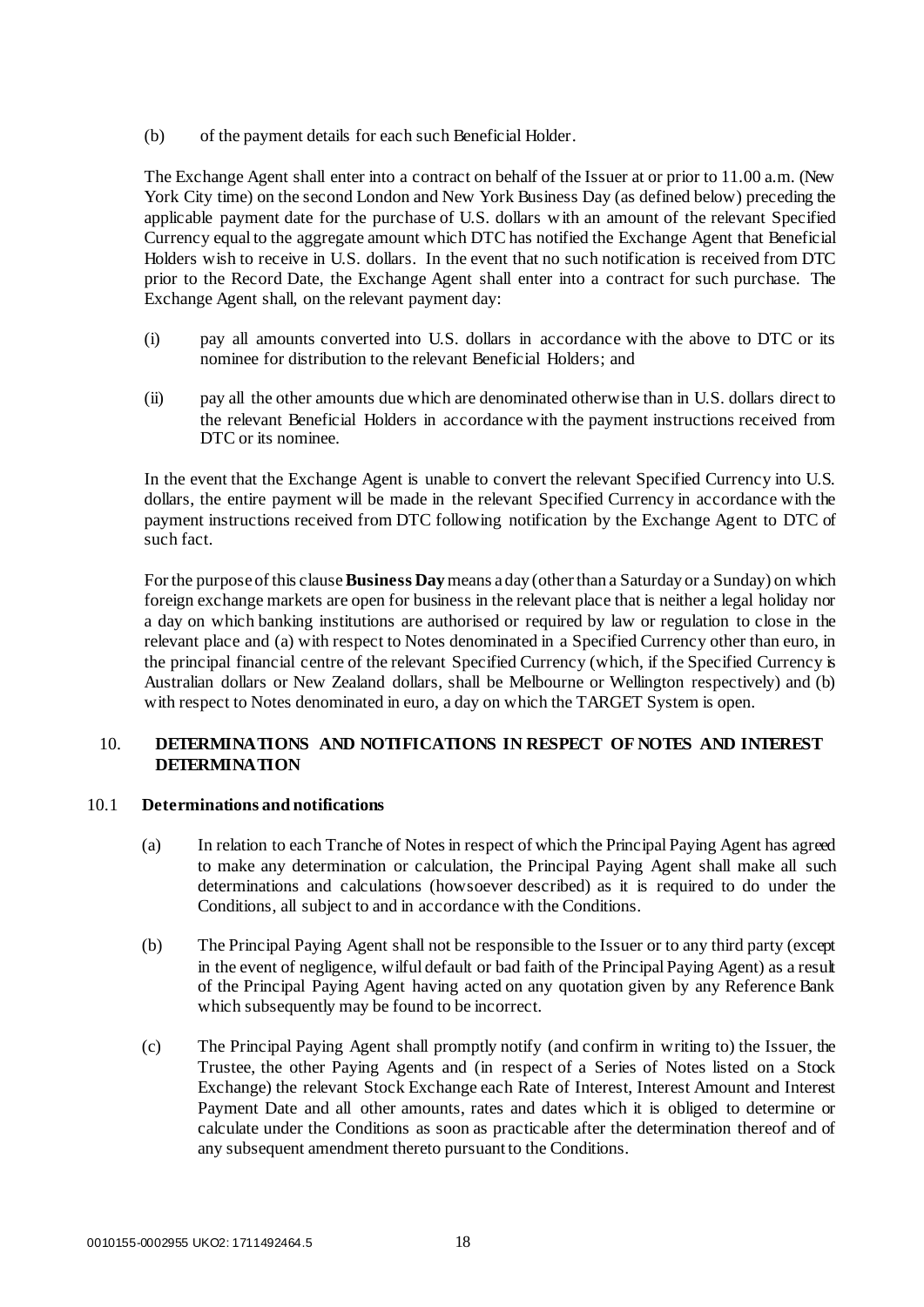- (d) The Principal Paying Agent shall use its best endeavours to cause each Rate of Interest, Interest Amount and Interest Payment Date and all other amounts, rates and dates which it is obliged to determine or calculate under the Conditions to be published as required in accordance with the Conditions as soon as possible after their determination or calculation.
- 10.2 If the Principal Paying Agent does not at any material time for any reason determine and/or calculate and/or publish the Rate of Interest, Interest Amount and/or Interest Payment Date in respect of any Interest Period or any other amount, rate or date as provided in this clause 10, it shall forthwith notify the Issuer, the Trustee and the Paying Agents of such fact.
- 10.3 Determinations with regard to Notes required to be made by the Calculation Agent specified in the applicable Final Terms shall be made in the manner specified in the Conditions and the applicable Final Terms. Unless otherwise agreed between the Issuer and the relevant Dealer, such determinations shall be made on the basis of the Calculation Agency Agreement substantially in the form of Schedule 1 to this Agreement.

## 10.4 **Interest determination, Screen Rate Determination including fallback provisions**

- (a) Where Screen Rate Determination is specified in the applicable Final Terms as the manner in which the Rate of Interest is to be determined, the Rate of Interest for each Interest Period will be determined in accordance with the Conditions.
- (b) The Conditions also contain provisions for determining the Rate of Interest in the event that the Relevant Screen Page is not available or the quotation or quotations required by the Conditions are unavailable, or following a Benchmark Event.
- (c) If the Reference Rate from time to time in respect of Floating Rate Notes is specified in the applicable Final Terms as being other than EURIBOR, STIBOR NIBOR or Compounded Daily SONIA, the Rate of Interest in respect of such Notes will be determined by the Principal Paying Agent or the Calculation Agent, as applicable, in the manner provided in the applicable Final Terms.

## <span id="page-22-0"></span>11. **NOTICE OF ANY WITHHOLDING OR DEDUCTION**

- 11.1 If the Issuer is, in respect of any payment, compelled to withhold or deduct any amount for or on account of taxes, duties, assessments or governmental charges as specifically contemplated under the Conditions, the Issuer shall give notice thereof to the Trustee and the Principal Paying Agent as soon as it becomes aware of the requirement to make such withholding or deduction and shall give to the Trustee and the Principal Paying Agent such information as either of them shall require to enable it to comply with such requirement.
- 11.2 The Issuer shall notify each Agent in the event that it determines that any payment to be made by an Agent under any Notes is a payment which could be subject to FATCA Withholding if such payment were made to a recipient that is generally unable to receive payments free from FATCA Withholding, and the extent to which the relevant payment is so treated, provided, however, that the Issuer's obligation under this Clause 11.2 shall apply only to the extent that such payments are so treated by virtue of characteristics of the Issuer, such Notes, or both.
- 11.3 Notwithstanding any other provision of this Agreement, each Agent shall be entitled to make a deduction or withholding from any payment which it makes under any Notes for or on account of any Tax, if and only to the extent so required by Applicable Law, in which event the Agent shall make such payment after such deduction or withholding has been made and shall account to the relevant Authority within the time allowed for the amount so deducted or withheld or, at its option, shall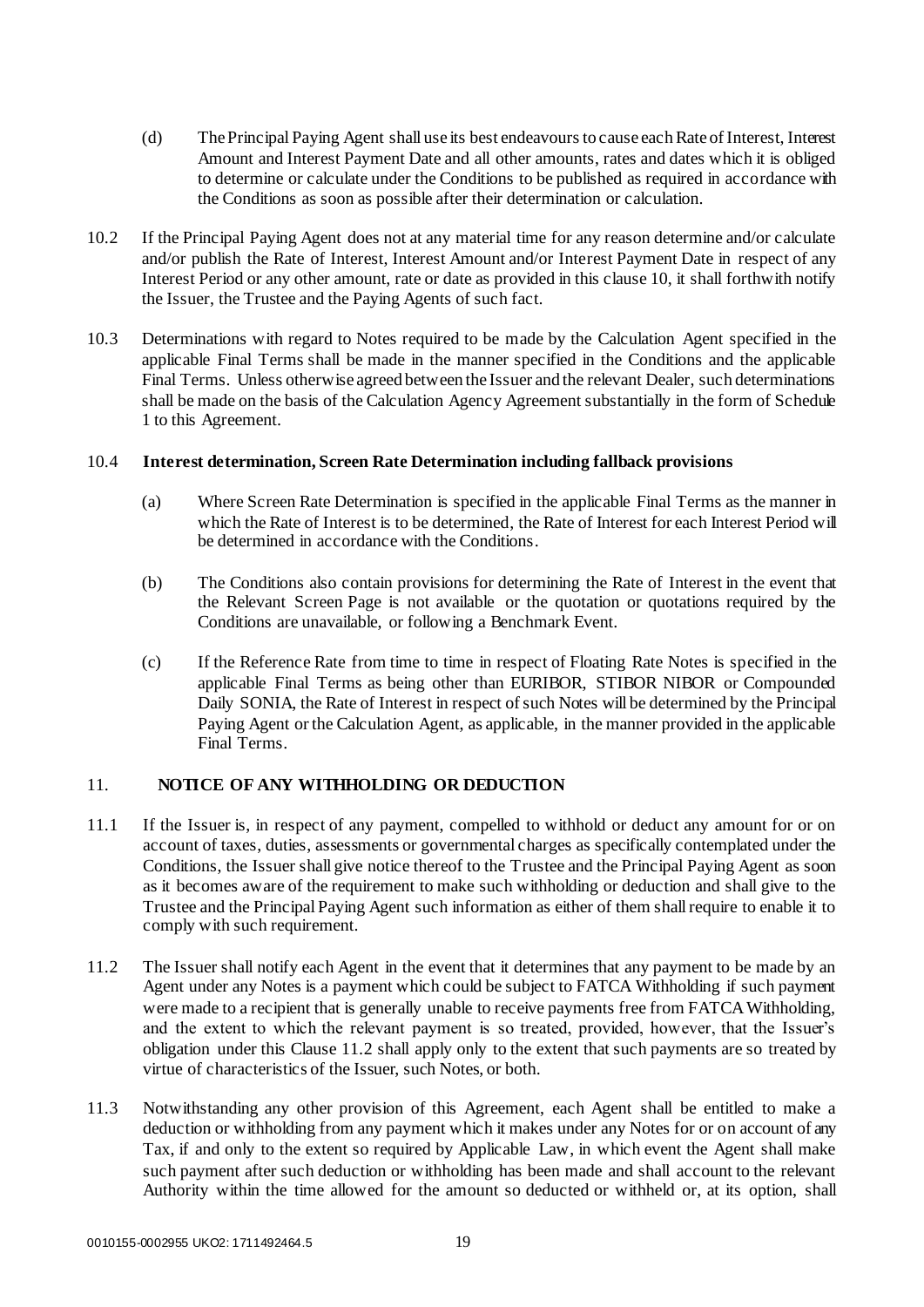reasonably promptly after making such payment return to the Issuer the amount so deducted or withheld, in which case, the Issuer shall so account to the relevant Authority for such amount. For the avoidance of doubt, FATCA Withholding is a deduction or withholding which is deemed to be required by Applicable Law for the purposes of this Clause 11.3.

## <span id="page-23-0"></span>12. **DUTIES OF THE AGENTS IN CONNECTION WITH EARLY REDEMPTION**

- 12.1 If the Issuer decides to redeem any Notes for the time being outstanding prior to their Maturity Date in accordance with the Conditions, the Issuer shall give written notice of such decision to the Trustee and to the Principal Paying Agent not less than 15 days before the date on which the Issuer will give notice to the Noteholders in accordance with the Conditions of such redemption in order to enable the Principal Paying Agent to undertake its obligations herein and in the Conditions.
- 12.2 If some only of the Notes are to be redeemed on such date, the Principal Paying Agent shall make the required drawing in accordance with the Conditions but shall give the Issuer and the Trustee reasonable notice of the time and place proposed for such drawing.
- 12.3 The Principal Paying Agent shall, at the expense of the Issuer, publish or cause to be published the notices required in connection with any such redemption and shall at the same time also publish a separate list of the serial numbers of any Notes previously drawn and not presented for redemption. Such notices shall specify (a) the date fixed for redemption, the redemption amount, the manner in which redemption will be effected and, in the case of a partial redemption, the serial numbers of the Notes to be redeemed and (b) the fact, if applicable, that no exchange of a Global Note will be permitted during the period from and including the Selection Date to and including the date fixed for redemption. Such notices will be published in accordance with the Conditions. The Principal Paying Agent will also notify the Trustee and the other Paying Agents, in the case of Bearer Notes and the Exchange Agent and Transfer Agents, in the case of Registered Notes, of any date fixed for redemption of any Notes.
- 12.4 Each Paying Agent will keep a stock of notices (each a **Put Notice**) in the form set out in Schedule 4 hereto and will make such notices available on demand to holders of Notes, the Conditions of which provide for redemption at the option of Noteholders. Upon receipt of any Note deposited in the exercise of such option in accordance with the Conditions, the Paying Agent with which such Note is deposited shall hold such Note (together with any Coupons and Talons relating to it deposited with it) on behalf of the depositing Noteholder (but shall not, save as provided below, release it) until the due date for redemption of the relevant Note consequent upon the exercise of such option, when, subject as provided below, it shall present such Note (and any such Coupons and Talons) to itself for payment of the amount due thereon together with any interest due on such date in accordance with the Conditions and shall pay such moneys in accordance with the directions of the Noteholder contained in the Put Notice. If, prior to such due date for its redemption, such Note becomes immediately due and payable or if upon due presentation payment of such redemption moneys is improperly withheld or refused, the Paying Agent concerned shall post such Note (together with any such Coupons and Talons) by uninsured post to, and at the risk of, the relevant Noteholder unless the Noteholder has otherwise requested and paid the costs of such insurance to the relevant Paying Agent at the time of depositing the Notes at such address as may have been given by the Noteholder in the Put Notice (or, as the case may be, to the address appearing in the Register). At the end of each period for the exercise of such option, each Paying Agent shall promptly notify the Principal Paying Agent and, if any such option has been registered in respect of Registered Notes, the Registrar of the principal amount of the Notes in respect of which such option has been exercised with it together with their serial numbers and the Principal Paying Agent shall promptly notify such details to the Issuer.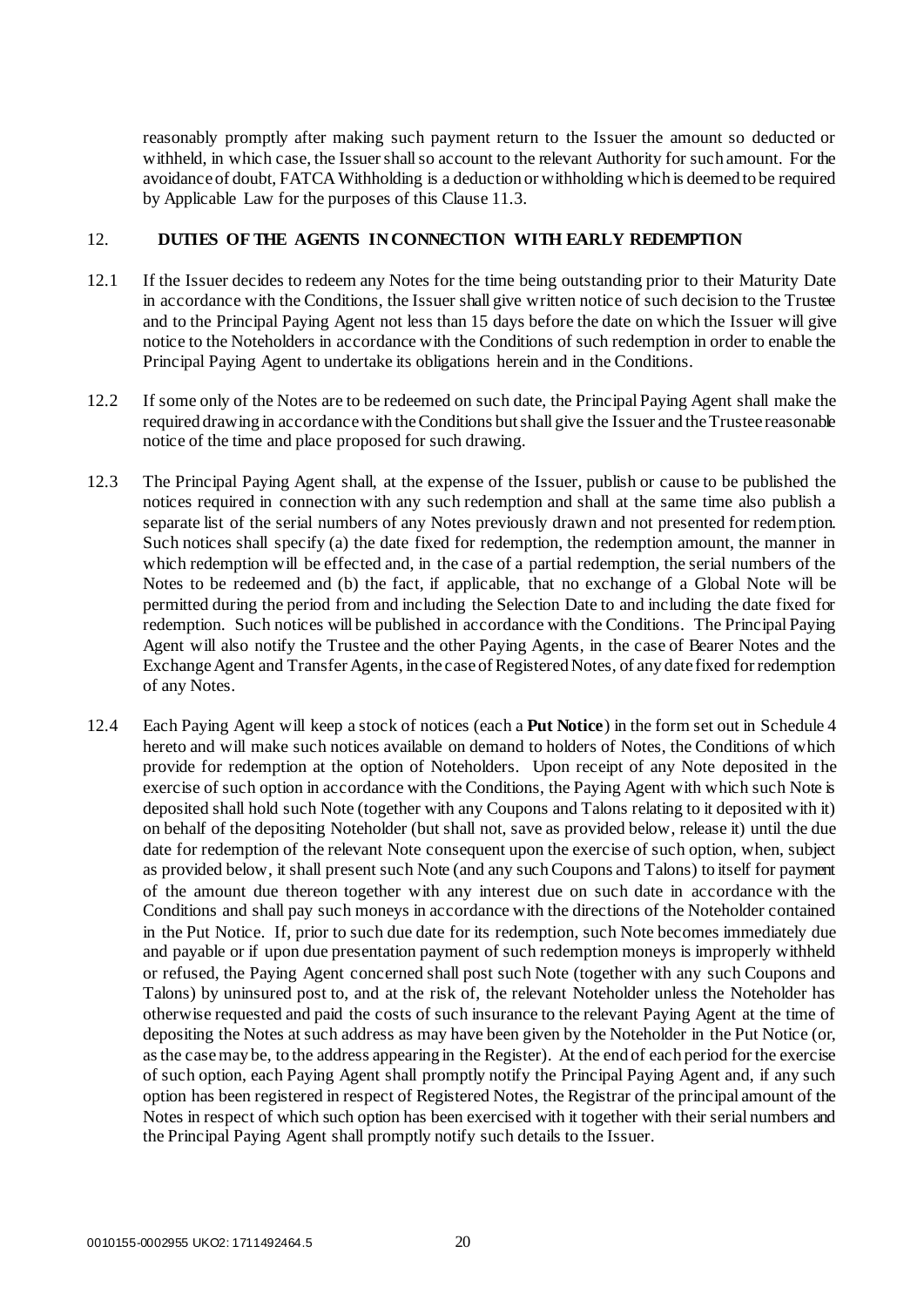## <span id="page-24-0"></span>13. **RECEIPT AND PUBLICATION OF NOTICES**

- 13.1 Forthwith upon the receipt by the Principal Paying Agent of a demand or notice from any Noteholder in accordance with the Conditions the Principal Paying Agent shall forward a copy thereof to the Issuer and the Trustee.
- 13.2 On behalf of and at the request and expense of the Issuer, the Principal Paying Agent shall cause to be published all notices required to be given by the Issuer and the Trustee to the Noteholders in accordance with the Conditions.

## <span id="page-24-1"></span>14. **CANCELLATION OF NOTES, COUPONS AND TALONS**

14.1 All Bearer Notes which are redeemed, all Coupons which are paid and all Talons which are exchanged shall be cancelled by the Paying Agent by which they are redeemed, paid or exchanged. In addition, all Bearer Notes which are purchased by or on behalf of the Issuer or any of its subsidiaries and are surrendered to a Paying Agent for cancellation, together (in the case of Bearer Notes in definitive form) with all unmatured Coupons or Talons (if any) attached thereto or surrendered therewith, shall be cancelled by the Paying Agent to which they are surrendered. Each of the Paying Agents shall give to the Principal Paying Agent details of all payments made by it and shall deliver all cancelled Bearer Notes, Coupons and Talons to the Principal Paying Agent together, in the case of all paid Notes and Coupons, with a certificate stating the serial numbers in numerical sequence of such Bearer Notes and the total number by maturity date of such Coupons within two months after claiming funds for payments.

All Registered Notes which are redeemed shall be cancelled by the removal of the relevant Noteholder's name from the Register by the Registrar and the cancellation of any corresponding Definitive Registered Notes by the Transfer Agent to which they were surrendered or with which they were deposited. The Transfer Agent shall send to the Principal Paying Agent the details required by the Principal Paying Agent for the purposes of subclause 14.2 and shall send the cancelled Registered Notes to or to the order of the Principal Paying Agent.

- 14.2 The Principal Paying Agent shall (a) keep a full and complete record of all Notes, Coupons and Talons (other than serial numbers of Coupons) and of their redemption, payment, exchange and cancellation and in respect of the Notes retain such record until the expiry of ten years after the final maturity date for the Notes; (b) in respect of the Coupons and Talons of each maturity retain until the expiry of five years thereafter a record of all paid Coupons and exchanged Talons of that maturity and a record of the total number of Coupons of that maturity still remaining unpaid and Talons of that maturity still remaining unexchanged; and (c) make such records available at all reasonable times to the Issuer and the Trustee.
- 14.3 The Principal Paying Agent or its authorised agent shall destroy all cancelled Notes, Coupons and Talons and furnish the Issuer and the Trustee as soon as reasonably practicable upon written request with a certificate of destruction containing written particulars of the serial numbers of the Notes (in the case of Bearer Notes in definitive form) and the number by maturity date of Coupons and Talons and the total face value of Coupons so destroyed.
- 14.4 All records and certificates made or given pursuant to this clause 14 and clause 15 shall make a distinction between Notes Coupons and Talons of each Series and between Notes of the same Series which are in bearer and registered form.
- 14.5 The Principal Paying Agent is authorised by the Issuer and instructed to (a) in the case of any Global Note which is a CGN, to endorse or to arrange for the endorsement of the relevant Bearer Global Note to reflect the reduction in the nominal amount represented by it by the amount so redeemed or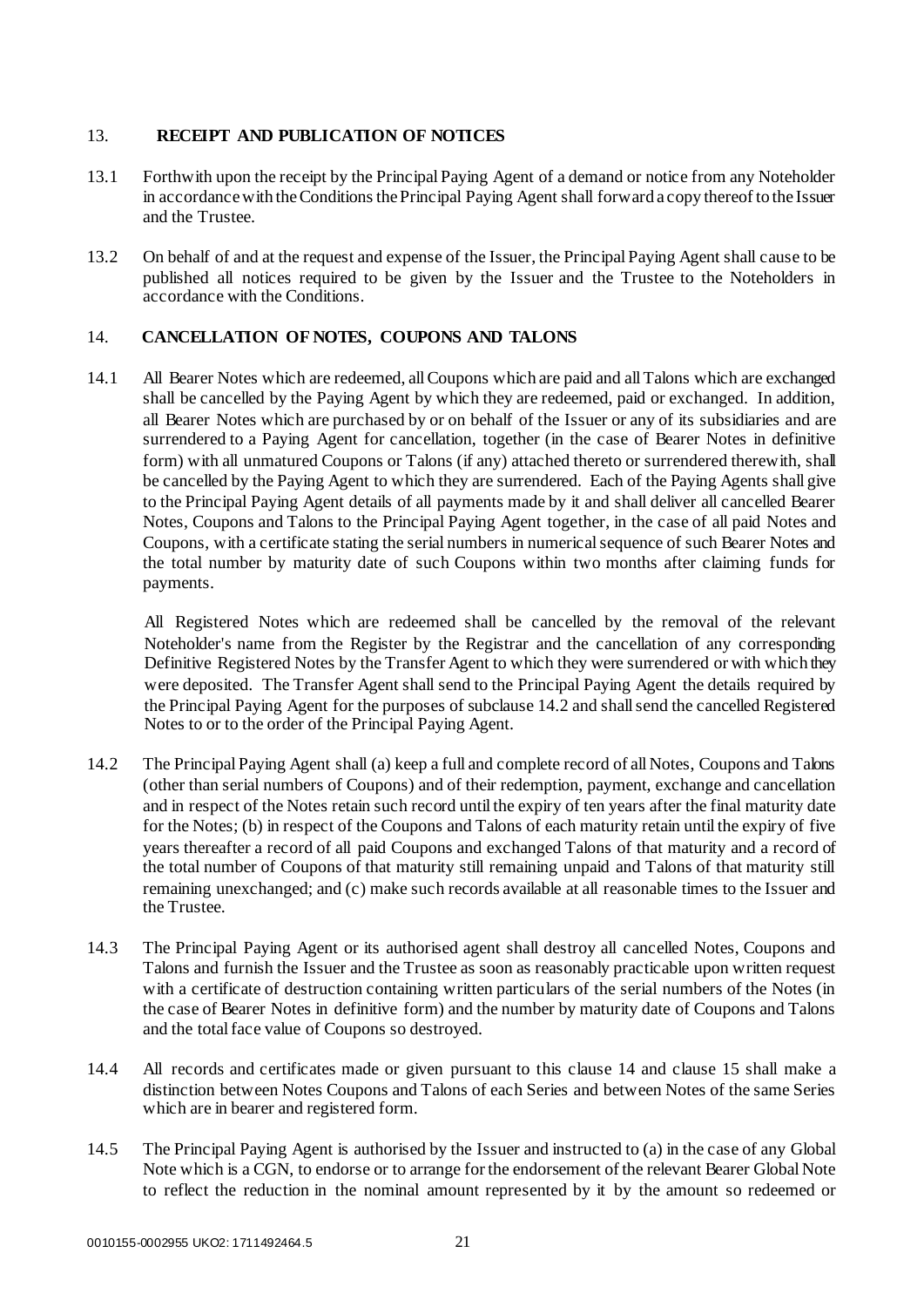purchased and cancelled and (b) in the case of any Global Note which is a NGN, to instruct Euroclear and Clearstream, Luxembourg to make appropriate entries in their records to reflect such redemption or purchase and cancellation, as the case may be; provided, that, in the case of a purchase or cancellation, the Issuer has notified the Principal Paying Agent of the same in accordance with subclause 14.1.

14.6 If the Issuer purchases any of its Notes for cancellation, the Issuer shall provide the Principal Paying Agent with instructions in the form agreed to by the Principal Paying Agent confirming the details of the Notes to be purchased. The Issuer shall provide the instructions to the Principal Paying Agent not later than two (2) Business Days prior to the date on which the Notes are intended to be purchased and cancelled. Once the Notes have been received by the Principal Paying Agent, it will request the immediate cancellation of the Notes.

## <span id="page-25-0"></span>15. **ISSUE OF REPLACEMENT NOTES, COUPONS AND TALONS**

- 15.1 The Issuer will cause a sufficient quantity of additional forms of Bearer Notes, Coupons, Talons and Registered Notes to be available, upon request, to the Principal Paying Agent (in the case of Bearer Notes, Coupons and Talons) and the Registrar (in the case of Registered Notes) (in such capacity, each a **Replacement Agent**) at their specified offices for the purpose of issuing replacement Notes, Coupons and Talons as provided below.
- 15.2 The relevant Replacement Agent will, subject to and in accordance with the Conditions and the following provisions of this clause 15, cause to be delivered any replacement Notes, Coupons and Talons which the Issuer may determine to issue in place of Notes, Coupons and Talons which have been lost, stolen, mutilated, defaced or destroyed.
- 15.3 In the case of a mutilated or defaced Definitive Bearer Note, the relevant Replacement Agent shall ensure that (unless otherwise covered by such indemnity as the Issuer may reasonably require) any replacement such Note will only have attached to it Coupons and Talons corresponding to those (if any) attached to the mutilated or defaced Definitive Bearer Note which is presented for replacement.
- 15.4 The relevant Replacement Agent shall not issue any replacement Note, Coupon or Talon unless and until the applicant therefor shall have made payment of the expenses incurred by the Issuer in connection therewith (including publication) and on such terms as to evidence, security, indemnity

or otherwise in favour of the Issuer in respect thereof as the Issuer may reasonably require, and shall have surrendered to the relevant Replacement Agent any mutilated or defaced Note, Coupon or Talon to be so replaced.

- 15.5 The relevant Replacement Agent shall cancel any mutilated or defaced Notes, Coupons or Talons in respect of which replacement Notes Coupons or Talons have been issued pursuant to this clause 15 and shall furnish the Issuer and the relevant Replacement Agent upon written request with a certificate stating the serial numbers of the Notes, Coupons or Talons so cancelled and, thereafter, shall destroy such cancelled Notes, Coupons or Talons and furnish the Issuer and the Trustee with a destruction certificate containing the information specified in subclause 14.3.
- 15.6 The relevant Replacement Agent shall, on issuing any replacement Note, Coupon or Talon, inform the Issuer and the other Agents of the serial number of such replacement Note, Coupon or Talon issued and (if known) of the serial number of the Note, Coupon or Talon in place of which such replacement Note, Coupon or Talon has been issued.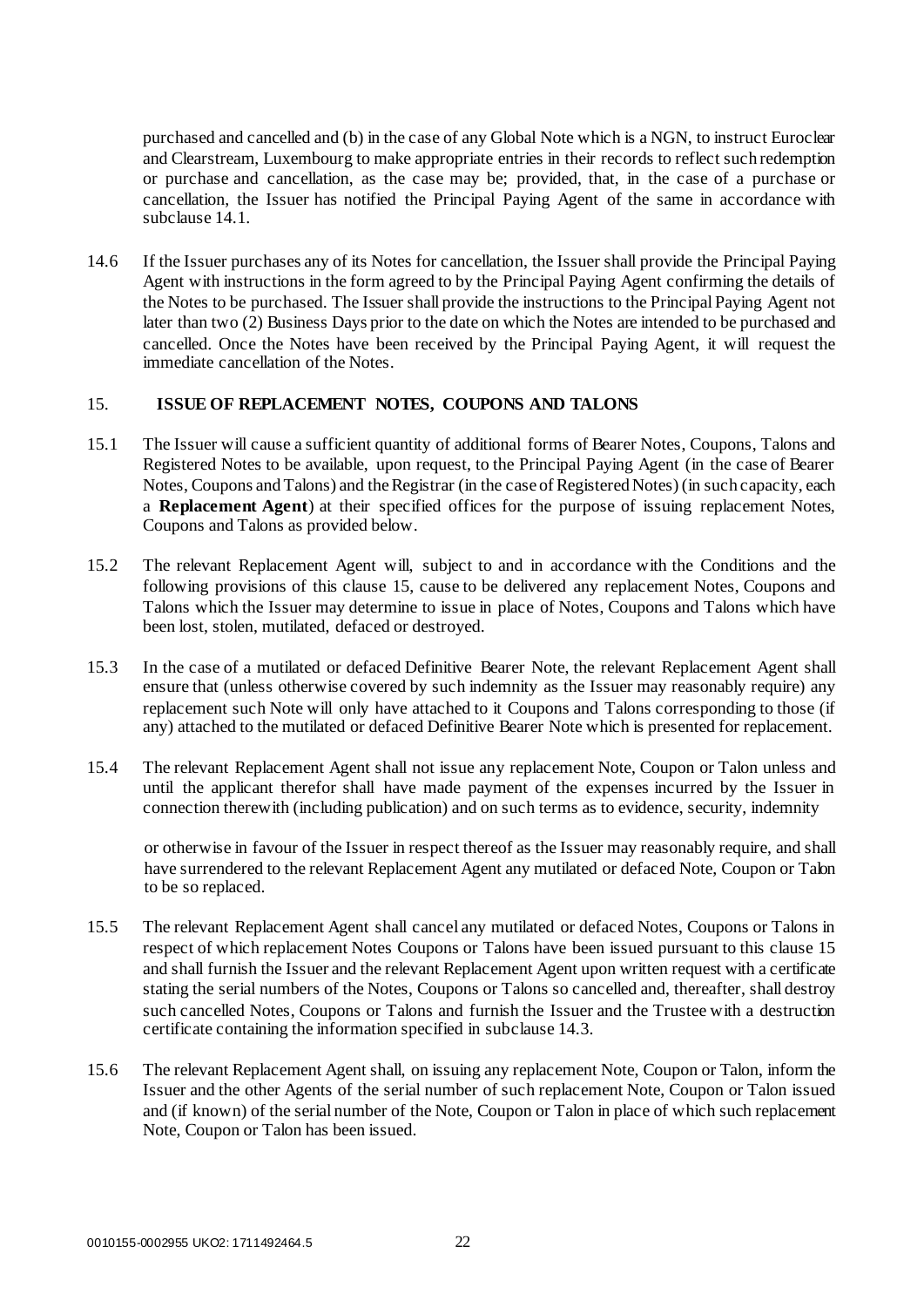Whenever replacement Coupons or Talons are issued pursuant to the provisions of this clause 15, the relevant Replacement Agent shall also notify the other Agents of the maturity dates of the lost, stolen, mutilated, defaced or destroyed Coupons or Talons and of the replacement Coupons or Talons issued.

- 15.7 The relevant Replacement Agent shall keep a full and complete record of all replacement Notes, Coupons or Talons issued and shall make such record available at all reasonable times to the Issuer and the Trustee.
- 15.8 Whenever any Note, Coupon or Talon for which a replacement Note, Coupon or Talon has been issued and in respect of which the serial number is known is presented to the relevant Replacement Agent, any of the Paying Agents for payment or any of the Transfer Agents for transfer, the relevant Replacement Agent or, as the case may be, the relevant other Agent shall immediately send notice thereof to the Issuer and the other Agents.
- 15.9 The Paying Agents shall issue further Coupon sheets against surrender of Talons. A Talon so surrendered shall be cancelled by the relevant Paying Agent who (except where such Paying Agent is the Principal Paying Agent) shall inform the Principal Paying Agent of its serial number. Further Coupon sheets issued on surrender of Talons shall carry the same serial number as the surrendered Talon.

## <span id="page-26-0"></span>16. **DUTIES OF THE TRANSFER AGENTS**

If and to the extent specified by the Conditions and in accordance therewith and the terms of this Agreement or if otherwise requested by the Issuer, the Transfer Agents will:

- (a) receive requests for the transfer of Registered Notes, inform the Registrar thereof, forward the deposited Registered Note(s) to or to the order of the Registrar and assist in the issue of a new Registered Note in accordance with the Regulations referred to in clause 19 (the **Regulations**) and in particular forthwith notify the Registrar of:
	- (i) the name and address of the holder of the Registered Note;
	- (ii) the serial number and nominal amount of the Registered Note;
	- (iii) (in the case of a transfer of part only) the nominal amount of the Registered Note to be transferred; and
	- (iv) the name and address of the transferee to be entered on the Register;
- (b) accept surrender of Registered Notes and assist in effecting final payment of the Notes on the due date for payment;
- (c) keep the Registrar informed of all transfers; and
- (d) carry out such other acts as may be necessary to give effect to the Conditions.

## <span id="page-26-1"></span>17. **DUTIES OF THE REGISTRAR**

17.1 The Registrar shall maintain a Register in accordance with this Agreement, the Conditions and the Regulations. The Register shall show the nominal amount and serial numbers of Registered Notes and the date of issue and all subsequent transfers and changes of ownership in respect thereof and the names, addresses and account details of the holders of the Registered Notes. The Registrar shall at all times during usual business hours make the Register available to the Issuer, the Trustee, the Exchange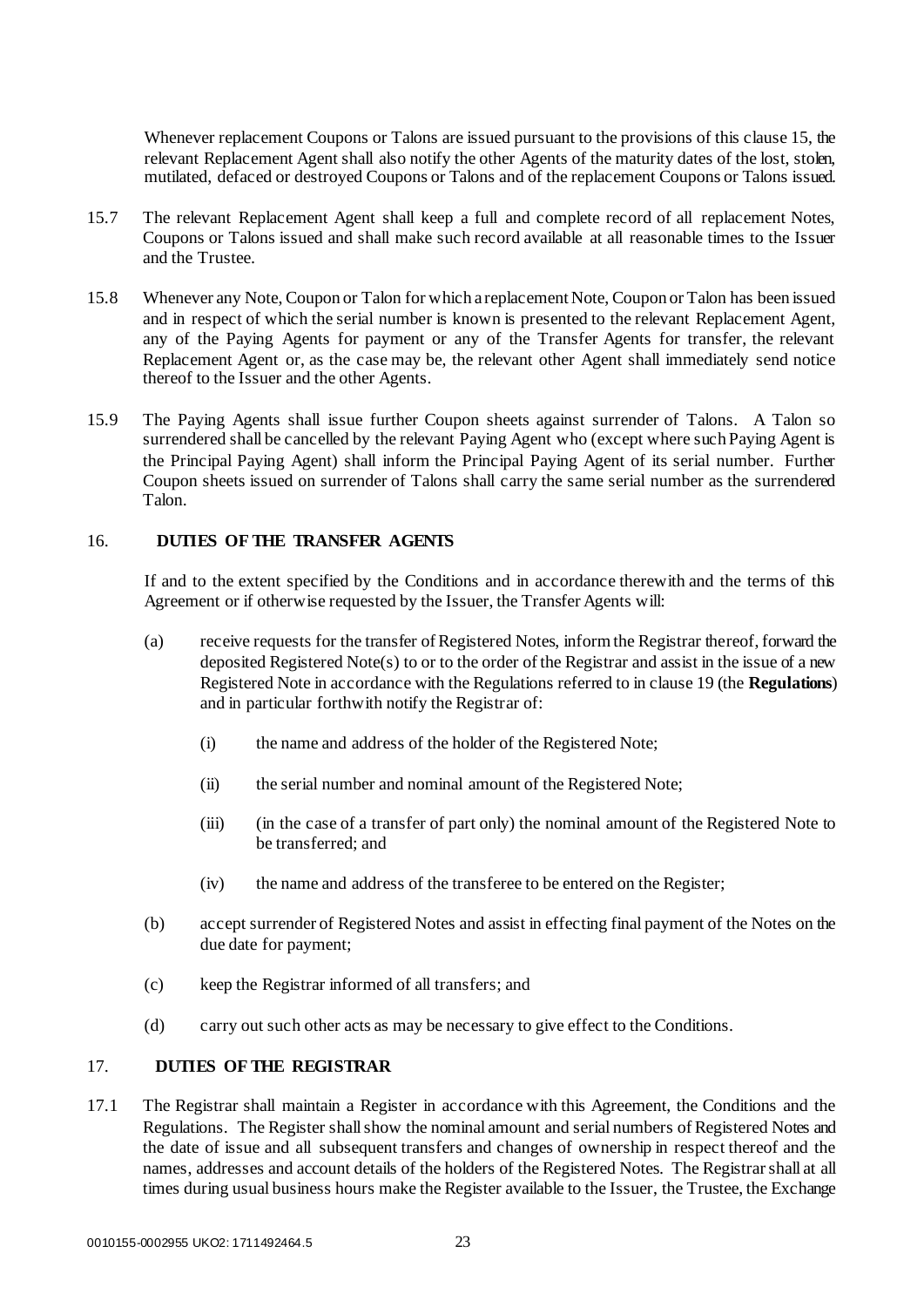Agent, the Paying Agents and the Transfer Agents or any person authorised by any of them for inspection and for the taking of copies thereof or extracts therefrom and the Registrar shall deliver to such persons all such lists of holders of Registered Notes, their addresses and holdings as they may request.

- 17.2 The Registrar will receive requests for the transfer of Registered Notes and will also receive Registered Notes deposited with the Transfer Agents, effect the necessary entries, authenticate or cause to be authenticated and issue or cause to be issued new Registered Notes in accordance with the Regulations and deliver or cause to be delivered new Registered Note(s) to the relevant Noteholder or Noteholders.
- 17.3 The Registrar will make payments of interest in respect of Registered Notes in accordance with the Conditions applicable thereto and this Agreement and will accept surrender of Registered Notes and assist in effecting final repayment of the Notes on their due date for repayment.
- 17.4 The Registrar will carry out such other acts as may be necessary to give effect to the Conditions.

## <span id="page-27-0"></span>18. **DOCUMENTS AND FORMS FOR THE REGISTRAR**

- 18.1 The Issuer will deliver to the Registrar for the performance of its duties hereunder a supply of forms of Registered Notes (with and without the Restrictive Legend) sufficient to meet the Registrar's expected requirements upon the initial issue of Registered Notes and for the performance of the Registrar's duties.
- 18.2 The Registrar shall maintain in safe custody all Registered Notes and forms of Registered Notes delivered to and held by it and shall ensure that Registered Notes are issued only in accordance with the Conditions and the provisions of this Agreement.
- 18.3 Within seven days of any written request therefor by the Issuer or the Principal Paying Agent, so long as any Registered Notes are outstanding, the Registrar shall certify to the Issuer and the Principal Paying Agent the number of Registered Notes held by it hereunder.

## <span id="page-27-1"></span>19. **INFORMATION AND REGULATIONS CONCERNING REGISTERED NOTES**

- 19.1 Each Agent will give each other Agent such further information with regard to such Agent's activities hereunder as may reasonably be required by each of them for the proper carrying out of their respective duties.
- 19.2 The Issuer may, subject to the Conditions, from time to time with the approval of the Trustee, the Principal Paying Agent and the Registrar promulgate regulations concerning the carrying out of exchanges and transfers and the forms and evidence to be provided. All such transfers and exchanges will be made subject to the Regulations. The initial Regulations are set out in Schedule 3 to this Agreement.

## <span id="page-27-2"></span>20. **COPIES OF DOCUMENTS AVAILABLE FOR INSPECTION**

The Paying Agents shall hold available for inspection or collection at its specified office during normal business hours copies of all documents required to be so available by the Conditions of any Notes.

For this purpose, the Issuer shall furnish the Principal Paying Agent with sufficient copies of each of such documents. Each Paying Agent shall provide by email to a Noteholder copies of all documents required to be so available by the Conditions of any Notes, following the Noteholder's prior written request and provision of proof of holding and identity (in a form satisfactory to the relevant Paying Agent).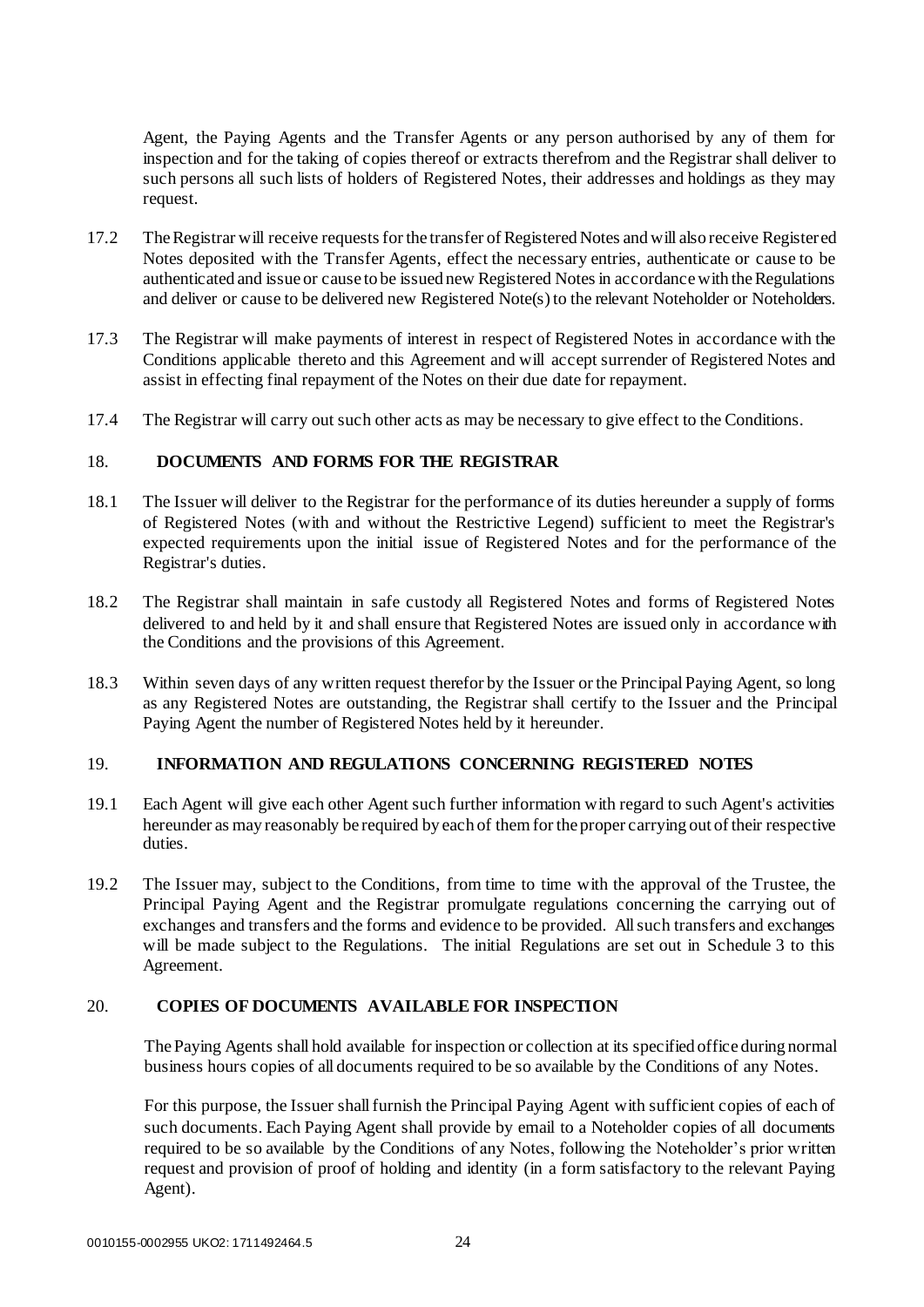## <span id="page-28-0"></span>21. **MEETINGS OF NOTEHOLDERS**

- 21.1 The provisions of Schedule 3 to the Trust Deed shall apply to meetings of the Noteholders and shall have effect in the same manner as if set out in this Agreement.
- 21.2 Without prejudice to subclause 21.1, each of the Paying Agents on the request of any Noteholder shall issue voting certificates and block voting instructions in accordance with Schedule 3 to the Trust Deed and shall forthwith give notice to the Issuer in writing (with a copy to the Trustee) of any revocation or amendment of a block voting instruction. Each of the Paying Agents will keep a full and complete record of all voting certificates and block voting instructions issued by it and will, not less than 24 hours before the time appointed for holding a meeting or adjourned meeting, deposit at such place as the Trustee shall designate or approve, full particulars of all voting certificates and block voting instructions issued by it in respect of such meeting or adjourned meeting.

## <span id="page-28-1"></span>22. **COMMISSIONS AND EXPENSES**

- 22.1 The Issuer agrees to pay to the Principal Paying Agent such commissions, fees and expenses as the Issuer and the Principal Paying Agent shall separately agree in respect of the services of the Agents hereunder together with any out of pocket expenses (including legal, printing, postage, fax, cable and advertising expenses) incurred by the Agents in connection with their said services.
- 22.2 The Principal Paying Agent will make payment of the fees and commissions due hereunder to the Agents and will reimburse their expenses promptly after the receipt of the relevant moneys from the Issuer. Neither the Issuer nor the Trustee shall be responsible for any such payment or reimbursement by the Principal Paying Agent to the other Agents.
- 22.3 For the purposes of this Clause 22 and Clause 23 below, "expenses" shall include any costs or charges incurred by any Agent in carrying out instructions to clear and/or settle transfers of securities under this Agreement (including cash penalty charges that may be incurred under Article 7 of the Central Securities Depositaries Regulation (EU) No 909/2014 if a settlement fail occurs due to the Issuer's failure to deliver any required securities or cash or other action or omission).

## <span id="page-28-2"></span>23. **INDEMNITY**

- 23.1 The Issuer will indemnify and hold harmless each of the Agents on demand against any losses, liabilities, costs, claims, actions, demands or expenses which it may incur or which may be made against any Agent as a result of or in connection with its appointment or the exercise of its powers, discretions, authorities and duties hereunder except such as may result from its own negligence, wilful default or bad faith or that of its officers or employees.
- 23.2 Each of the Agents will severally indemnify and hold harmless the Issuer on demand against any losses, liabilities, costs, claims, actions, demands or expenses which the Issuer may incur or which may be made against the Issuer as a result of negligence, wilful default or bad faith of such Agent or any of its officers, employees or agents. Notwithstanding the foregoing, in no circumstances will an Agent be liable to the Issuer or any other party to this Agreement for any consequential loss (being loss of business, goodwill, opportunity or profit) or any special or punitive damages of any kind whatsoever; in each case however caused or arising and whether or not foreseeable, even if advised of the possibility of such loss or damage.

## <span id="page-28-3"></span>24. **RESPONSIBILITY OF THE AGENTS**

24.1 The Agents shall not be responsible or accountable to anyone with respect to the validity of this Agreement or the Notes or Coupons or for any act or omission by any Agent in connection with this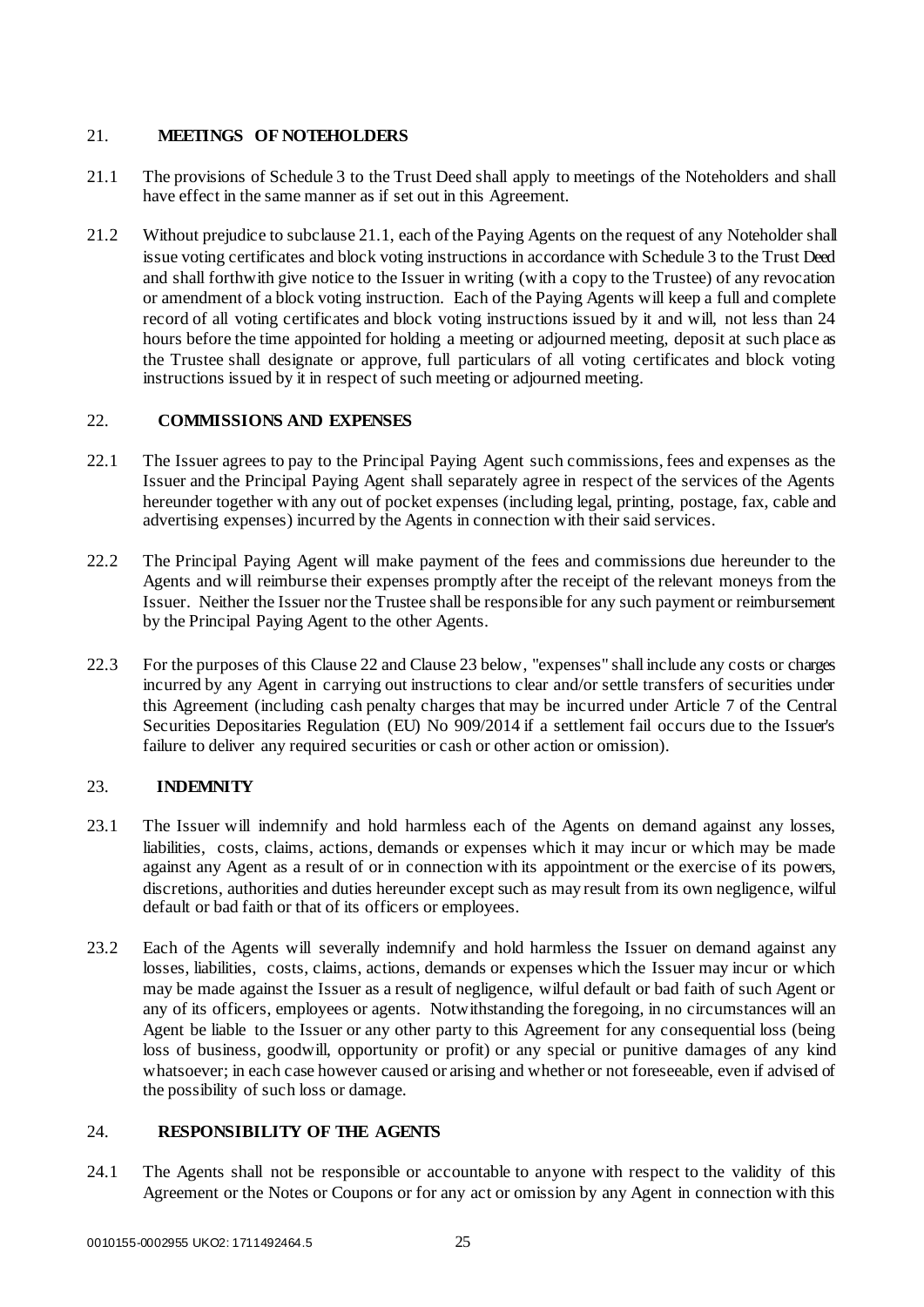Agreement or any Note or Coupon except for their own negligence, wilful default or bad faith, including that of their respective officers and employees.

- 24.2 The Agents shall have no duty or responsibility in case of any default by the Issuer in the performance of its obligations under this Agreement, the Trust Deed or the Conditions or, in the case of receipt of a written demand from a Noteholder or Couponholder, with respect to such default, provided however that forthwith upon receipt by the Principal Paying Agent of a notice given by a Noteholder in accordance with Condition 14, the Principal Paying Agent will notify the Issuer and the Trustee thereof and furnish it with a copy of such notice.
- 24.3 Whenever in the performance of its duties under this Agreement an Agent shall deem it necessary or desirable that any fact or matter be proved or established by the Issuer or the Trustee prior to taking or suffering any action hereunder, such fact or matter (unless other evidence in respect thereof be herein specifically prescribed) may be deemed to be conclusively proved and established by a certificate signed by the Issuer or the Trustee and delivered to such Agent and such certificate shall be a full authorisation to such Agent, in its capacity as such, for any action taken or suffered in good faith by it under the provisions of this Agreement in reliance upon such certificate.

## <span id="page-29-0"></span>25. **CONDITIONS OF APPOINTMENT**

- 25.1 The Principal Paying Agent shall be entitled to deal with money paid to it by the Issuer for the purpose of this Agreement in the same manner as other money paid to a banker by its customers except:
	- (a) that it shall not exercise any right of set-off, lien or similar claim in respect thereof;
	- (b) as provided in subclause 25.2 below; and
	- (c) that it shall not be liable to account to the Issuer for any interest thereon.

The Principal Paying Agent holds all money as banker and not as a trustee and as a result monies shall not be held in accordance with the Client Money Rules.

- 25.2 Without prejudice to the provisions of clauses 7 and 27, in acting hereunder and in connection with the Notes, the Agents shall act solely as agents of the Issuer (and, in the circumstances referred to in subclause 2.5, the Trustee) and will not thereby assume any obligations towards or relationship of agency or trust for or with any of the owners or holders of the Notes or Coupons.
- 25.3 The Principal Paying Agent and the Agents hereby undertake to the Issuer to perform such obligations and duties, and shall be obliged to perform such duties and only such duties, as are herein including Schedule 8 in the case of the Principal Paying Agent, in the Conditions and in the Procedures Memorandum specifically set forth, and no implied duties or obligations shall be read into this Agreement or the Notes against the Principal Paying Agent and the Agents. Each of the Agents (other than the Principal Paying Agent) agrees that if any information that is required by the Principal Paying Agent to perform the duties set out in Schedule 8 becomes known to it, it will promptly provide such information to the Principal Paying Agent.
- 25.4 No Agent shall exercise any lien, right of set-off or similar claim against any person to whom it makes any payment under subclause 8.1 or subclause 9.1 in respect thereof, nor shall any commission or expense be charged by it to any such person in respect thereof.
- 25.5 Each of the Agents may consult with reputable legal and other professional advisers and the opinion of such advisers shall be full and complete protection in respect of any action taken, omitted or suffered hereunder in good faith and in accordance with the opinion of such advisers.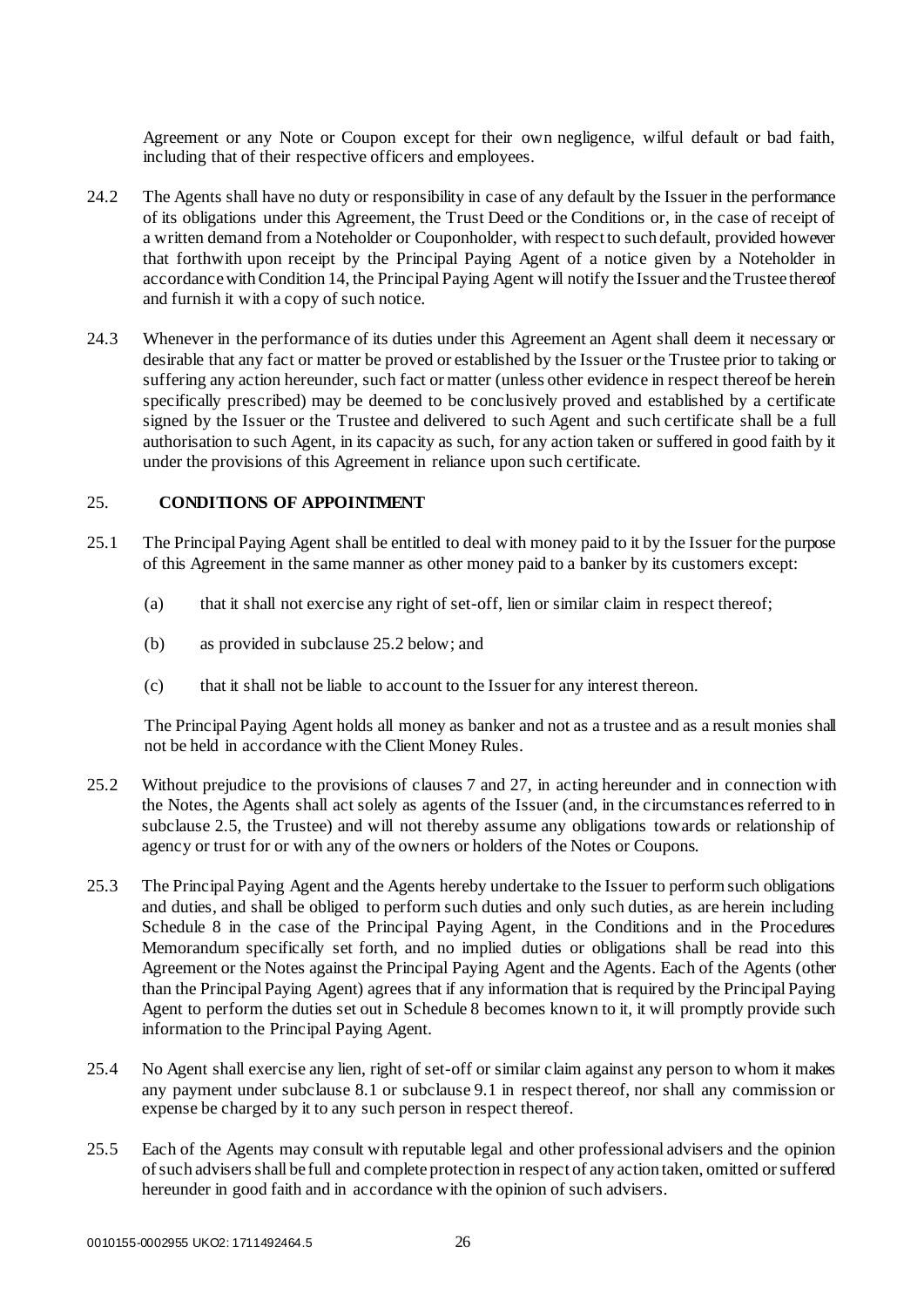- 25.6 Each of the Agents shall be protected and shall incur no liability for or in respect of any action taken, omitted or suffered in reliance upon any instruction, request or order from the Issuer or any notice, resolution, direction, consent, certificate, affidavit, statement, cable, telex or other paper or document which it reasonably believes to be genuine and to have been delivered, signed or sent by the proper party or parties or upon written instructions from the Issuer.
- 25.7 Any of the Agents and their officers, directors and employees may become the owner of, or acquire any interest in, any Notes or Coupons with the same rights (but without prejudice to any limitations which might apply in any other capacity) that they would have if the relevant Agent were not appointed hereunder, and may engage or be interested in (subject as aforesaid) any financial or other transaction with the Issuer and may act on, or as depositary, trustee or agent for, any committee or body of holders of Notes or Coupons or in connection with any other obligations of the Issuer as freely as if the relevant Agent were not appointed hereunder.
- 25.8 The Issuer shall provide the Principal Paying Agent with a certified copy of the list of persons authorised to execute documents and take action on its behalf in connection with this Agreement and shall notify the Principal Paying Agent immediately in writing if any of such persons ceases to be so authorised or if any additional person becomes so authorised together, in the case of an additional authorised person, with evidence satisfactory to the Principal Paying Agent that such person has been so authorised.
- 25.9 Except as otherwise permitted in the Trust Deed and the Conditions or as ordered by a court of competent jurisdiction or as required by law or applicable regulations, the Issuer, the Trustee and each of the Agents shall be entitled to treat the bearer of any Bearer Note or Coupon and the registered holder of any Registered Note as the absolute owner thereof (whether or not overdue and notwithstanding any notice of ownership or writing thereon or notice of any previous loss or theft thereof).
- 25.10 Each party hereto shall, within ten Business Days of a written request by another party, supply to that other party such forms, documentation and other information relating to it, its operations, or any Notes as that other party reasonably requests for the purposes of that other party's compliance with Applicable Law and shall notify the relevant other party reasonably promptly in the event that it becomes aware that any of the forms, documentation or other information provided by such party is (or becomes) inaccurate in any material respect; provided, however, that no party shall be required to provide any forms, documentation or other information pursuant to this clause 25.10 to the extent that: (i) any such form, documentation or other information (or the information required to be provided on such form or documentation) is not reasonably available to such party and cannot be obtained by such party using reasonable efforts; or (ii) doing so would or might in the reasonable opinion of such party constitute a breach of any: (a) Applicable Law; (b) fiduciary duty; or (c) duty of confidentiality. For purposes of this clause 25.10, "Applicable Law" shall be deemed to include (i) any rule or practice of any Authority by which any Party is bound or with which it is accustomed to comply; (ii) any agreement between any Authorities; and (iii) any agreement between any Authority and any Party that is customarily entered into by institutions of a similar nature.
- 25.11 Notwithstanding anything else herein contained, each Agent may refrain without liability from doing anything that would or might in its opinion be contrary to any law of any state or jurisdiction (including but not limited to the European Union, United States of America or, in each case, any jurisdiction forming a part of it and England and Wales) or any directive or regulation of any agency of any such state or jurisdiction which would or might otherwise render it liable to any person or cause it to act in a manner which might prejudice its interests and may without liability do anything which is, in its opinion, is necessary to comply with any such law, directive or regulation.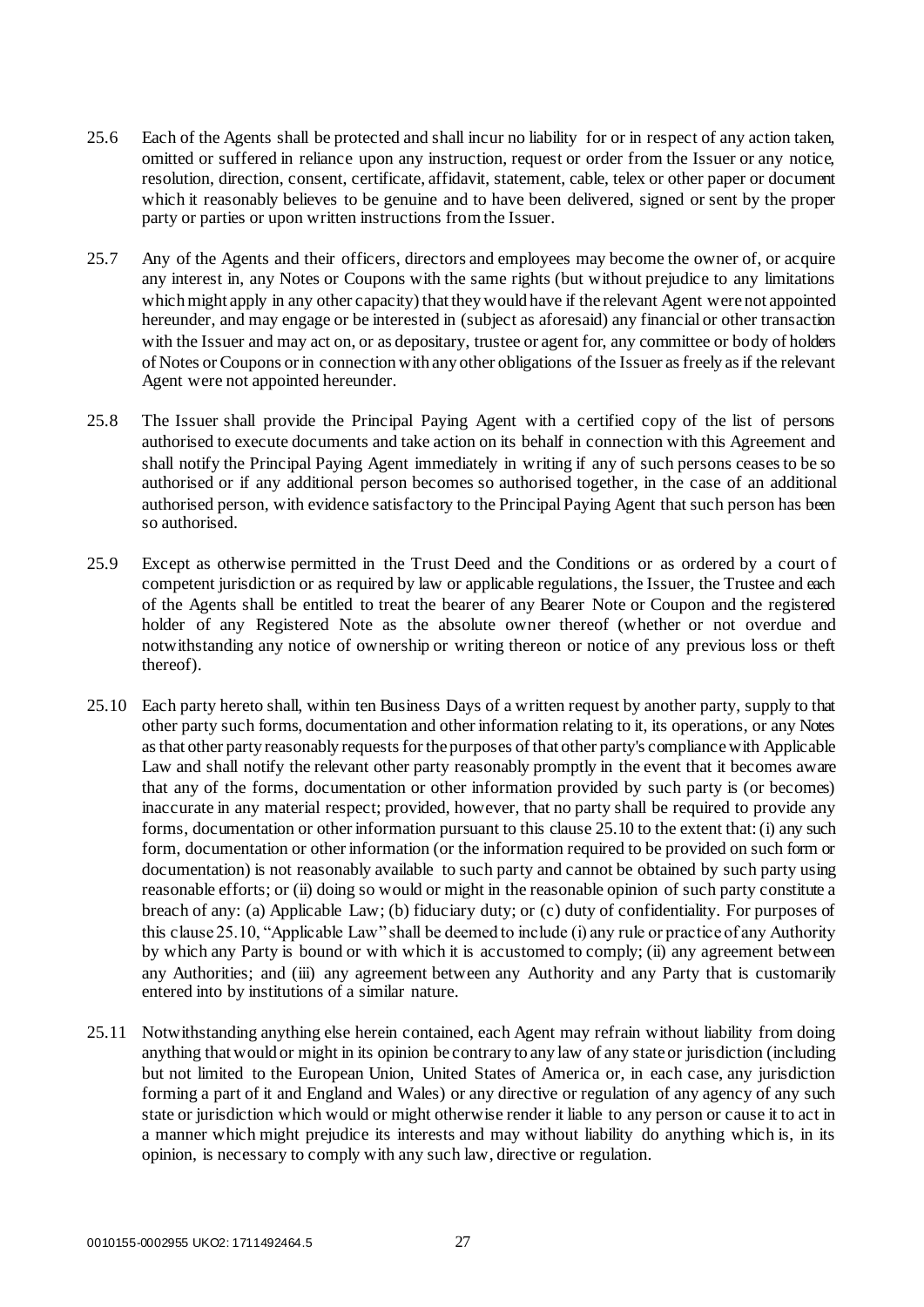## <span id="page-31-0"></span>26. **COMMUNICATION BETWEEN THE PARTIES**

All communications relating hereto between the Issuer, the Trustee and any of the Agents shall be made in writing or by facsimile or telex through the Principal Paying Agent.

## <span id="page-31-1"></span>27. **CHANGES IN AGENTS**

- 27.1 The Issuer agrees that, for so long as any Note is outstanding, or until moneys for the payment of all amounts in respect of all outstanding Notes have been made available to the Principal Paying Agent and have been returned to the Issuer as provided herein:
	- (a) so long as any Notes are listed on any Stock Exchange or admitted to trading by any other relevant authority, there will at all times be a Paying Agent and, if the Notes are in registered form, a Registrar and Transfer Agent with a specified office in such place as may be required by the rules and regulations of the relevant Stock Exchange or any other relevant authority;
	- (b) if the Notes are in registered form, there will at all times be a Registrar and a Transfer Agent having a specified office outside the United Kingdom and London respectively;
	- (c) so long as any of the Registered Global Notes payable in a Specified Currency other than U.S. dollars are held through DTC or its nominee, there will at all times be an Exchange Agent with a specified office in New York City; and
	- (d) there will at all times be a Principal Paying Agent.

In addition, the Issuer shall with the prior written approval of the Trustee forthwith appoint a Paying Agent having a specified office in New York City in the circumstances described in the final paragraph of Condition 6(f). Any variation, termination, appointment or change shall only take effect (other than in the case of insolvency (as provided in subclause 27.5), when it shall be of immediate effect) after not less than 30 nor more than 45 days' prior notice thereof shall have been given to the Noteholders in accordance with the Conditions.

- 27.2 Each of the Principal Paying Agent and the Registrar may (subject as provided in subclause 27.4) at any time resign as such by giving at least 60 days' written notice to the Issuer and the Trustee of such intention on its part, specifying the date on which its desired resignation shall become effective.
- 27.3 Each of the Principal Paying Agent and the Registrar may (subject as provided in subclause 27.4) be removed at any time by the Issuer with the prior written approval of the Trustee on at least 60 days' notice by the filing with it of an instrument in writing signed on behalf of the Issuer specifying such removal and the date when it shall become effective.
- 27.4 Any resignation under subclause 27.2 or removal under subclause 27.3 shall only take effect upon the appointment by the Issuer as hereinafter provided of a successor Principal Paying Agent or Registrar approved in writing by the Trustee and (other than in the case of insolvency of the Principal Paying Agent or Registrar) on the expiry of the notice to be given under clause 29. The Issuer agrees with the Principal Paying Agent and the Registrar that if, by the day falling ten days before the expiry of any notice under subclause 27.2, the Issuer has not appointed a successor Principal Paying Agent or Registrar, as the case may be, approved in writing by the Trustee then the Principal Paying Agent or Registrar, as the case may be, shall be entitled, on behalf of the Issuer, to appoint as a successor Principal Paying Agent or Registrar in its place a reputable financial institution of good standing which the Issuer and the Trustee shall approve (such approval not to be unreasonably withheld).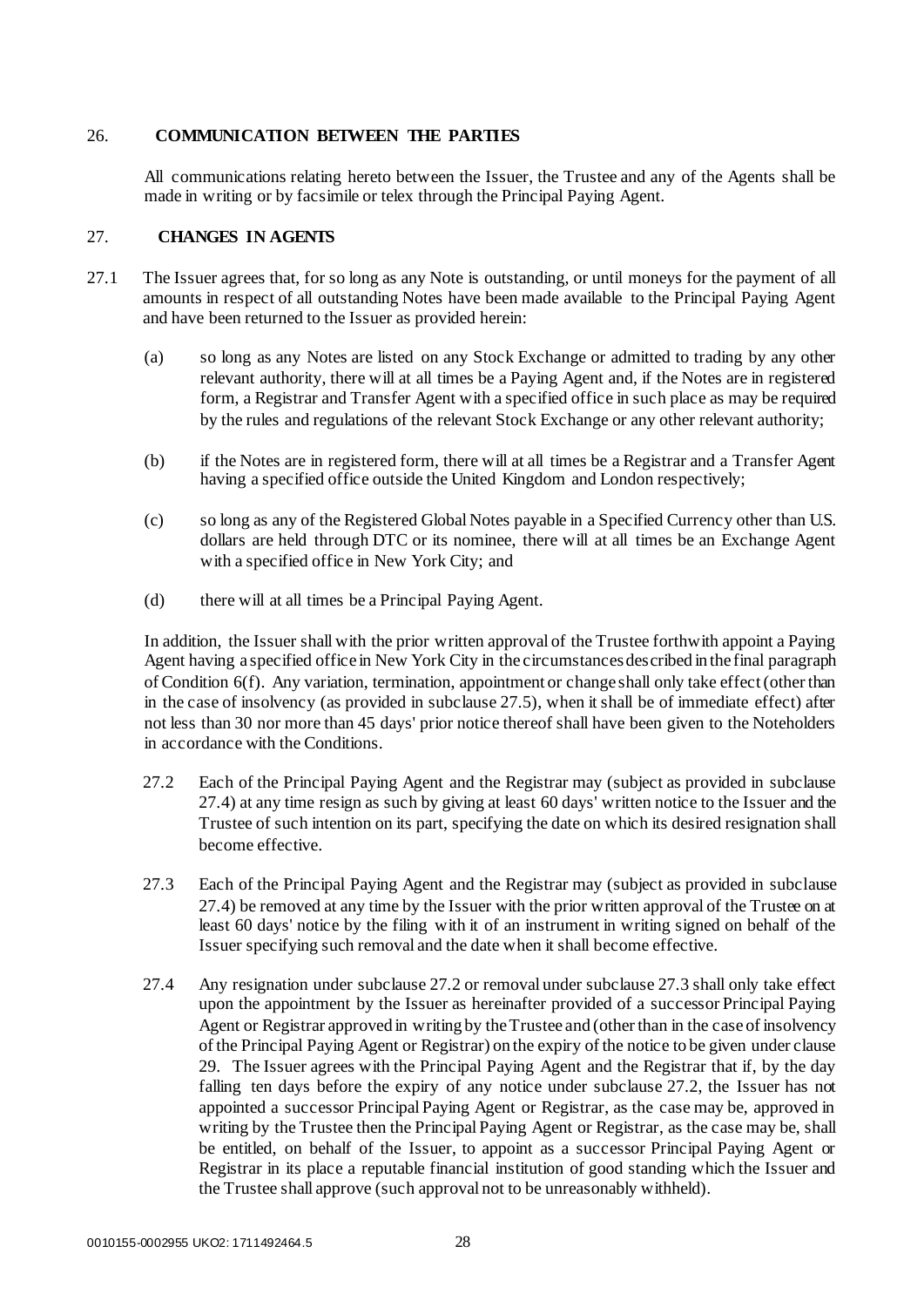- 27.5 In case at any time the Principal Paying Agent or Registrar resigns, or is removed, or becomes incapable of action or is adjudged a bankrupt or insolvent, or files a voluntary petition in bankruptcy or makes an assignment for the benefit of its creditors or consents to the appointment of an administrator, liquidator or administrative or other receiver of all or a substantial part of its property, or admits in writing its inability to pay or meet its debts as they mature or suspends payment thereof, or if any order of any court is entered approving any petition filed by or against it under the provisions of any applicable bankruptcy or insolvency law or if a receiver of it or of all or a substantial part of its property is appointed or any officer takes charge or control of it or of its property or affairs for the purpose of rehabilitation, conservation or liquidation, a successor Principal Paying Agent or Registrar, as the case may be, which shall be a reputable financial institution of good standing may be appointed by the Issuer with the prior written approval of the Trustee by an instrument in writing filed with the successor Principal Paying Agent or Registrar. Upon the appointment as aforesaid of a successor Principal Paying Agent or Registrar approved in writing by the Trustee and acceptance by the latter of such appointment and (other than in case of insolvency of the Principal Paying Agent or Registrar) upon expiry of the notice to be given under clause 29 the Principal Paying Agent or Registrar so superseded shall cease to be the Principal Paying Agent or Registrar hereunder.
- 27.6 Subject to subclause 27.1, the Issuer may, with the prior written approval of the Trustee, terminate the appointment of any of the Agents at any time and/or appoint one or more further Agents by giving to the Principal Paying Agent and to the relevant Agent at least 45 days' notice in writing to that effect (other than in the case of insolvency of the Agent).
- 27.7 Subject to subclause 27.1, all or any of the Agents may resign their respective appointments hereunder at any time by giving the Issuer, the Trustee and the Principal Paying Agent at least 45 days' written notice to that effect. The Issuer agrees with the Trustee, the Principal Paying Agent and the Registrar that if, by the day falling ten days before the expiry of any notice under subclause 27.6, the Issuer has not appointed a successor Principal Paying Agent or Registrar, as the case may be, approved in writing by the Trustee then the Principal Paying Agent or Registrar, as the case may be, shall be entitled, on behalf of the Issuer, to appoint as a successor Principal Paying Agent or Registrar in its place a reputable financial institution of good standing which the Issuer and the Trustee shall approve (such approval not to be unreasonably withheld).
- 27.8 Upon its resignation or removal becoming effective, the relevant Agent:
	- (a) shall, in the case of the Principal Paying Agent or the Registrar, forthwith transfer all moneys held by it hereunder, the records referred to in subclauses 14.2 and 15.7 and all Notes and Coupons held by it to the successor Principal Paying Agent or Registrar hereunder;
	- (b) shall be entitled to the payment by the Issuer of its commissions, fees and expenses for the services thereto rendered hereunder in accordance with the terms of clause 22; and
	- (c) shall not have any further duties, obligations, liabilities or responsibilities hereunder.
- 27.9 Upon its appointment becoming effective, a successor or new Agent shall, without further act, deed or conveyance, become vested with all the authority, rights, powers, trusts, immunities, duties and obligations of its predecessor or, as the case may be, an Agent with like effect as if originally named as an Agent hereunder, and such predecessor, upon payment to it of its commissions, fees and expenses then unpaid, shall thereupon become obliged to transfer,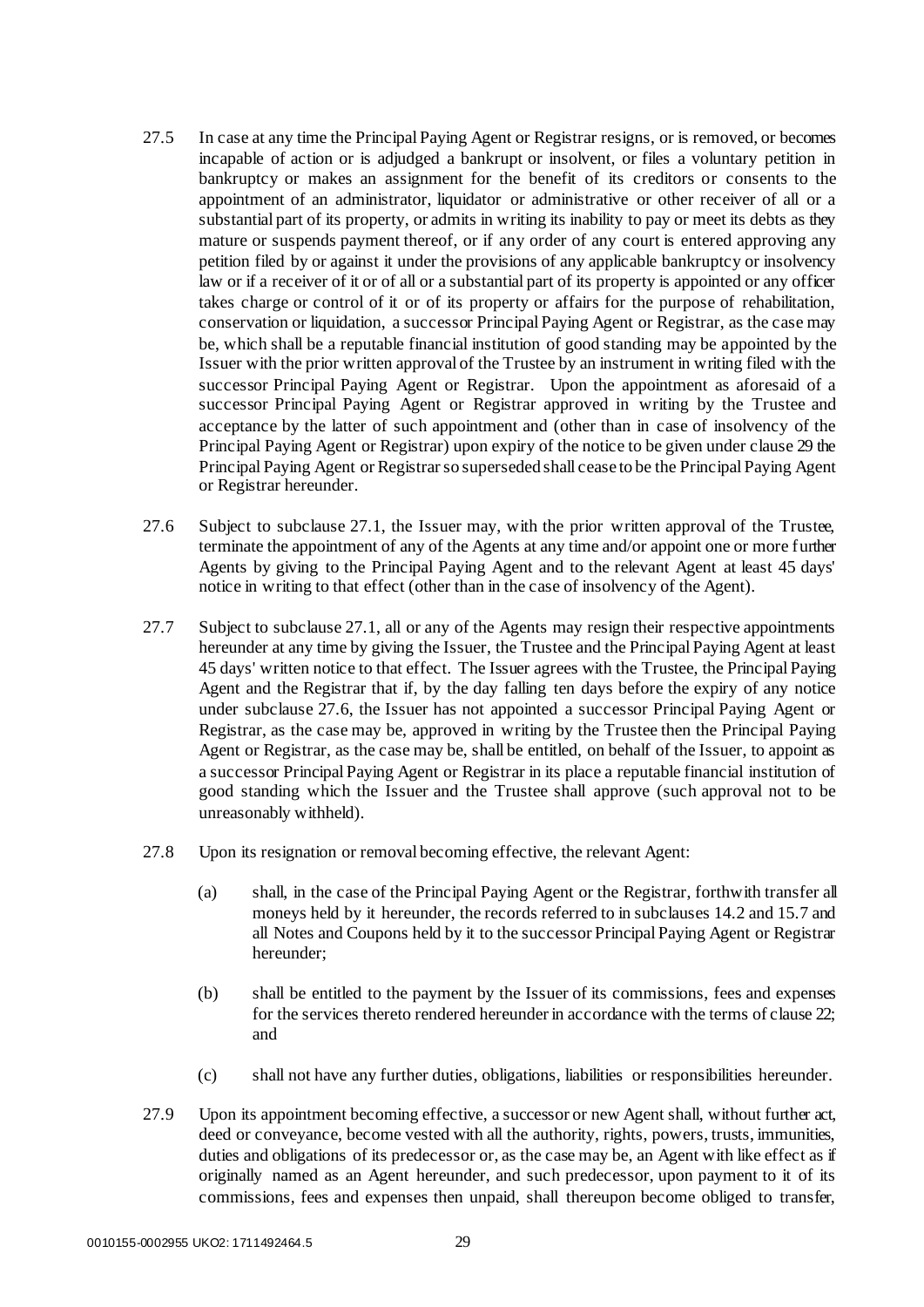deliver and pay over, and such successor agent shall be entitled to receive, any moneys and records as referred to in subclause 27.8(a) of this clause, held by its predecessor hereunder.

- 27.10 The provisions of clauses 23 and 32 in respect of any Agent shall survive any change in Agent pursuant to this clause.
- 27.11 Notwithstanding any other provision in this Agreement, if the Issuer determines, in its sole discretion, that it will be required to withhold or deduct any FATCA Withholding in connection with any payments due on the Notes and such FATCA Withholding would not have arisen but for the Paying Agent not being or having ceased to be a person to whom payments are free from FATCA Withholding, the Issuer will be entitled to terminate the Paying Agent or Registrar (as applicable) without notice and such termination will be effective from any such time specified in writing to such Paying Agent or Registrar (as applicable).

#### <span id="page-33-0"></span>28. **MERGER AND CONSOLIDATION**

Any corporation into which any Agent may be merged or converted, or any corporation with which any Agent may be consolidated, or any corporation resulting from any merger, conversion or consolidation to which any Agent shall be a party, or any corporation to which any Agent shall sell or otherwise transfer all or substantially all the assets of the Agent shall, on the date when such merger, conversion, consolidation or transfer becomes effective and to the extent permitted by any applicable laws, become the successor Agent under this Agreement without the execution or filing of any paper or any further act on the part of the parties hereto, unless otherwise required by the Issuer or the Trustee, and after the said effective date all references in this Agreement to such Agent shall be deemed to be references to such corporation. Written notice of any such merger, conversion, consolidation or transfer shall as soon as possible be given to the Issuer and the Trustee by the relevant Agent.

## <span id="page-33-1"></span>29. **NOTIFICATION OF CHANGES TO PAYING AGENTS**

Following receipt of notice of resignation from any Agent and forthwith upon appointing a successor Agent or, as the case may be, further or other Agents or on giving notice to terminate the appointment of any Agent, the Principal Paying Agent (on behalf of and at the expense of the Issuer) shall give or cause to be given not more than 45 days' nor less than 30 days' notice thereof to the Noteholders in accordance with the Conditions.

#### <span id="page-33-2"></span>30. **CHANGE OF SPECIFIED OFFICE**

If any Agent determines to change its specified office (which may only be effected within the same city) it shall give to the Issuer, the Trustee and (if applicable) the Principal Paying Agent written notice of such determination giving the address of the new specified office and stating the date on which such change is to take effect, which shall not be less than 45 days thereafter. The Principal Paying Agent (on behalf and at the expense of the Issuer) shall within 15 days of receipt of such notice (unless the appointment of the relevant Agent is to terminate pursuant to clause 27 on or prior to the date of such change) give or cause to be given not more than 45 days' nor less than 30 days' notice thereof to the Noteholders in accordance with the Conditions.

## <span id="page-33-3"></span>31. **NOTICES**

Any notice or communication given hereunder shall be sufficiently given or served (subject to clause 26):

(a) if delivered in person to the relevant address specified in the Procedures Memorandum and, if so delivered, shall be deemed to have been delivered at time of receipt; or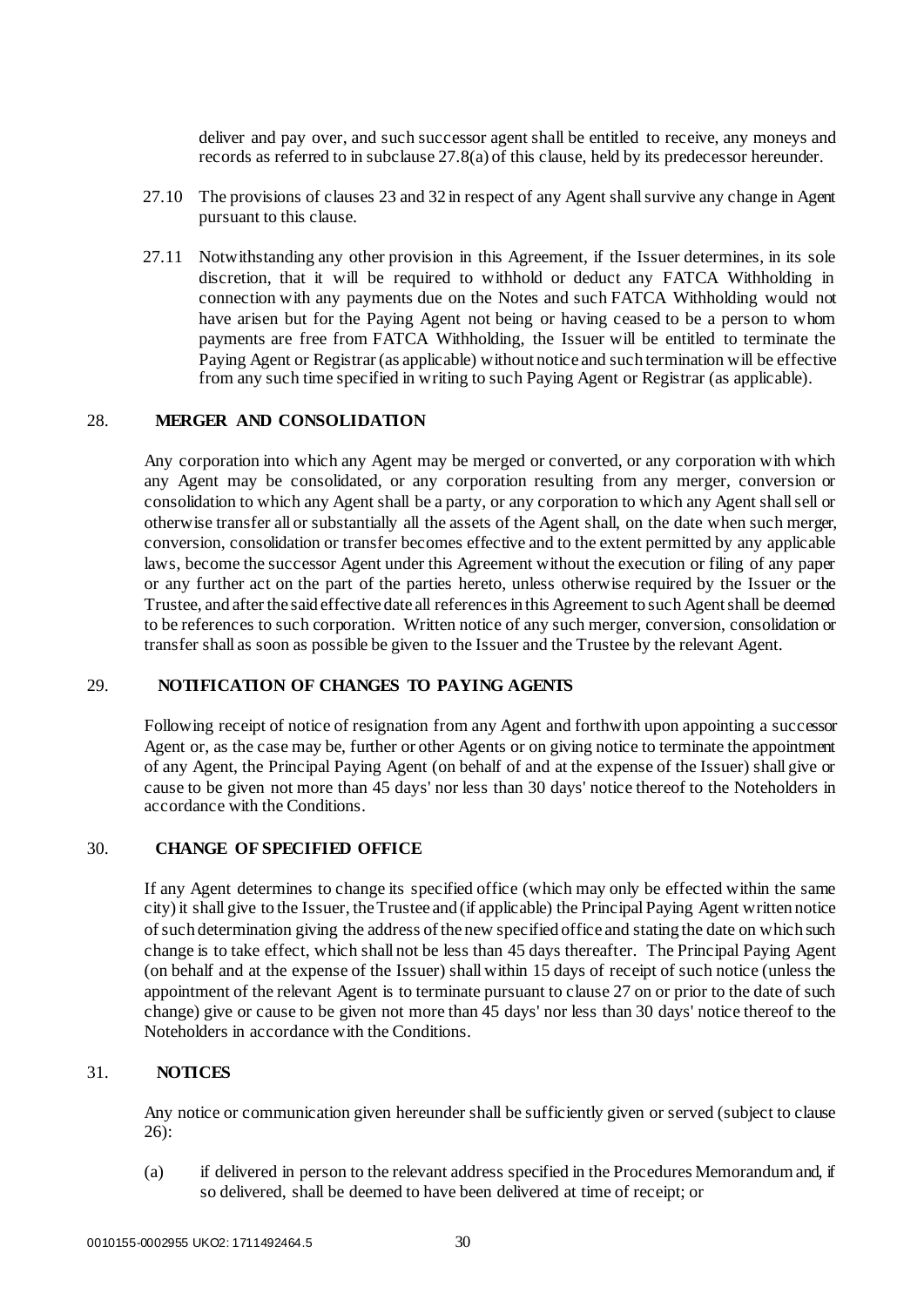(b) if sent by facsimile or telex to the relevant number specified in the Procedures Memorandum and, if so sent, shall be deemed to have been delivered immediately after transmission provided such transmission is confirmed by the answerback of the recipient (in the case of telex) or by confirmation of error free transmittal from the transmitting terminal (in the case of facsimile).

Where a communication is received after business hours it shall be deemed to be received and become effective on the next business day. Every communication shall be irrevocable save in respect of any manifest error therein.

## <span id="page-34-0"></span>32. **TAXES AND STAMP DUTIES**

- 32.1 The Issuer agrees to pay any and all stamp, registration and other taxes or duties (including any interest and penalties thereon or in connection therewith) which may be payable in connection with the execution, delivery, performance and enforcement of this Agreement, and shall indemnify each Agent against any claim, demand, action, liability, damage, cost, loss or expense (including, without limitation, legal fees and any applicable value added tax) which it may incur as a result or arising out of or in relation to any failure to pay or delay in paying any of the same.
- 32.2 As between the Agents and the Issuer all present and future direct and indirect taxes and transfer charges due in respect of activities hereunder and commission and fee payments therefor will be chargeable to the Issuer, except as provided herein and except for taxes on profits earned by any of the Agents. If any of the Agents is or shall become aware of the imposition of such taxes or transfer charges, it shall forthwith notify the Issuer thereof and upon such notice the Issuer may terminate the appointment of such Agent in accordance with clause 27.

## <span id="page-34-1"></span>33. **AMENDMENTS**

This Agreement may be amended in writing by agreement between the Issuer, the Trustee and the Principal Paying Agent, but without the consent of the other Agents or any Noteholder or Couponholder, in any way (a) which is not, in the opinion of the Trustee, materially prejudicial to the interests of the Noteholders or (b) which is, in the opinion of the Trustee, of a formal, minor or technical nature or is to correct a manifest or proven error or to comply with mandatory provisions of the law.

## <span id="page-34-2"></span>34. **GOVERNING LAW AND SUBMISSION TO JURISDICTION**

## 34.1 **Governing law**

This Agreement and any non-contractual obligations arising out of or in connection with this Agreement are governed by, and shall be construed in accordance with, the laws of England.

## 34.2 **Jurisdiction**

The Issuer hereby irrevocably agrees, for the exclusive benefit of the parties, that the courts of England are to have non-exclusive jurisdiction to hear and determine any suit, action or proceedings, and to settle any disputes which may arise out of or in connection with this Agreement (together referred to as **Proceedings** and **Disputes**), including Proceedings and Disputes relating to any non-contractual obligations arising out of or in connection with this Agreement).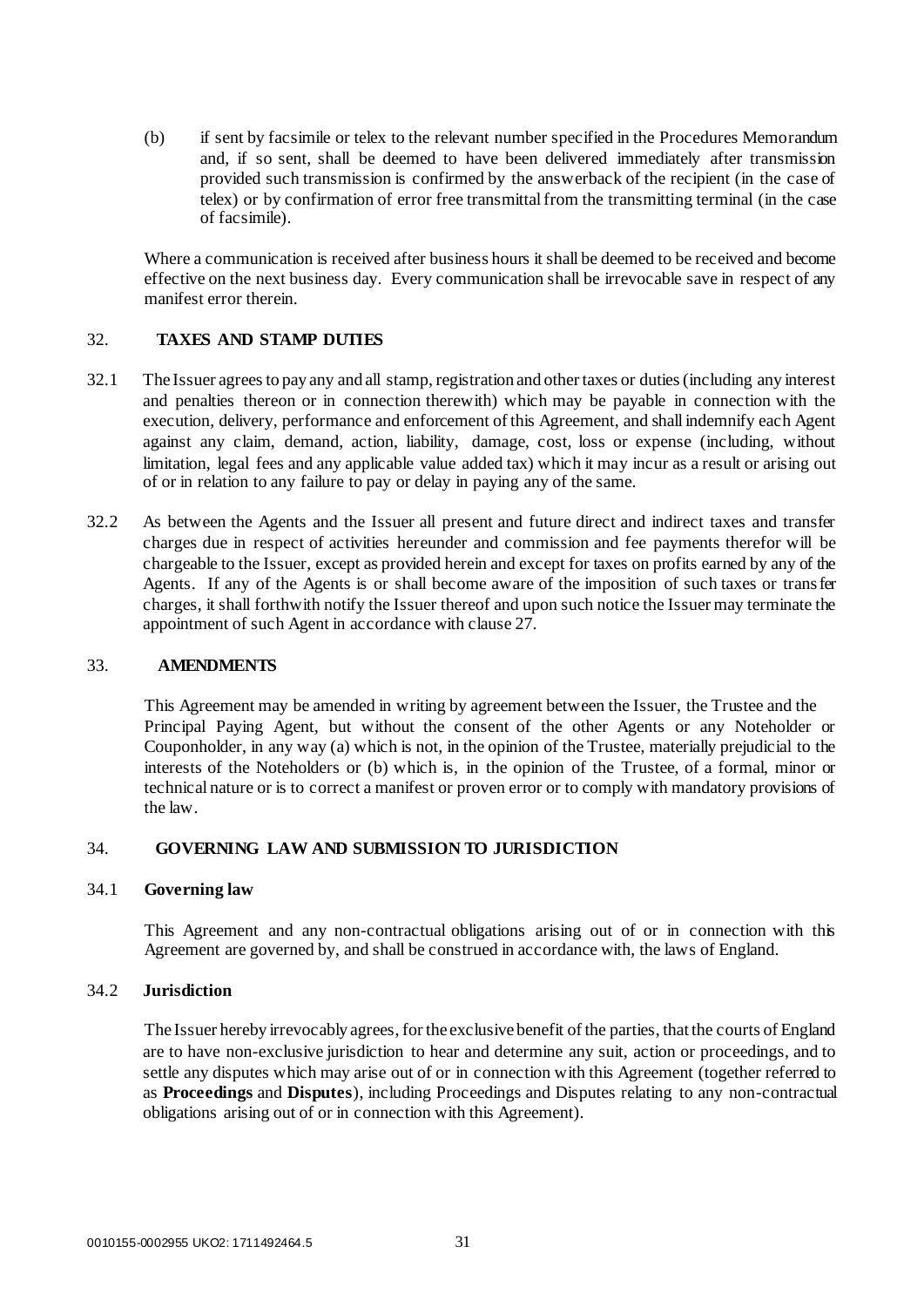## 34.3 **Appropriate forum**

The Issuer hereby irrevocably waives any objection which it might now or hereafter have to the courts of England being nominated as the forum to hear and determine any Proceedings and to settle any Disputes, and agrees not to claim that any such court is not a convenient or appropriate forum.

## 34.4 **Other jurisdiction**

Nothing contained in this clause, and to the extent permitted by law, shall limit any right to take Proceedings against the Issuer in any other court of competent jurisdiction, nor shall the taking of Proceedings in one or more jurisdictions preclude the taking of Proceedings in any other jurisdiction, whether concurrently or not.

## 34.5 **Appointment of Process Agent**

The Issuer hereby appoints Statkraft UK Ltd, whose registered office address at the date hereof is at 19th Floor, 22 Bishopsgate, London EC2N 4BQ as its agent for service of process in any Proceedings and, in the event of its ceasing so to act, the Issuer agrees to appoint another person, as the Trustee may approve, as its agent for service of process in England in respect of any proceedings. Nothing herein shall affect the right to service process in any other manner permitted by law.

## 34.6 **Waiver of immunity**

To the extent that the Issuer may in any jurisdiction claim for itself or its respective assets or revenues immunity from suit, execution, attachment (whether in aid of execution, before judgment or otherwise) or other legal process and to the extent that such immunity (whether or not claimed) may be attributed in any such jurisdiction to the Issuer or its respective assets or revenues, the Issuer agrees not to claim and irrevocably waives such immunity to the full extent permitted by the laws of such jurisdiction.

## <span id="page-35-0"></span>35. **THE CONTRACTS (RIGHTS OF THIRD PARTIES) ACT 1999**

A person who is not a party to this Agreement has no right under the Contracts (Rights of Third Parties) Act 1999 to enforce any term of this Agreement, but this does not affect any right or remedy of a third party which exists or is available apart from that Act.

## <span id="page-35-1"></span>36. **CONTRACTUAL RECOGNITION OF BAIL-IN**

- 36.1 Notwithstanding any other terms of this Agreement or any other agreement, arrangement or understanding between the parties, the Issuer acknowledges and accepts that any liability of a BRRD Party to it under or in connection with this Agreement may be subject to Bail-In Action by the relevant Resolution Authority and acknowledges and accepts to be bound by the effect of:
	- (a) any Bail-In Action in relation to any such liability, including (without limitation):
		- (i) a reduction, in full or in part, in the principal amount, or outstanding amount due (including any accrued but unpaid interest) in respect of any such liability;
		- (ii) a conversion of all, or part of, any such liability into shares or other instruments of ownership that may be issued to, or conferred on, it; and
		- (iii) a cancellation of any such liability; and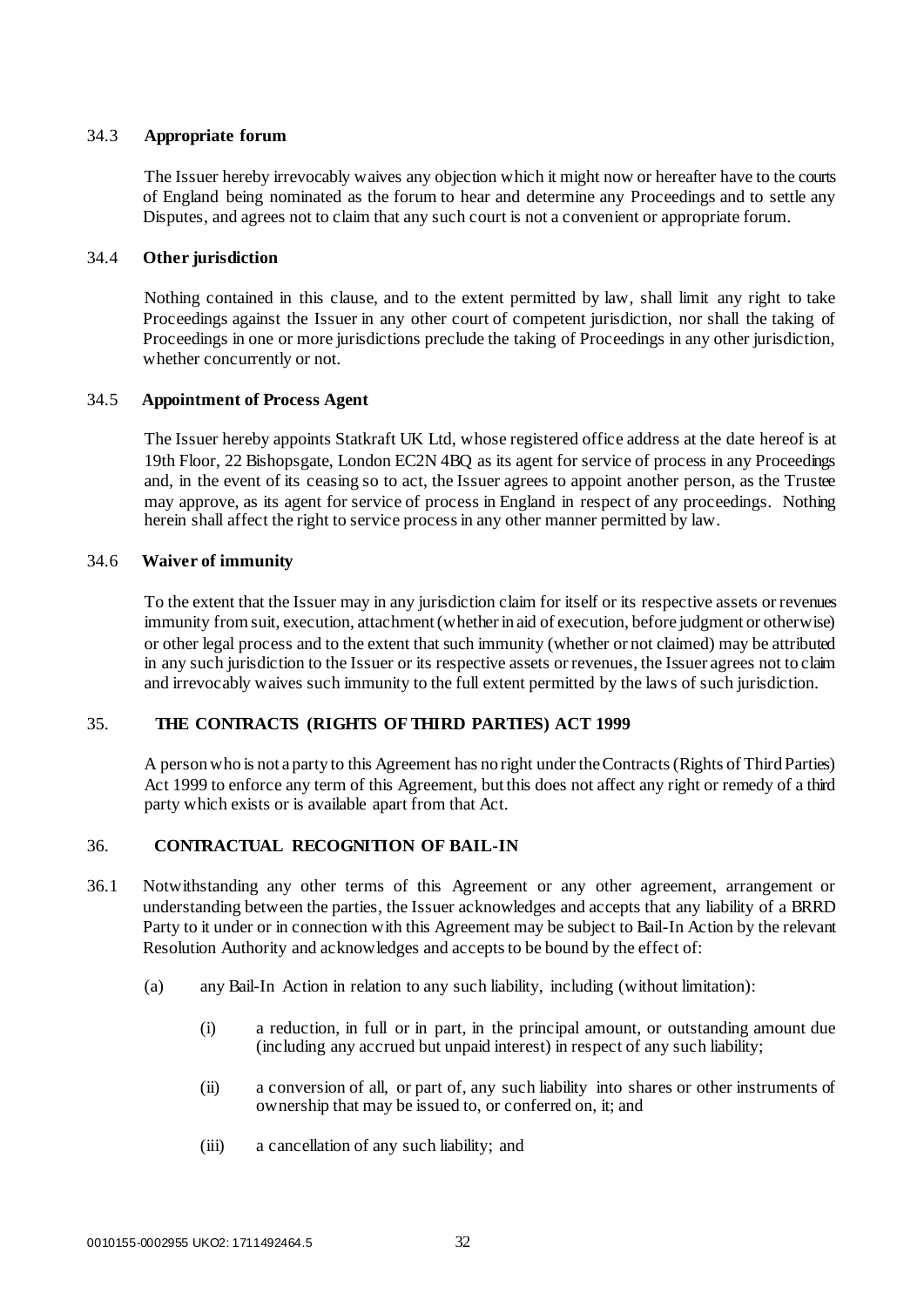(b) a variation of any terms of the agreement to the extent necessary to give effect to any Bail-In Action in relation to any such liability.

For the purposes of this clause 36:

**Bail-In Action** means the exercise of any Write-down and Conversion Powers.

#### **Bail-In Legislation** means:

- (a) in relation to Ireland, the European Union (Bank Recovery and Resolution) Regulations 2015 (S.I. No. 289/2015);
- (b) in relation to Germany, (i) the Recovery and Resolution Act (Sanierungs- und Abwicklungsgesetz (SAG)) which implements the Directive 2014/59/EU and (ii) the Regulation (EU) No 806/2014; and
- (c) in relation to an EEA Member Country (other than Ireland or Germany) which has implemented, or which at any time implements, Article 55 of the BRRD, the relevant implementing law or regulation as described in the EU Bail-In Legislation Schedule from time to time.

**BRRD** means Directive 2014/59/EU establishing a framework for the recovery and resolution of credit institutions and investment firms.

**BRRD Party** means an institution or entity referred to in point (b), (c) or (d) of Article 1(1) BRRD.

**EEA Member Country** means any member state of the European Union, Iceland, Liechtenstein and Norway.

**EU Bail-In Legislation Schedule** means the document described as such and published and amended by the Loan Market Association (or any successor person) on its website from time to time.

**Resolution Authority** means any body which has authority to exercise any Write-down and Conversion Powers.

#### **Write-down and Conversion Powers** means:

- (a) in relation to Ireland, any write-down, conversion, transfer, modification or suspension power existing from time to time under, and exercised in compliance with, any law or regulation in effect in Ireland, relating to the transposition of Directive 2014/59/EU establishing a framework for the recovery and resolution of credit institutions and investment firms, including but not limited to the Bail-In Legislation and Regulation (EU) No 806/2014 and the instruments, rules and standards created thereunder, pursuant to which:
	- (i) any obligation of a bank or investment firm or affiliate of a bank or investment firm can be reduced, cancelled, modified or converted into shares, other securities or other obligations of such entity or any other person (or suspended for a temporary period); and
	- (ii) any right in a contract governing an obligation of a bank or investment firm or affiliate of a bank or investment firm may be deemed to have been exercised;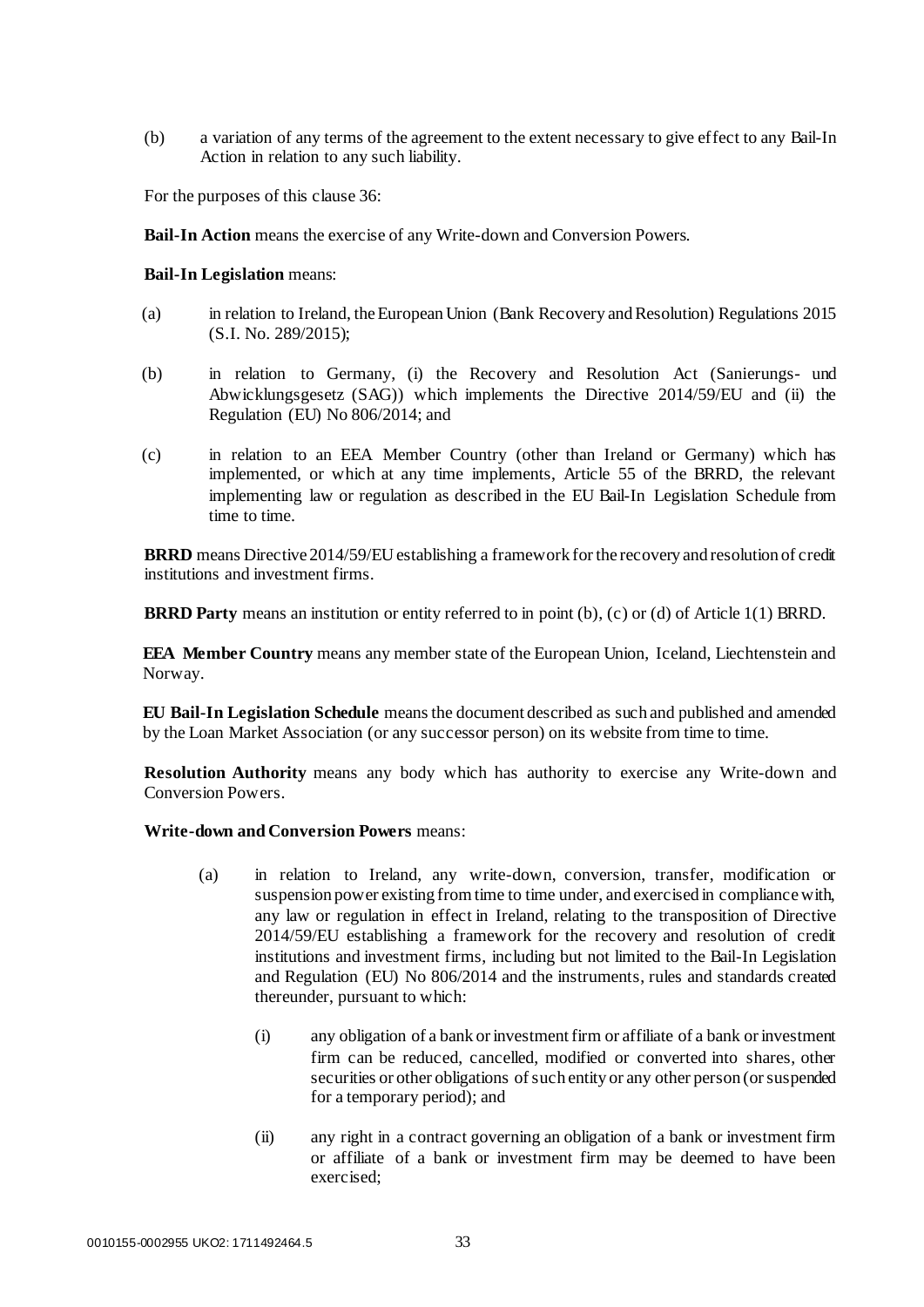- (b) in relation to Germany, any write-down, conversion, transfer, modification or suspension power existing from time to time under, and exercised in compliance with, any law or regulation in effect in Germany, relating to the Bail-In Legislation and the instruments, rules and standards created thereunder, pursuant to which:
	- (i) any obligation of a bank or investment firm or affiliate of a bank or investment firm can be reduced, cancelled, modified or converted into shares, other securities or other obligations of such entity or any other person (or suspended for a temporary period); and
	- (ii) any right in a contract governing an obligation of a bank or investment firm or affiliate of a bank or investment firm may be deemed to have been exercised; and
- (c) in relation to any Bail-In Legislation described in the EU Bail-In Legislation Schedule from time to time (other than in respect of Ireland or Germany), the powers described as such in relation to that Bail-In Legislation in the EU Bail-In Legislation Schedule.

## <span id="page-37-0"></span>37. **COUNTERPARTS**

- 37.1 This Agreement may be executed by any one or more of the parties hereto in any number of counterparts, each of which shall be deemed to be an original, but all such counterparts shall together constitute one and the same instrument.
- 37.2 The amount of the Programme may be increased by the Issuer in accordance with the procedure set out in the Programme Agreement. Upon any such increase being effected, all references in this Agreement to the amount of the Programme shall be deemed to be references to such increased amount.
- **IN WITNESS** whereof the parties hereto have executed this Agreement as of the date first above written.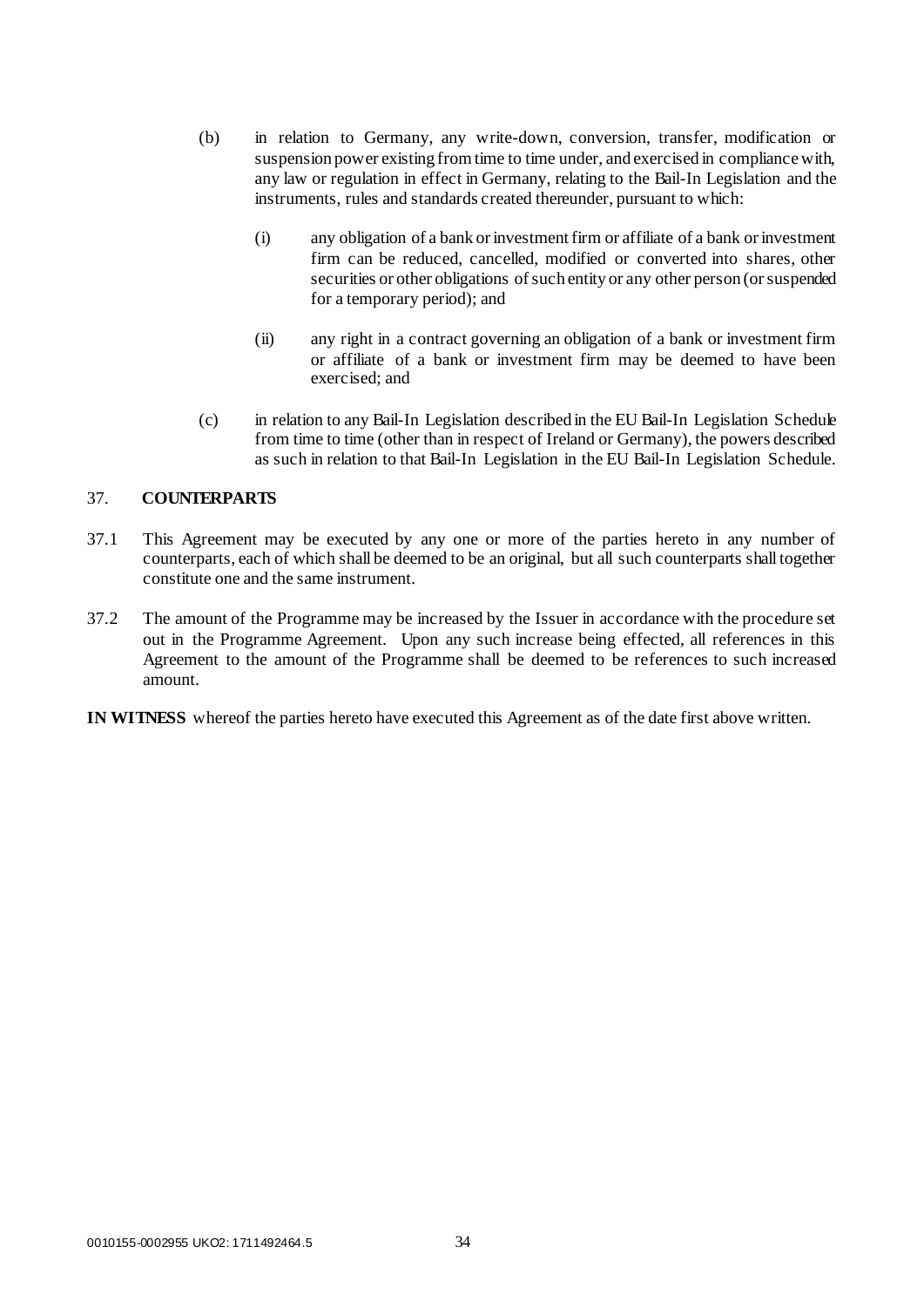## **SCHEDULE 1**

## <span id="page-38-0"></span>**FORM OF CALCULATION AGENCY AGREEMENT**

# **CALCULATION AGENCY AGREEMENT**

**[DATE]** 

## **STATKRAFT AS**

**in respect of a €6,000,000,000 EURO MEDIUM TERM NOTE PROGRAMME**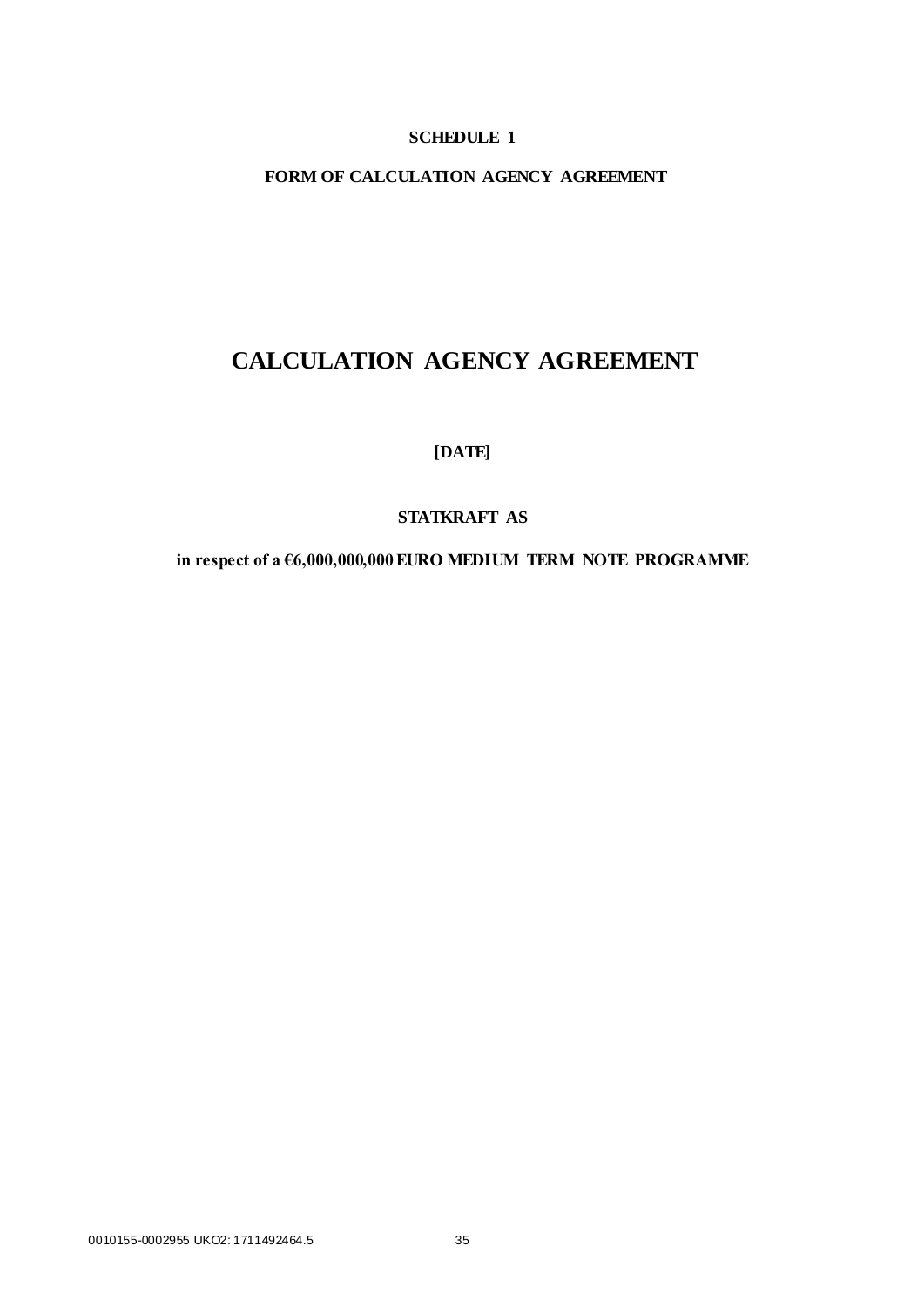## **CONTENTS**

| <b>Clause</b> | Page |
|---------------|------|
| 1.            |      |
| 2.            |      |
| 3.            |      |
| 4.            |      |
| 5.            |      |
| 6.            |      |
| 7.            |      |
| 8.            |      |
| 9.            |      |
| 10.           |      |
|               |      |
|               |      |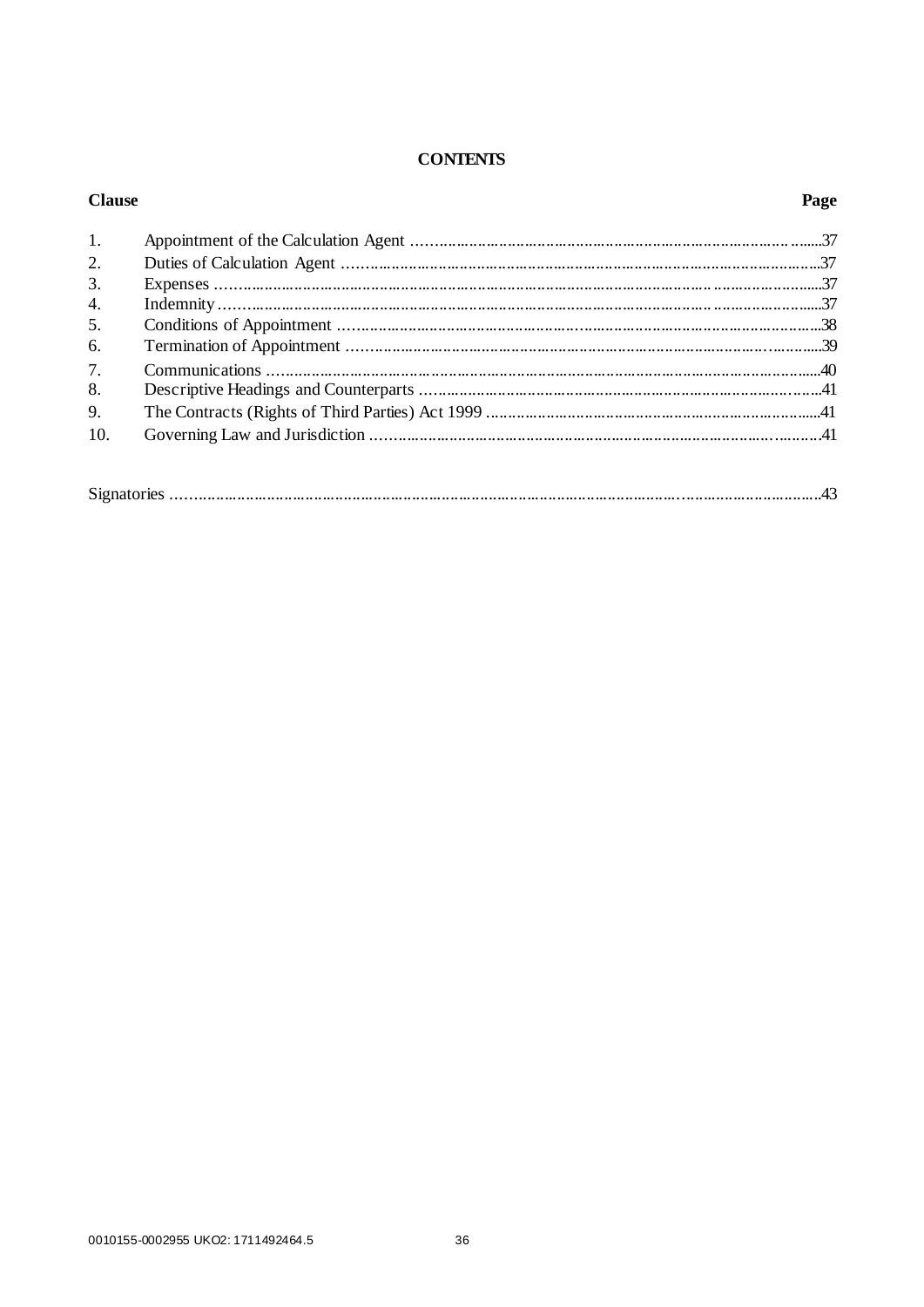## **THIS AGREEMENT** is made on [ ]

## **BETWEEN**:

(1) **STATKRAFT AS** as issuer (the **Issuer**);

## (2) **CITICORP TRUSTEE COMPANY LIMITED** (the **Trustee**); and

(3) **[ ]** of [ ] (the **Calculation Agent**, which expression shall include its successor or successors for the time being as calculation agent hereunder).

## **WHEREAS**:

- (A) The Issuer has entered into a programme agreement with the Dealers named therein dated 28 March 2022, under which the Issuer may issue Notes (**Notes**) with an aggregate nominal amount of up to  $\epsilon$ 6,000,000,000 (or its equivalent in other currencies).
- (B) The Notes will be constituted by a trust deed (as modified and/or supplemented and/or restated from time to time, the **Trust Deed**) dated 28 March 2022 and entered into between the Issuer and the Trustee, and will be issued subject to and with the benefit of an agency agreement (as modified and/or supplemented and/or restated from time to time, the **Agency Agreement**) dated 28 March 2022 and entered into between, *inter alia*, the Issuer and the Principal Paying Agent and other parties named therein.

## **NOW IT IS HEREBY AGREED** that:

## 1. **APPOINTMENT OF THE CALCULATION AGENT**

The Issuer hereby appoints [ ] as Calculation Agent in respect of each Series of Notes described in the Schedule hereto (the **Relevant Notes**) for the purposes set out in clause 2 below, all upon the terms hereinafter set out. The agreement of the parties hereto that this Agreement is to apply to each Series of Relevant Notes shall be evidenced by the manuscript annotation and signature in counterpart of the Schedule hereto.

## 2. **DUTIES OF CALCULATION AGENT**

The Calculation Agent shall in relation to each Series of Relevant Notes perform all the functions and duties imposed on the Calculation Agent by the terms and conditions of the Relevant Notes (the **Conditions**) including endorsing the Schedule hereto appropriately in relation to each Series of Relevant Notes. In addition, the Calculation Agent agrees that it will provide a copy of all calculations made by it which affect the nominal amount outstanding of any Relevant Notes which are identified on the Schedule as being NGNs to [Citibank, N.A.] to the contact details set out on the signature page hereof.

## 3. **EXPENSES**

[*To be agreed at the time of appointment.*]

## 4. **INDEMNITY**

4.1 The Issuer shall indemnify and keep indemnified the Calculation Agent against any losses, liabilities, costs, claims, actions or demands or expenses (including, but not limited to, all reasonable costs, legal fees, charges and expenses paid or incurred in disputing or defending any of the foregoing) which it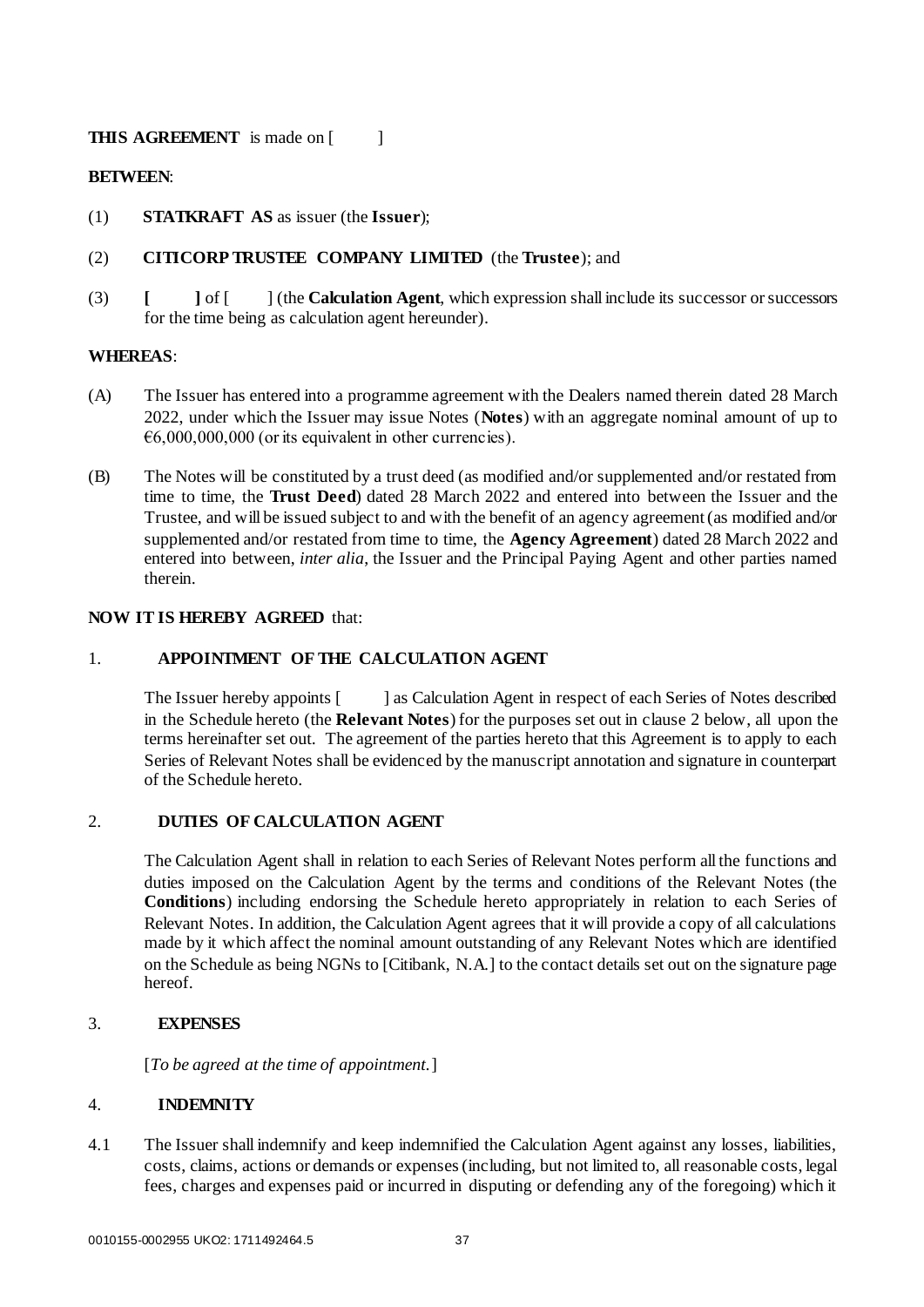may incur or which may be made against it as a result of or in connection with its appointment or the exercise of its powers and duties under this Agreement except such as may result from its own default, negligence or bad faith or that of its officers, directors or employees, or the breach by it of the terms of this Agreement.

4.2 The Calculation Agent shall indemnify the Issuer against any losses, liabilities, costs, claims, actions, demands or expenses (including, but not limited to, all reasonable costs, legal fees, charges and expenses paid or incurred in disputing or defending any of the foregoing) which the Issuer may incur or which may be made against the Issuer as a result of the Calculation Agent's default, negligence or bad faith or that of its officers, directors or employees. Notwithstanding the foregoing, in no circumstances will the Calculation Agent be liable to the Issuer or any other party to this Agreement for any consequential loss (being loss of business, goodwill, opportunity or profit) or any special or punitive damages of any kind whatsoever; in each case however caused or arising and whether or not foreseeable, even if advised of the possibility of such loss or damage.

## 5. **CONDITIONS OF APPOINTMENT**

- 5.1 In acting hereunder and in connection with the Relevant Notes, the Calculation Agent shall act solely as agent of the Issuer and, in the circumstances described in subclause 5.2, the Trustee and shall not thereby assume any obligations towards or relationship of agency or trust for or with any of the owners or holders of the Relevant Notes or coupons (if any) appertaining thereto (the **Coupons**).
- 5.2 At any time after an Event of Default or a Potential Event of Default shall have occurred and be continuing or the Notes shall otherwise have become due and repayable or the Trustee shall have received any money which it proposes to pay under Clause 9 of the Trust Deed to the relevant Noteholders and/or Couponholders, the Trustee may by notice in writing to the Issuer and the Calculation Agent require the Calculation Agent pursuant to this Agreement:
	- (a) to act thereafter as Calculation Agent of the Trustee *mutatis mutandis* on the terms provided in this Agreement (save that the Trustee's liability under any provisions of this Agreement for the indemnification, remuneration and payment of out-of-pocket expenses of the Calculation Agent shall be limited to the amounts for the time being held by the Trustee on the trusts of the Trust Deed in respect of the Notes of the relevant Series and available for the purpose) and thereafter to hold all documents and records held by it in respect of Notes and Coupons on behalf of the Trustee; or
	- (b) to deliver up all documents and records held by it in respect of Notes and Coupons to the Trustee or as the Trustee shall direct in such notice, provided that such notice shall be deemed not to apply to any documents or records which the Calculation Agent is obliged not to release by any law or regulation.
- 5.3 In relation to each issue of Relevant Notes, the Calculation Agent shall be obliged to perform such duties and only such duties as are herein and in the Conditions specifically set forth and no implied duties or obligations shall be read into this Agreement or the Conditions against the Calculation Agent, other than the duty to act honestly and in good faith and to exercise the diligence of a reasonably prudent agent in comparable circumstances.
- 5.4 The Calculation Agent may consult with reputable legal and other professional advisers and the opinion of such advisers shall be full and complete protection in respect of any action taken, omitted or suffered hereunder in good faith and in accordance with the opinion of such advisers.

5.5 The Calculation Agent shall be protected and shall incur no liability for or in respect of any action taken, omitted or suffered in reliance upon any instruction, request or order from the Issuer or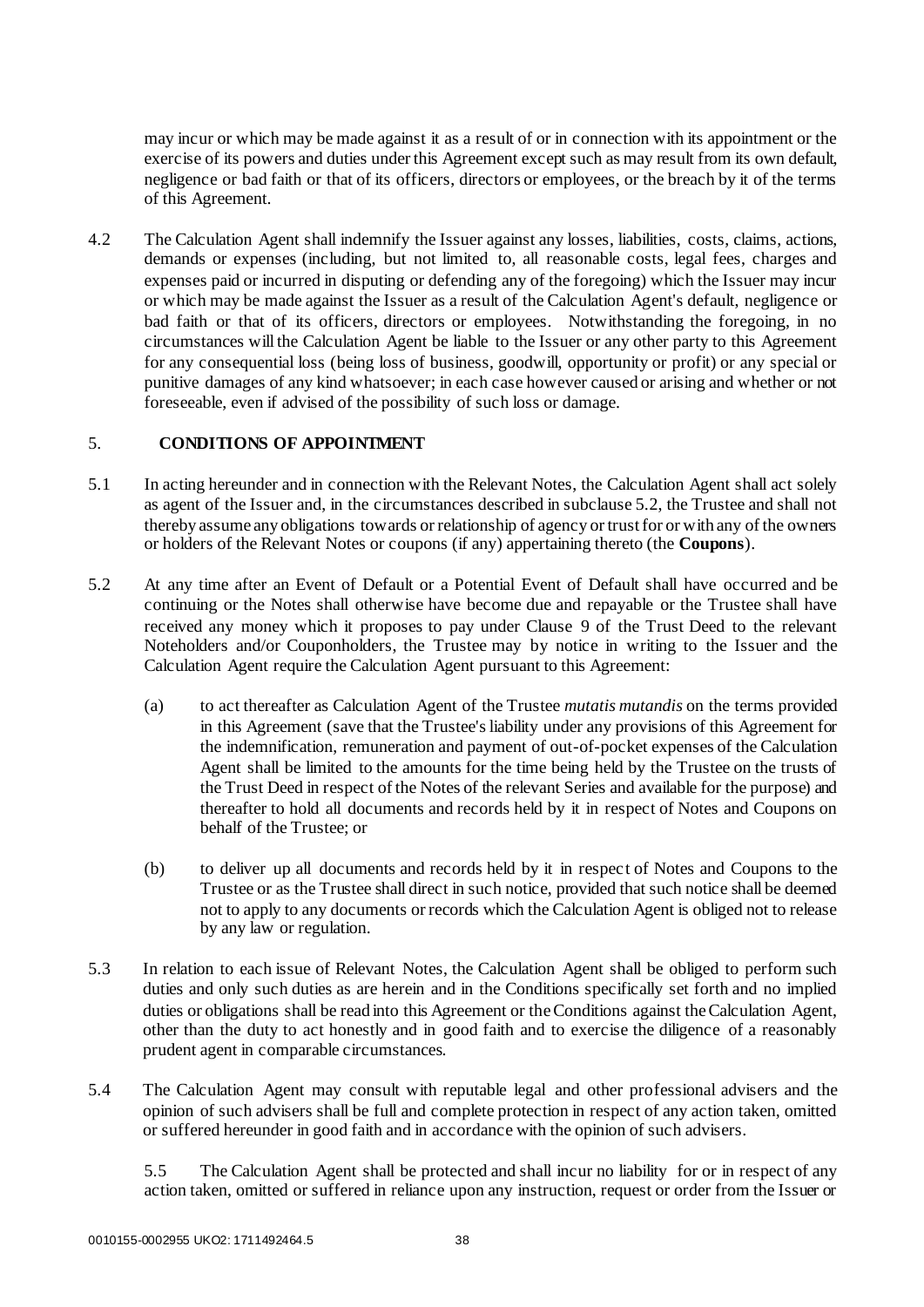the Trustee or any notice, resolution, direction, consent, certificate, affidavit, statement, cable, telex or other paper or document which it reasonably believes to be genuine and to have been delivered, signed or sent by the proper party or parties or upon written instructions from the Issuer or the Trustee.

5.6 The Calculation Agent, and any of its officers, directors and employees, may become the owner of, or acquire any interest in, any Notes or Coupons (if any) with the same rights that they would have if the Calculation Agent were not appointed hereunder, and may engage or be interested in any financial or other transaction with the Issuer and may act on, or as depositary, trustee or agent for, any committee or body of holders of Notes or Coupons (if any) or in connection with any other obligations of the Issuer as freely as if the Calculation Agent were not appointed hereunder.

## 6. **TERMINATION OF APPOINTMENT**

- 6.1 The Issuer may, with the prior written approval of the Trustee, terminate the appointment of the Calculation Agent at any time by giving to the Calculation Agent at least 45 days' prior written notice to that effect, provided that, so long as any of the Relevant Notes is outstanding:
	- (a) such notice shall not expire less than 45 days before any date upon which any payment is due in respect of any Relevant Notes; and
	- (b) notice shall be given in accordance with Condition 14 to the holders of the Relevant Notes at least 30 days prior to any removal of the Calculation Agent.
- 6.2 Notwithstanding the provisions of subclause 6.1 above, if at any time:
	- (a) the Calculation Agent becomes incapable of acting, or is adjudged bankrupt or insolvent, or files a voluntary petition in bankruptcy or makes an assignment for the benefit of its creditors or consents to the appointment of an administrator, liquidator or administrative or other receiver of all or any substantial part of its property, or it admits in writing its inability to pay or meet its debts as they may mature or suspends payment thereof, or if any order of any court is entered approving any petition filed by or against it under the provisions of any applicable bankruptcy or insolvency law or if a receiver of it or of all or a substantial part of its property is appointed or if any officer takes charge or control of the Calculation Agent or of its property or affairs for the purpose of rehabilitation, conservation or liquidation; or
	- (b) the Calculation Agent fails duly to perform any function or duty imposed upon it by the Conditions and this Agreement,

the Issuer may, with the prior written approval of the Trustee, forthwith without notice terminate the appointment of the Calculation Agent, in which event notice thereof shall be given to the holders of the Relevant Notes in accordance with Condition 14 as soon as practicable thereafter.

- 6.3 The termination of the appointment pursuant to subclause 6.1 or 6.2 above of the Calculation Agent hereunder shall not entitle the Calculation Agent to any amount by way of compensation but shall be without prejudice to any amount then accrued due.
- 6.4 The Calculation Agent may resign its appointment hereunder at any time by giving to the Issuer and the Trustee at least 45 days' prior written notice to that effect. Following receipt of a notice of resignation from the Calculation Agent, the Issuer shall promptly give notice thereof to the holders of the Relevant Notes in accordance with Condition 14.
- 6.5 Notwithstanding the provisions of subclauses 6.1, 6.2 and 6.4 above, so long as any of the Relevant Notes are outstanding, the termination of the appointment of the Calculation Agent (whether by the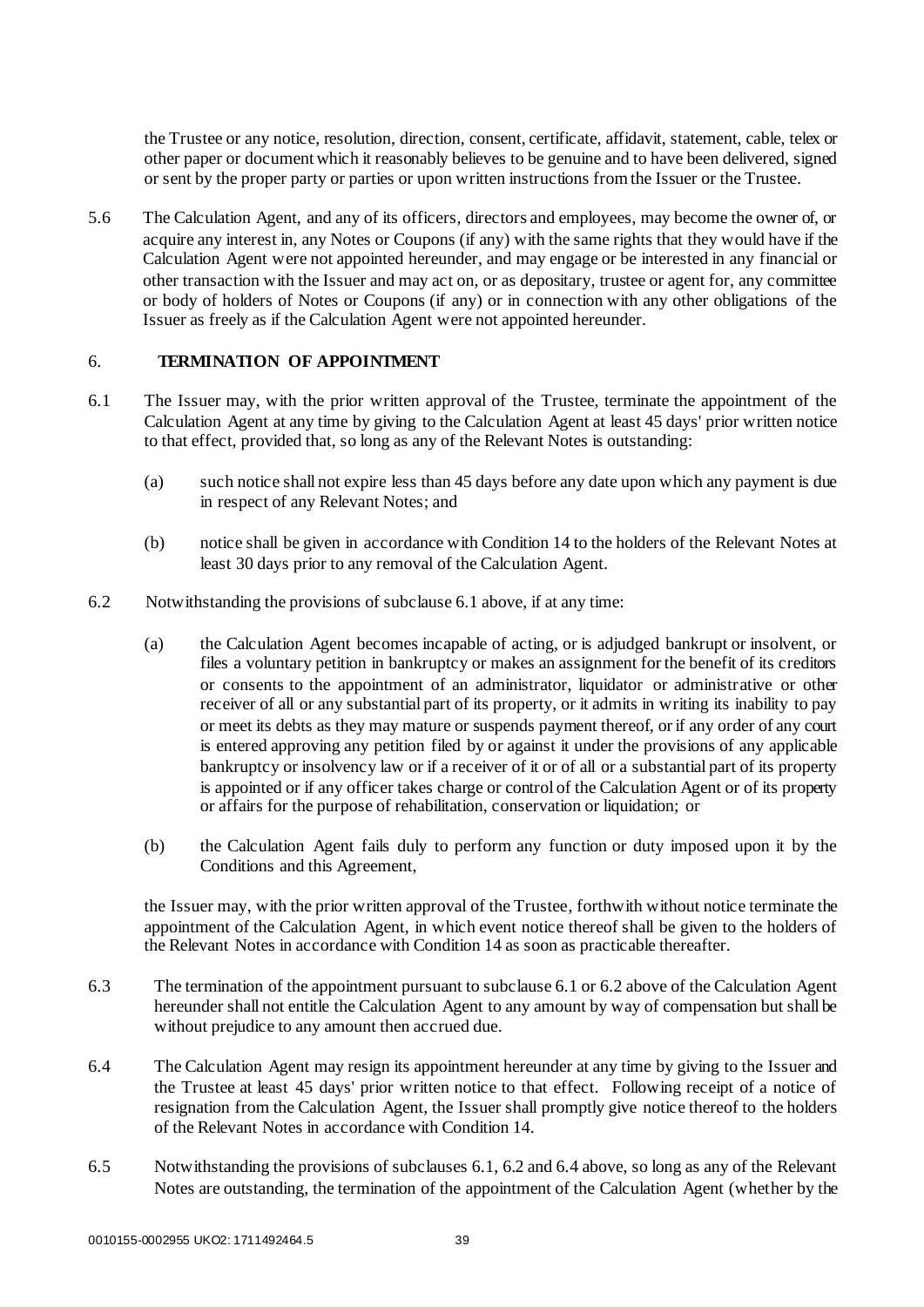Issuer or by the resignation of the Calculation Agent) shall not be effective unless upon the expiry of the relevant notice a successor Calculation Agent approved in writing by the Trustee has been appointed. The Issuer agrees with the Calculation Agent that if, by the day falling ten days before the expiry of any notice under subclause 6.1 or 6.4 above, the Issuer has not appointed a replacement Calculation Agent approved in writing by the Trustee, the Calculation Agent shall be entitled, on behalf of the Issuer, to appoint as a successor Calculation Agent in its place a reputable financial institution of good standing which the Issuer and the Trustee shall approve.

- 6.6 Upon its appointment becoming effective, a successor Calculation Agent shall without further act, deed or conveyance, become vested with all the authority, rights, powers, trusts, immunities, duties and obligations of such predecessor with like effect as if originally named as the Calculation Agent hereunder.
- 6.7 If the appointment of the Calculation Agent hereunder is terminated (whether by the Issuer or by the resignation of the Calculation Agent), the Calculation Agent shall on the date on which such termination takes effect deliver to the successor Calculation Agent all records concerning the Relevant Notes maintained by it (except such documents and records as it is obliged by law or regulation to retain or not to release), but shall have no other duties or responsibilities hereunder.
- 6.8 Any corporation into which the Calculation Agent may be merged or converted, or any corporation with which the Calculation Agent may be consolidated, or any corporation resulting from any merger, conversion or consolidation to which the Calculation Agent shall be a party, or any c orporation to which the Calculation Agent shall sell or otherwise transfer all or substantially all of its assets shall, on the date when such merger, consolidation or transfer becomes effective and to the extent permitted by any applicable laws, become the successor Calculation Agent under this Agreement without the execution or filing of any paper or any further act on the part of any of the parties hereto, unless otherwise required by the Issuer, and after the said effective date all references in this Agreement to the Calculation Agent shall be deemed to be references to such corporation. Written notice of any such merger, conversion, consolidation or transfer shall forthwith be given to the Issuer, the Trustee and the Principal Paying Agent.
- 6.9 Upon giving notice of the intended termination of the appointment of the Calculation Agent, the Issuer shall use all reasonable endeavours to appoint a reputable financial institution of good standing and approved in writing by the Trustee as successor Calculation Agent.

## 7. **COMMUNICATIONS**

Any notice or communication given hereunder shall be sufficiently given or served:

- (a) if delivered in person to the relevant address specified in the Procedures Memorandum or (in the case of the Calculation Agent) on the signature page hereof and, if so delivered, shall be deemed to have been delivered at time of receipt; or
- (b) if sent by facsimile or telex to the relevant number specified in the Procedures Memorandum or (in the case of the Calculation Agent) on the signature page hereof and, if so sent, shall be deemed to have been delivered immediately after transmission provided such transmission is confirmed by the answerback of the recipient (in the case of telex) or by confirmation of error free transmission from the transmitting terminal (in the case of facsimile).

Where a communication is received after business hours it shall be deemed to be received and become effective on the next business day. Every communication shall be irrevocable save in respect of any manifest error therein.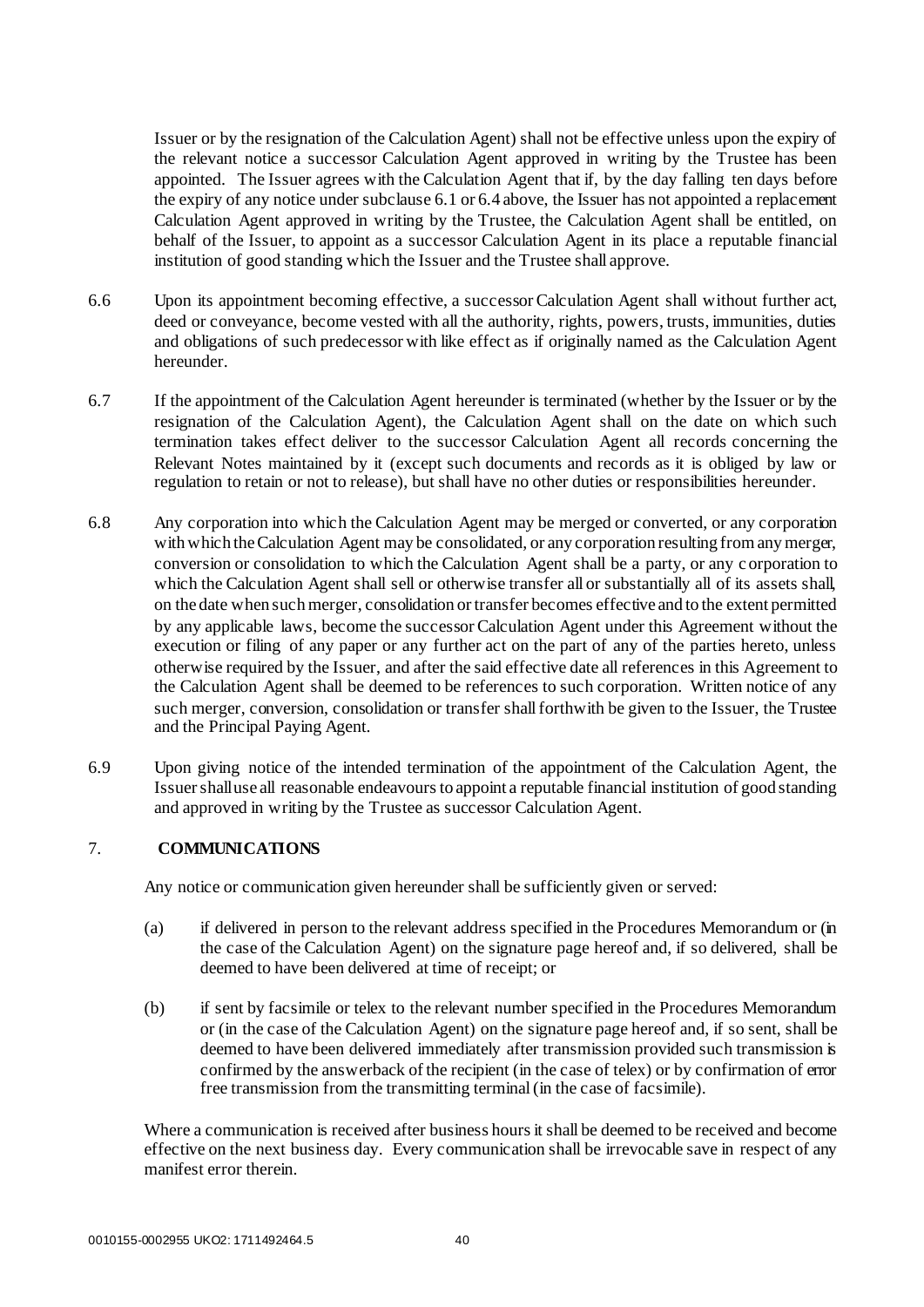## 8. **DESCRIPTIVE HEADINGS AND COUNTERPARTS**

- 8.1 The descriptive headings in this Agreement are for convenience of reference only and shall not define or limit the provisions hereof.
- 8.2 This Agreement may be executed in two or more counterparts, each of which, taken together, shall constitute one and the same agreement and either party may enter into this Agreement by executing a counterpart.

## 9. **THE CONTRACTS (RIGHTS OF THIRD PARTIES) ACT 1999**

A person who is not a party to this Agreement has no right under the Contracts (Rights of Third Parties) Act 1999 to enforce any term of this Agreement, but this does not affect any right or remedy of a third party which exists or is available apart from that Act.

## 10. **GOVERNING LAW AND JURISDICTION**

- 10.1 This Agreement and any non-contractual obligations arising out of or in connection with this Agreement are governed by, and shall be construed in accordance with, the laws of England.
- 10.2 The Issuer hereby irrevocably agrees, for the exclusive benefit of the Calculation Agent, that the courts of England are to have jurisdiction to hear and determine any suit, action or proceedings, and to settle any disputes which may arise out of or in connection with this Agreement (together referred to as **Proceedings** and **Disputes**) (including any Proceedings or Disputes in relation to any non-contractual obligations arising out of or in connection with this Agreement). The Issuer hereby irrevocably waives any objection which it might now or hereafter have to the courts of England being nominated as the forum to hear and determine any Proceedings and to settle any Disputes, and agrees not to claim that any such court is not a convenient or appropriate forum. Nothing contained in this clause, and to the extent permitted by law, shall limit any right to take Proceedings against the Issuer in any other court of competent jurisdiction, nor shall the taking of Proceedings in one or more jurisdictions preclude the taking of Proceedings in any other jurisdiction, whether concurrently or not. The Issuer hereby appoints Statkraft UK Ltd, 19th Floor, 22 Bishopsgate, London EC2N 4BQ as its agent for service of process, and the Issuer agrees to appoint another person, as the Trustee may approve, as its agent for service of process in England in respect of any proceedings. Nothing herein shall affect the right to service process in any other manner permitted by law.

To the extent that the Issuer may in any jurisdiction claim for itself or its respective assets or revenues immunity from suit, execution, attachment (whether in aid of execution, before judgment or otherwise) or other legal process and to the extent that such immunity (whether or not claimed) may be attributed in any such jurisdiction to the Issuer or its respective assets or revenues, the Issuer agrees not to claim and irrevocably waives such immunity to the full extent permitted by the laws of such jurisdiction.

## [*Consider whether it is appropriate to include contractual recognition of bail-in (pursuant to Article 55 of the EU Bank Recovery and Resolution Directive) where there is an EU 27 bank party.*]

**IN WITNESS** whereof this Agreement has been entered into the day and year first above written.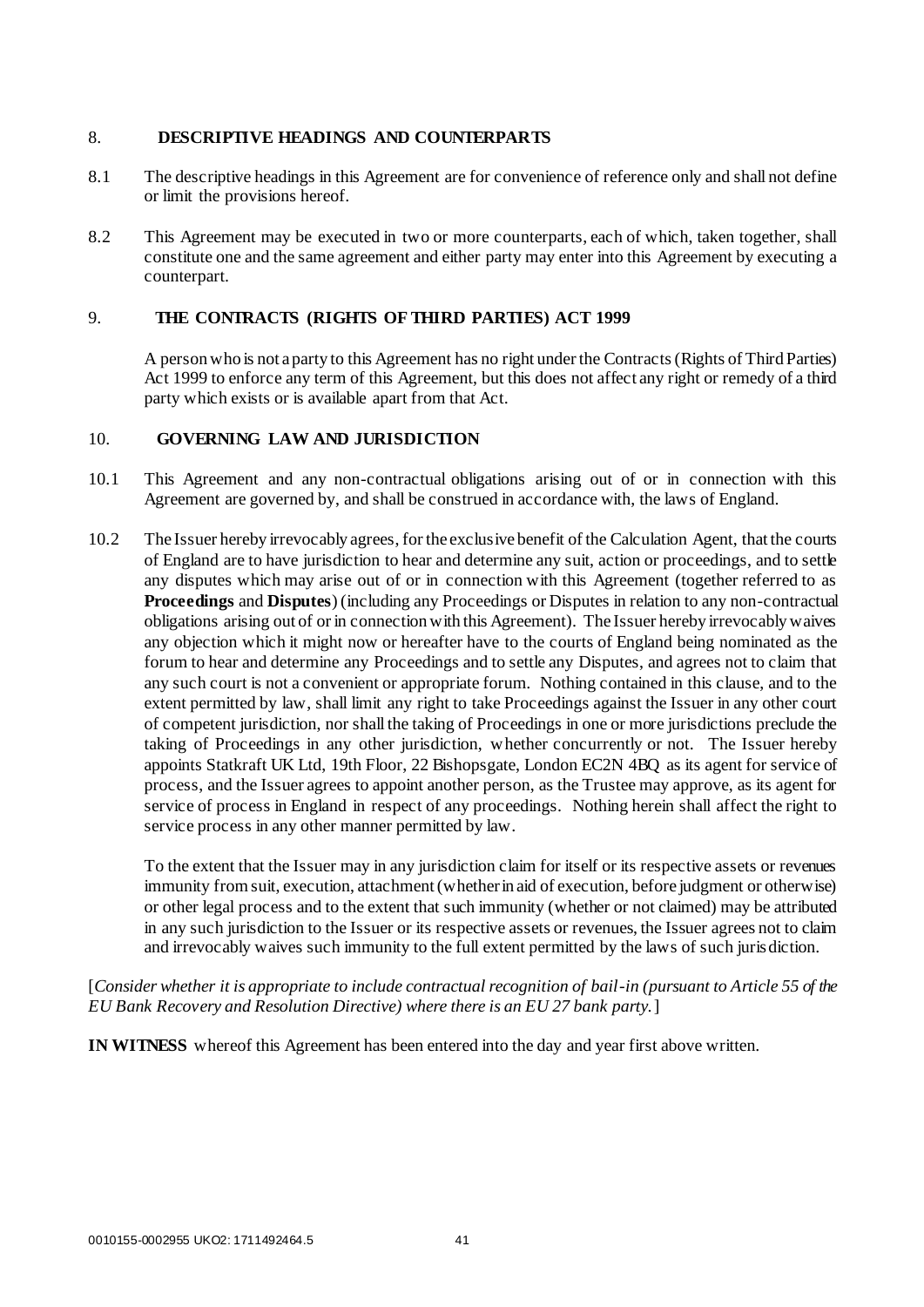## **SCHEDULE TO THE CALCULATION AGENCY AGREEMENT**

| Series number | <b>Issue Date</b> | <b>Maturity Date</b> | <b>Title and</b><br><b>Nominal</b><br><b>Amount</b> | <b>NGN</b><br>$[\mathrm{Yes}/\mathrm{No}]$ | <b>Annotation by</b><br><b>Calculation</b><br><b>Agent/Issuer</b> |
|---------------|-------------------|----------------------|-----------------------------------------------------|--------------------------------------------|-------------------------------------------------------------------|
|               |                   |                      |                                                     |                                            |                                                                   |
|               |                   |                      |                                                     |                                            |                                                                   |
|               |                   |                      |                                                     |                                            |                                                                   |
|               |                   |                      |                                                     |                                            |                                                                   |
|               |                   |                      |                                                     |                                            |                                                                   |
|               |                   |                      |                                                     |                                            |                                                                   |
|               |                   |                      |                                                     |                                            |                                                                   |
|               |                   |                      |                                                     |                                            |                                                                   |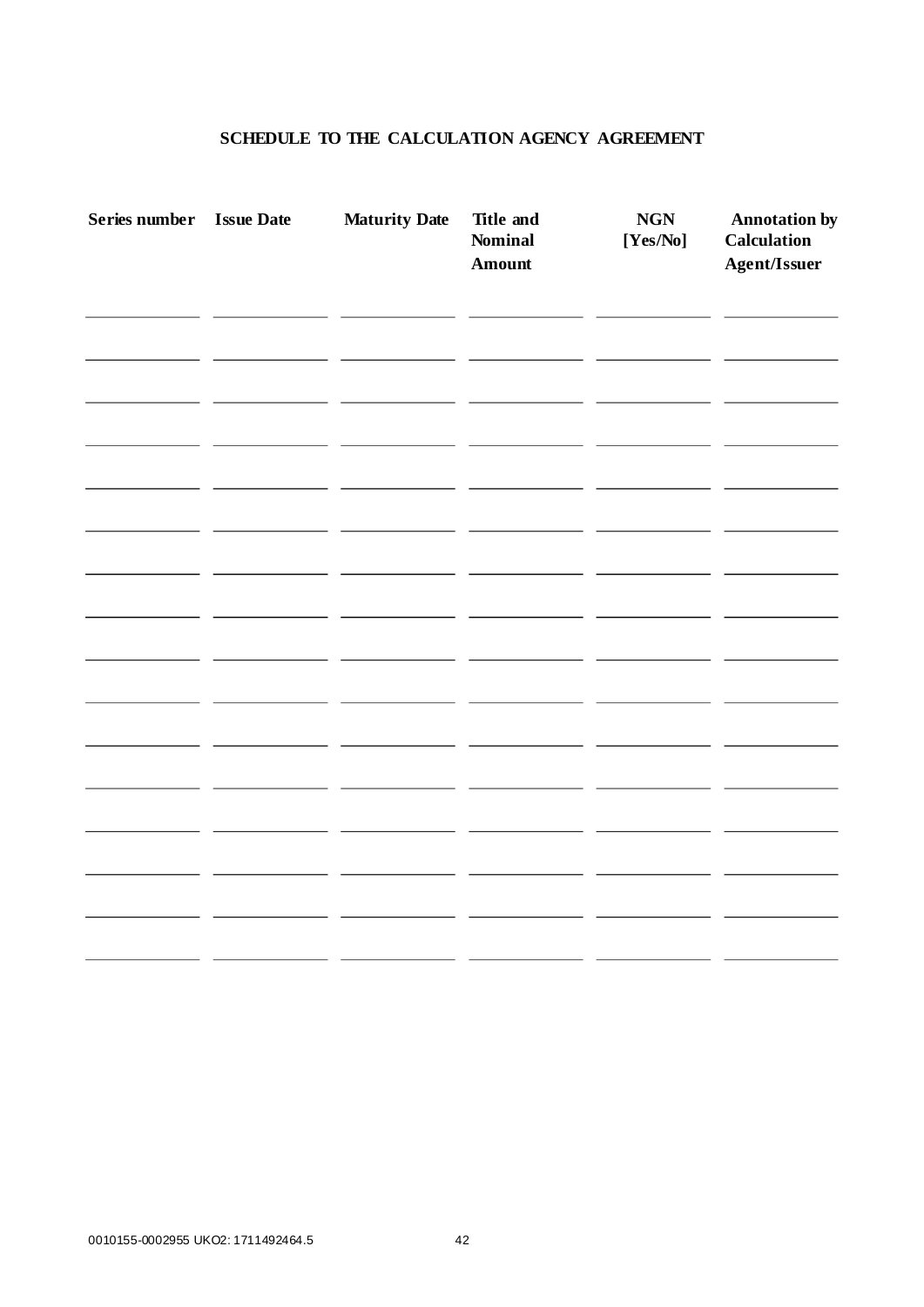## **SIGNATORIES**

## **STATKRAFT AS**

By:

## **CITICORP TRUSTEE COMPANY LIMITED**

By:

[*Name and address of Calculation Agent*]

Telephone No: [ ] Telex No: [ ] Telefax No: [ ] Attention: [ ]

By: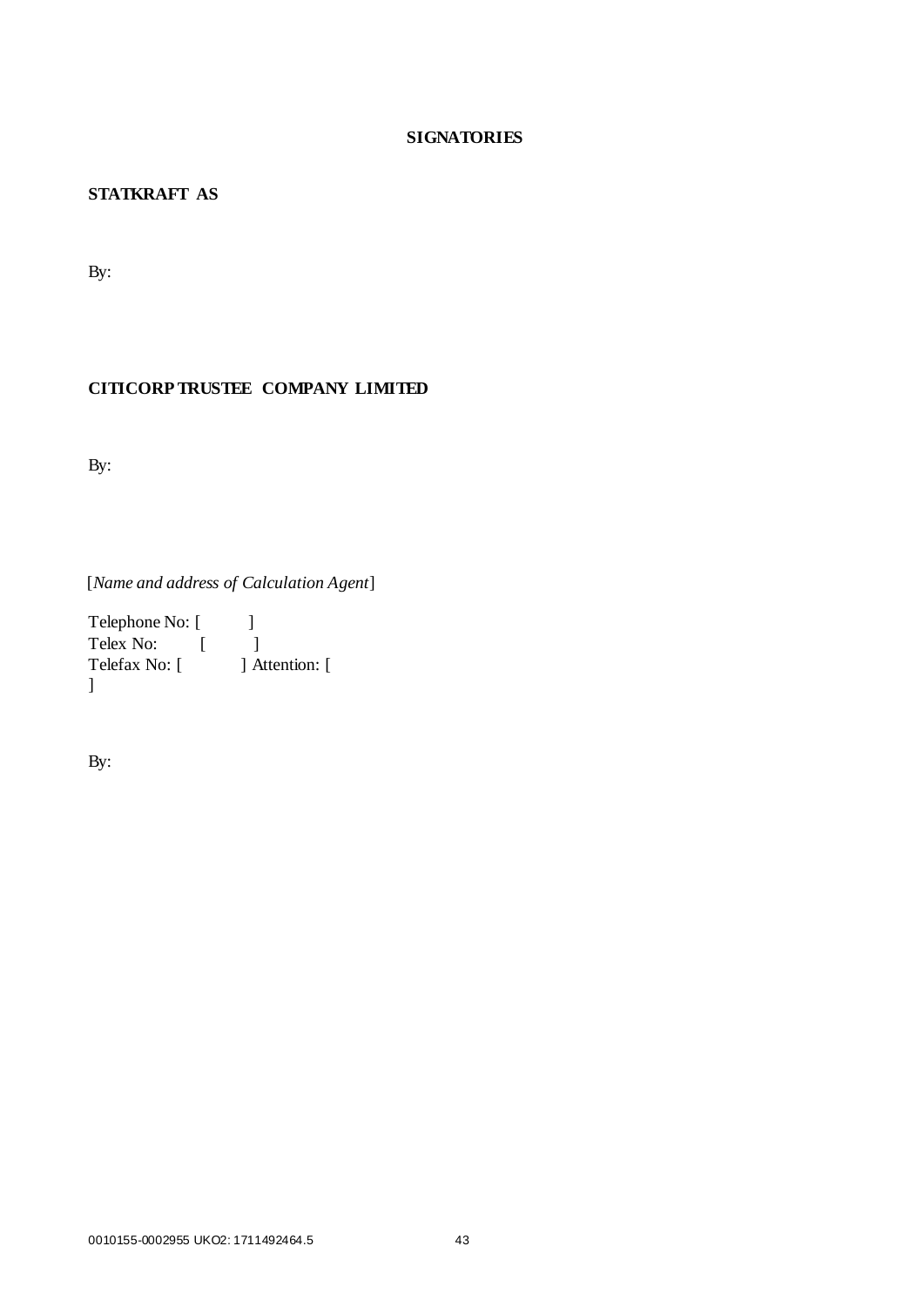## **SCHEDULE 2**

#### **FORM OF INVESTOR REPRESENTATION LETTER**

<span id="page-47-0"></span>[*Name and Address of Relevant Dealer*]

#### Ladies/Gentlemen:

In connection with our proposed purchase of Notes [*Describe Notes*] (the **Notes**) of Statkraft AS (the **Issuer**), issued pursuant to an Agency Agreement dated 28 March 2022 we confirm that:

- 1. We are authorised to consummate the purchase of the Notes.
- 2. We understand that the Notes have not been and will not be registered under the Securities Act of 1933, as amended (the **Securities Act**), and are being sold to us in a transaction that is exempt from the registration requirements of the Securities Act and may not be offered or sold, directly or indirectly, within the United States, except as permitted in the following sentence. We agree, on our own behalf and on behalf of any accounts for which we are acting as hereinafter stated, that if we should resell, pledge or otherwise transfer such Notes (or any interest in such Notes), such Notes (or interests in such Notes) may be resold, pledged or transferred only (A) to the Issuer, (B) pursuant to a registration statement which has been declared effective under the Securities Act, (C) to a person we reasonably believe is a **Qualified Institutional Buyer** as defined in Rule 144A under the Securities Act that purchases for its own account or for the account of a Qualified Institutional Buyer to whom notice is given that the transfer is being made in reliance on Rule 144A and otherwise in compliance with Rule 144A, (D) in an offshore transaction in accordance with Regulation S under the Securities Act, (E) to an **institutional accredited investor** within the meaning of subparagraph (a)(1), (a)(2), (a)(3) or (a)(7) of Rule 501 under the Securities Act that is acquiring the Notes for its own account, or for the account of an "institutional accredited investor", in each case in a minimum nominal amount of U.S.\$500,000 for investment purposes and not with a view to, or for offer or sale in connection with, any distribution in violation of the Securities Act, (F) pursuant to an exemption from registration under the Securities Act provided by Rule 144 (if available), or (G) pursuant to another available exemption from the registration requirements of the Securities Act, subject to the Issuer's right prior to any such offer, sale or transfer pursuant to Clauses (E), (F) or (G) to require the delivery of an opinion of counsel, or other information satisfactory to the Issuer subject to the Registrar, in each of the foregoing cases, receiving from the Transferor a completed Certificate of Transfer in the form appearing on the Notes.
- 3. We are an "institutional accredited investor" (as defined in Rule 501(a)(l), (2), (3) or (7) under the Securities Act) and each account for which we are purchasing (if any) is such an "institutional accredited investor".
- 4. We have such knowledge, sophistication and experience in financial and business matters as to be capable of evaluating the merits and risks of our investment in the Notes, and we may and any accounts for which we are acting are each able to bear the economic risk of our or its investment.
- 5. We acknowledge that we have not purchased the Notes as a result of any general solicitation or general advertising in the United States, including any meeting whose attendees have been invited by general solicitation or general advertising.
- 6. We are acquiring the Notes purchased by us for our own account as principal or for one or more accounts as to each of which we exercise sole investment discretion and (subject to the disposition of our property being at all times within our control) without a view to any resale, distribution or other disposition of the Notes in whole or in part in any transaction that would be in violation of the securities laws of the United States or any state thereof. We are acquiring an amount of the Notes for an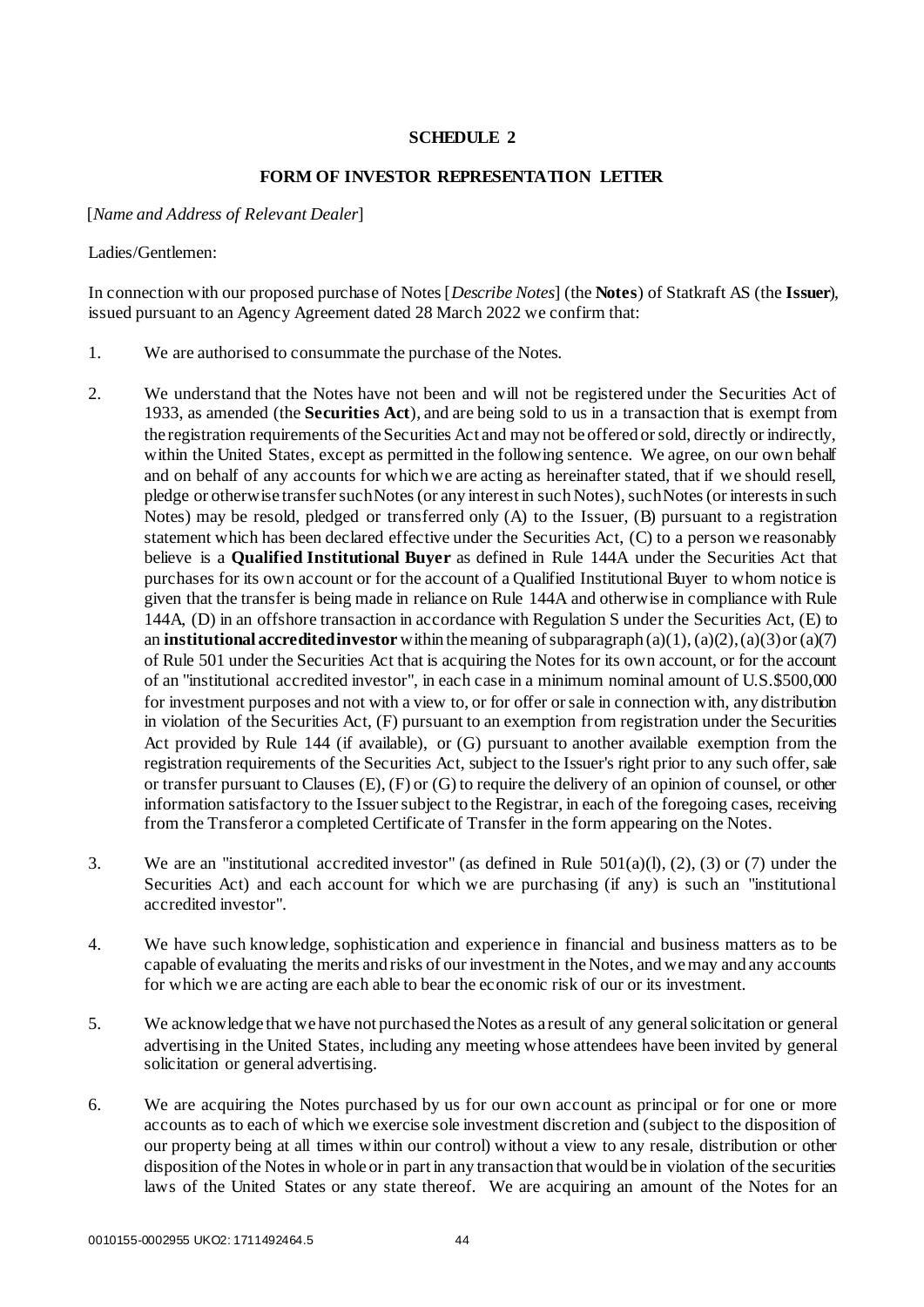aggregate purchase price of at least U.S.\$500,000 for our own account (or for accounts as to which we exercise investment management discretion and have the authority to make the statements contained in this letter).

7. We understand and acknowledge that upon original issuance and for such time as is required under applicable requirements of the Securities Act or state securities laws, the certificates representing the Notes and all certificates issued in exchange therefor or in substitution thereof, will bear or be accompanied by the following legend unless otherwise agreed to by the Issuer:

"THIS NOTE (OR ITS PREDECESSOR) HAS NOT BEEN AND WILL NOT BE REGISTERED UNDER, AND WAS ORIGINALLY ISSUED IN A TRANSACTION EXEMPT FROM REGISTRATION UNDER, THE UNITED STATES SECURITIES ACT OF 1933, AS AMENDED, (THE **SECURITIES ACT**), AND MAY NOT BE OFFERED, SOLD, PLEDGED OR OTHERWISE TRANSFERRED IN THE ABSENCE OF SUCH REGISTRATION OR AN APPLICABLE EXEMPTION THEREFROM AND UNLESS IN ACCORDANCE WITH ANY APPLICABLE SECURITIES LAWS OF ANY STATE OF THE UNITED STATES OR ANY OTHER JURISDICTION. EACH PURCHASER OF THIS NOTE BY ITS ACCEPTANCE HEREOF, WHETHER UPON INITIAL ISSUANCE OR SUBSEQUENT TRANSFER ACKNOWLEDGES FOR THE BENEFIT OF THE ISSUER AND THE DEALERS THE RESTRICTIONS ON THE TRANSFER OF THIS NOTE SET FORTH BELOW AND AGREES THAT IT SHALL TRANSFER THIS NOTE ONLY AS PROVIDED IN THE AGENCY AGREEMENT ENTERED INTO BY THE ISSUER ON 28 MARCH 2022. THE PURCHASER REPRESENTS THAT IT IS ACQUIRING THIS NOTE FOR INVESTMENT ONLY AND NOT WITH A VIEW TO ANY SALE OR DISTRIBUTION HEREOF, SUBJECT TO ITS ABILITY TO RESELL THIS NOTE PURSUANT TO RULE 144A OR REGULATION S OR AS OTHERWISE PROVIDED BELOW AND SUBJECT IN ANY CASE TO ANY REQUIREMENT OF LAW THAT THE DISPOSITION OF THE PROPERTY OF ANY PURCHASER SHALL AT ALL TIMES BE AND REMAIN WITHIN ITS CONTROL. EACH PURCHASER OF THIS NOTE IS HEREBY NOTIFIED THAT THE SELLER OF THIS NOTE MAY BE RELYING ON THE EXEMPTION FROM THE PROVISIONS OF SECTION 5 OF THE SECURITIES ACT PROVIDED BY RULE 144A THEREUNDER.

THE HOLDER OF THIS NOTE BY ITS ACCEPTANCE HEREOF, FOR THE BENEFIT OF THE ISSUER, AGREES TO OFFER, SELL OR OTHERWISE TRANSFER SUCH NOTE, PRIOR TO THE DATE (THE **RESALE RESTRICTION TERMINATION DATE**) WHICH IS TWO YEARS AFTER THE LATER OF THE ORIGINAL ISSUE DATE HEREOF AND THE LAST DATE ON WHICH THE ISSUER OR ANY AFFILIATE OF THE ISSUER WAS THE OWNER OF THIS NOTE (OR ANY PREDECESSOR OF SUCH NOTE) ONLY (A) TO THE ISSUER, (B) PURSUANT TO A REGISTRATION STATEMENT WHICH HAS BEEN DECLARED EFFECTIVE UNDER THE SECURITIES ACT, (C) TO A PERSON IT REASONABLY BELIEVES IS A **QUALIFIED INSTITUTIONAL BUYER** AS DEFINED IN RULE 144A UNDER THE SECURITIES ACT THAT PURCHASES FOR ITS OWN ACCOUNT OR FOR THE ACCOUNT OF A QUALIFIED INSTITUTIONAL BUYER TO WHOM NOTICE IS GIVEN THAT THE TRANSFER IS BEING MADE IN RELIANCE ON RULE 144A AND OTHERWISE IN COMPLIANCE WITH RULE 144A, (D) IN AN OFFSHORE TRANSACTION IN ACCORDANCE WITH REGULATION S UNDER THE SECURITIES ACT, (E) TO AN INSTITUTIONAL **ACCREDITED INVESTOR** WITHIN THE MEANING OF SUBPARAGRAPHS (a)(1), (a)(2), (a)(3) OR (a)(7) OF RULE 501 UNDER THE SECURITIES ACT THAT IS ACQUIRING THE NOTE FOR ITS OWN ACCOUNT, OR FOR THE ACCOUNT OF SUCH AN **INSTITUTIONAL ACCREDITED INVESTOR**, IN EACH CASE IN A MINIMUM NOMINAL AMOUNT OF THE SECURITIES OF U.S.\$500,000 FOR INVESTMENT PURPOSES AND NOT WITH A VIEW TO, OR FOR OFFER OR SALE IN CONNECTION WITH, ANY DISTRIBUTION IN VIOLATION OF THE SECURITIES ACT, (F) PURSUANT TO AN EXEMPTION FROM REGISTRATION UNDER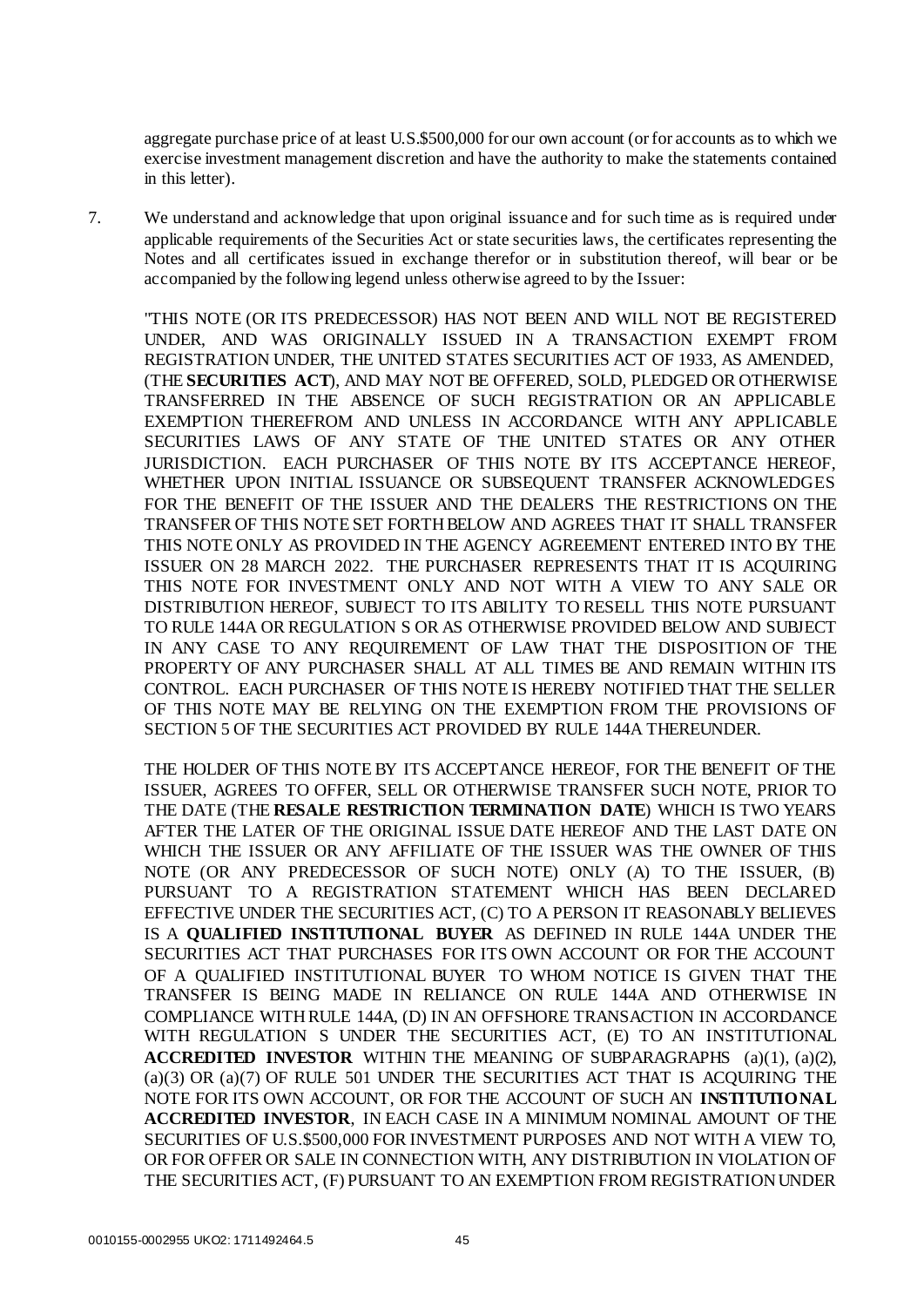THE SECURITIES ACT PROVIDED BY RULE 144 (IF AVAILABLE), OR (G) PURSUANT TO ANOTHER AVAILABLE EXEMPTION FROM THE REGISTRATION REQUIREMENTS OF THE SECURITIES ACT, SUBJECT TO THE ISSUER'S RIGHT PRIOR TO ANY SUCH OFFER, SALE OR TRANSFER PURSUANT TO CLAUSES (E), (F) OR (G) TO REQUIRE THE DELIVERY OF AN OPINION OF COUNSEL, CERTIFICATION AND/OR OTHER INFORMATION SATISFACTORY TO THE ISSUER, AND IN EACH OF THE FOREGOING CASES, A CERTIFICATE OF TRANSFER IN THE FORM APPEARING BELOW IS COMPLETED AND DELIVERED BY THE TRANSFEROR TO THE REGISTRAR. THIS LEGEND WILL BE REMOVED UPON THE REQUEST OF THE HOLDER AFTER THE RESALE RESTRICTION TERMINATION DATE. THE HOLDER WILL, AND EACH SUBSEQUENT HOLDER IS REQUIRED TO, NOTIFY ANY PURCHASER OF THIS NOTE FROM IT OF THE TRANSFER RESTRICTIONS REFERRED TO IN THIS PARAGRAPH. NO REPRESENTATION CAN BE MADE AS TO AVAILABILITY OF THE EXEMPTION PROVIDED BY RULE 144 UNDER THE SECURITIES ACT FOR RESALES OF THIS NOTE.

IF REQUESTED BY THE ISSUER OR BY A DEALER, THE PURCHASER AGREES TO PROVIDE THE INFORMATION NECESSARY TO DETERMINE WHETHER THE TRANSFER OF THIS NOTE IS PERMISSIBLE UNDER THE SECURITIES ACT. THIS NOTE AND RELATED DOCUMENTATION MAY BE AMENDED OR SUPPLEMENTED FROM TIME TO TIME TO MODIFY THE RESTRICTIONS ON AND PROCEDURES FOR RESALES AND OTHER TRANSFERS OF THIS NOTE TO REFLECT ANY CHANGE IN APPLICABLE LAW OR REGULATION (OR THE INTERPRETATION THEREOF) OR IN PRACTICES RELATING TO THE RESALE OR TRANSFERS OF RESTRICTED SECURITIES GENERALLY. BY THE ACCEPTANCE OF THIS NOTE, THE HOLDER HEREOF SHALL BE DEEMED TO HAVE AGREED TO ANY SUCH AMENDMENT OR SUPPLEMENT."

- 8. We acknowledge that (a) none of the Issuer or any person representing the Issuer or you has made any representation to us with respect to the Issuer or the offering or sale of any Notes, other than as contained in the Offering Circular and the Final Terms related to the Notes and (b) we have had access to such financial and other information concerning the Issuer and the Notes as we have deemed necessary in connection with our investment decision to purchase the Notes, including an opportunity to ask questions of and request information from the Issuer and you.
- 9. We acknowledge that the Issuer, you and others will rely upon the truth and accuracy of the foregoing acknowledgements, representations and agreements and agree that, if any of the acknowledgements, representations and warranties made in connection with our purchase of Notes are no longer accurate, we shall promptly notify the Issuer and you and if we are acquiring any Notes as a fiduciary or agent for one or more investor accounts, we represent that we have sole investment discretion with respect to each such account and that we have full power to, and do, make those foregoing acknowledgements, representations and agreements on behalf of such account.
- 10. We consent to the Issuer making a notation on its records or giving instructions to its transfer agent in order to implement the restrictions on transfer set forth and described herein.
- 11. We acknowledge that the Notes are **restricted securities** within the meaning of Rule 144(a)(3) under the Securities Act and will be delivered to us in registered form only.
- 12. You are entitled to rely upon this letter and you are irrevocably authorised to produce this letter or a copy hereof to any interested party in any administrative or legal proceedings or official inquiry with respect to the matters covered hereby.

Very truly yours,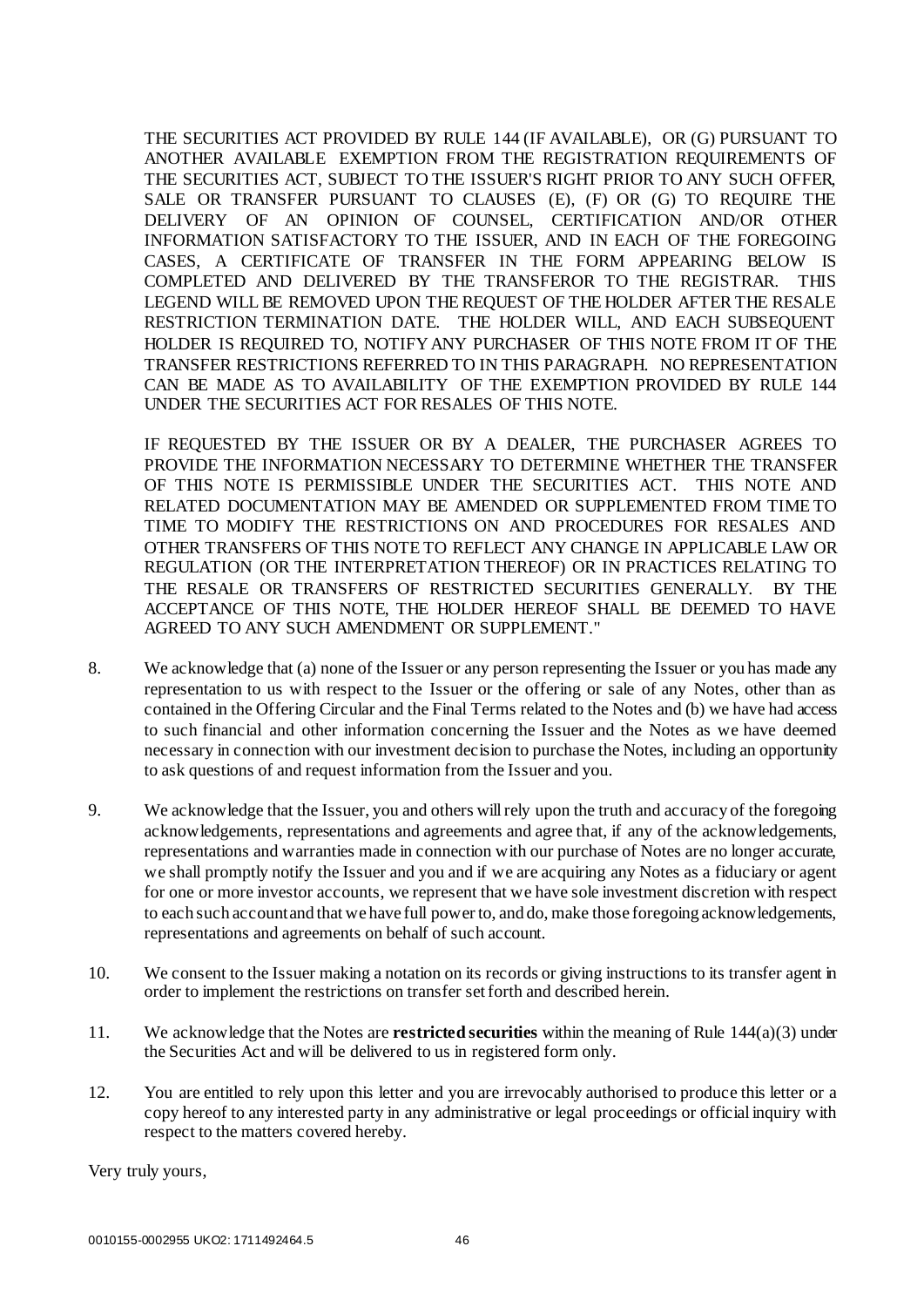[INVESTOR]

By: ............................................. [Authorised Officers]

Date: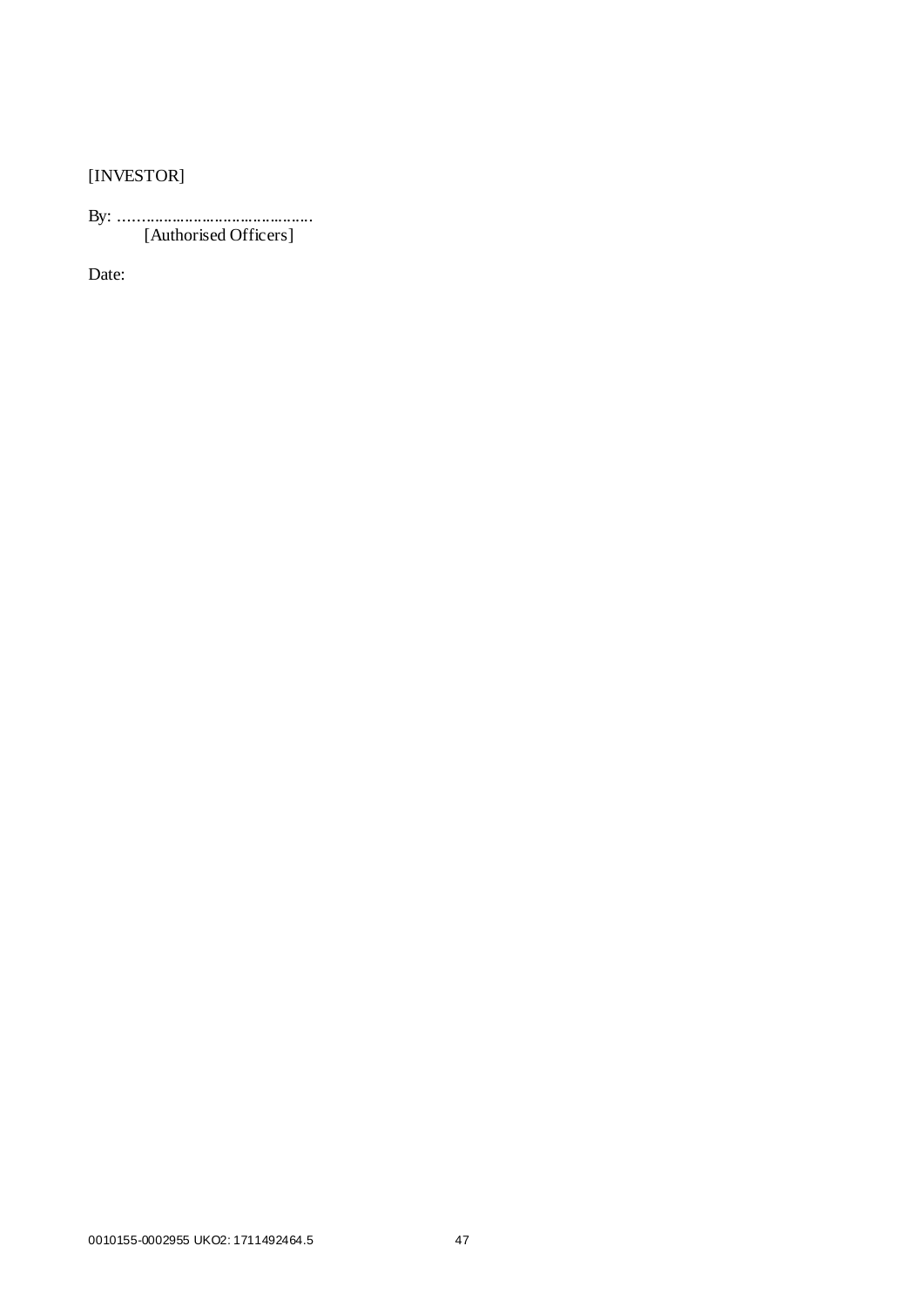## **SCHEDULE 3**

#### <span id="page-51-0"></span>**REGULATIONS CONCERNING THE TRANSFER AND REGISTRATION OF REGISTERED NOTES**

- 1. Registered Notes, each evidencing entitlement to a nominal amount of Notes specified therein, shall be issued in accordance with this Agreement.
- 2. The Registered Notes are transferable in authorised denominations by execution of the form of transfer endorsed under the hand of the transferor or, where the transferor is a corporation, under its common seal or under the hand of two of its officers duly authorised in writing. In this Schedule, **transferor** shall, where the context permits or requires, include joint transferors and be construed accordingly.
- 3. The Registered Note to be transferred must be delivered for registration of transfer to the office of the Registrar or the Transfer Agents, accompanied by such other evidence (including certificates and/or legal opinions) as the Registrar or Transfer Agents may reasonably require to prove the title of the transferor or their right to transfer such Registered Note and his identity and, if the form of transfer is executed by some other person on their behalf or, in the case of the execution of a form of transfer on behalf of a corporation by its officers, the authority of that person or those persons to do so. The signature of the person effecting a transfer of a Registered Note shall conform to any list of duly authorised specimen signatures supplied by the registered Noteholder or be entitled by a recognised bank, notary public or in such other manner as the Transfer Agents or the Registrar may require.
- 4. The executors or administrators of a deceased Noteholder of Registered Notes (not being one of several joint Noteholders) and, in the case of the death of one or more of joint Noteholders, the survivor or survivors of such joint Noteholders shall be the only persons recognised by the Issuer as having any title to such Registered Notes.
- 5. Any person becoming entitled to Registered Notes in consequence of the death or bankruptcy of the Noteholder of such Registered Notes, upon producing such evidence that they hold the position in respect of which they propose to act under this paragraph or of their title as the Transfer Agent or the Registrar may require (including certificates and/or legal opinions), shall be registered as the Noteholder of such Registered Notes or, subject to the preceding paragraphs as to transfer, may transfer such Registered Notes. The Issuer, the Transfer Agent and the Registrar may retain any amount payable upon the Registered Notes to which any person is so entitled until such person shall be so registered or shall duly transfer such Registered Notes.
- 6. Unless otherwise requested by them and agreed by the Issuer, each Noteholder of Notes in registered form shall be entitled to receive only one Registered Note in respect of their holding.
- 7. No Noteholder which has executed a form of proxy in relation to a meeting of holders of Registered Notes may require the transfer of a Note covered by such form of proxy to be registered until the earlier of the conclusion of the meeting and its adjournment for want of a quorum.
- 8. The joint Noteholders of any Registered Note shall be entitled to one Registered Note only in respect of their joint holding which shall, except where they otherwise direct, be delivered to the joint Noteholder whose name appears first in the register of the Noteholders of Registered Notes in respect of the joint holding.
- 9. Where a Noteholder of a Registered Note has transferred part only of their holding comprised therein, there shall be delivered to them a Registered Note (provided that it is in an amount of an authorised denomination) in respect of the balance of such holding.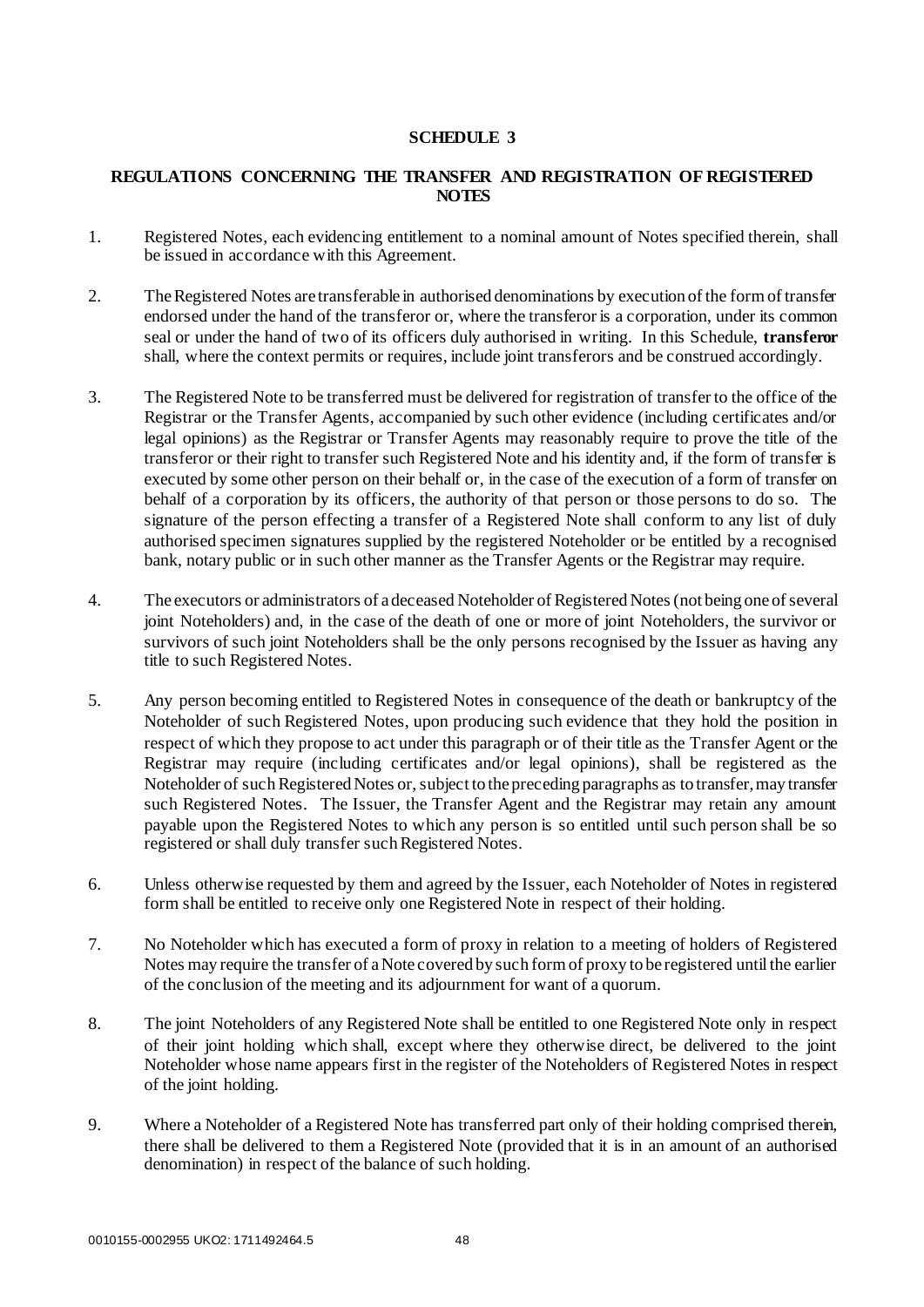- 10. The Issuer, the Transfer Agents and the Registrar shall, save in the case of the issue of replacement Registered Notes, make no charge to the Noteholders for the registration of any holding of Registered Notes or any transfer of Registered Notes or for the issue of any Registered Notes or for the delivery of Registered Notes at the specified office of the Transfer Agents or by uninsured post to the address specified by the Noteholder. If any Noteholder entitled to receive a Registered Note wishes to have it delivered to them otherwise than at the specified office of such Transfer Agents or the Registrar, such delivery shall be made upon their written consent to the Registrar, at their risk and (except where sent by uninsured post to the address specified by the Noteholder) at their expense.
- 11. Each Transfer Agent or the Registrar will within three business days (being for this purpose a day on which banks are open for business in the city where the specified office of the Registrar or, as the case may be, the relevant Transfer Agent is located) of a request to effect a transfer of a Registered Note (or within 60 days if the transfer is of a Registered Note represented by a Registered Global Note where such Registered Note is to be represented by a Definitive Registered Note) deliver at its specified office to the transferee or despatch by uninsured post (at the risk of the transferee) to such address as the transferee may request, a new Registered Note in respect of the Registered Note transferred. Upon transfer of Registered Notes which bear the restrictive legend, the Registrar shall deliver only Registered Notes that bear the restrictive legend unless the conditions for removal of such legend have been satisfied. Upon transfer of Registered Notes which do not bear the restrictive legend, the Registrar shall deliver Registered Notes that do not bear the restrictive legend unless the conditions for delivering in such circumstances Registered Notes that bear the restrictive legend have been satisfied.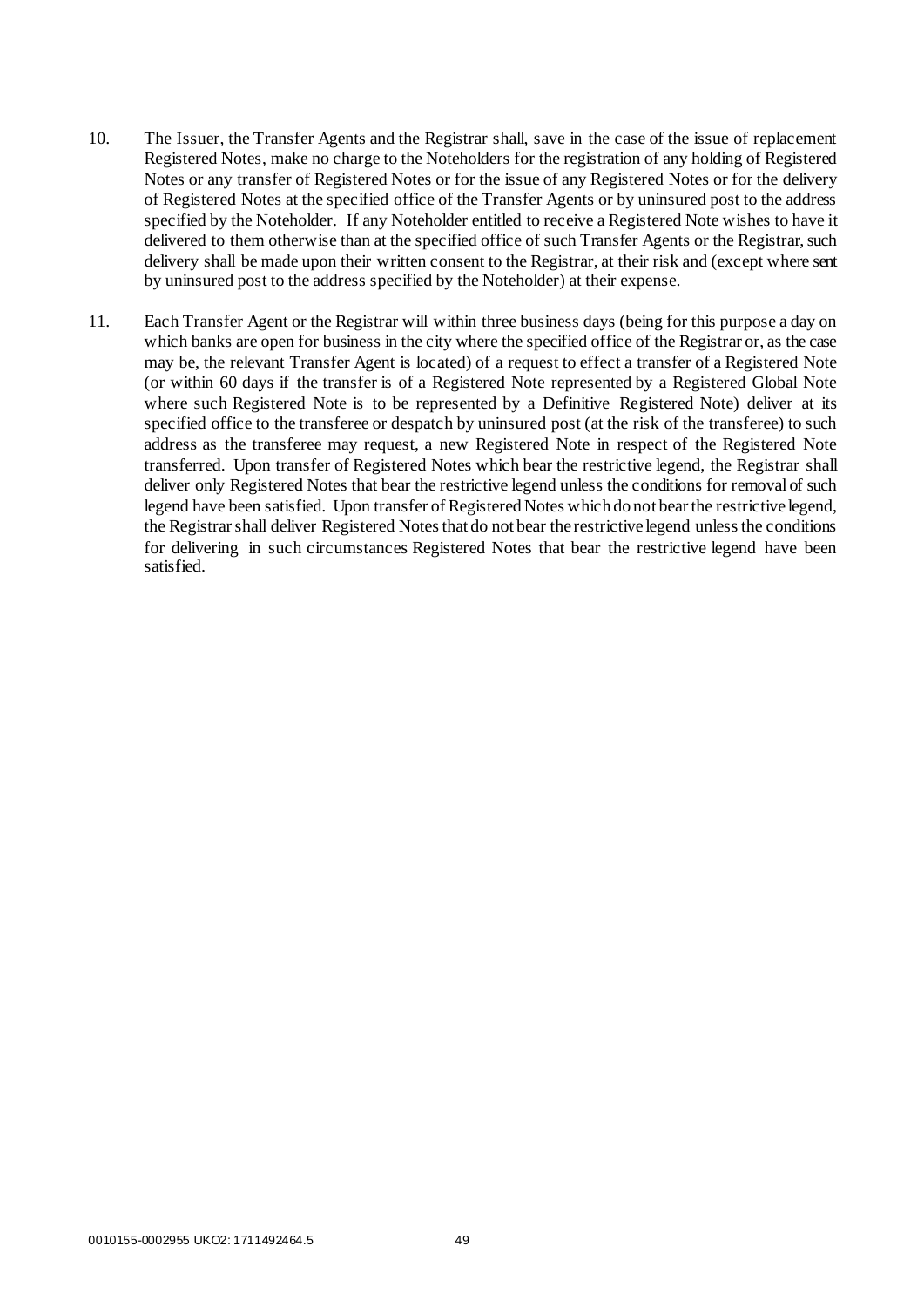#### **SCHEDULE 4**

#### **FORM OF PUT NOTICE**

## **STATKRAFT AS**

[*title of relevant Series of Notes*]

<span id="page-53-0"></span>By depositing this duly completed Notice with any Paying Agent for the above Series of Notes (the **Notes**) the undersigned holder of such Notes surrendered with this Notice and referred to below irrevocably exercises its option to have such Notes redeemed in accordance with Condition 7(f) on [*redemption date*].

This Notice relates to Notes in the aggregate nominal amount of ................................................................... bearing the following serial numbers:

......................................................................................................................................................................... ..................................................................................................................................................................... .... .........................................................................................................................................................................

If the Notes referred to above are to be returned (1) to the undersigned under subclause 12.4 of the Agency Agreement, they should be returned by post to:

......................................................................................................................................................................... ......................................................................................................................................................................... ............................................................................................................................. ............................................

## **Payment Instructions**

Please make payment in respect of the above-mentioned Notes by [cheque posted to the above address/transfer to the following bank account] (2):

| Bank:                                       |                                |
|---------------------------------------------|--------------------------------|
| <b>Branch Address:</b>                      |                                |
| <b>Branch Code:</b>                         |                                |
| <b>Account Number:</b>                      |                                |
| Signature of holder:                        |                                |
| [To be completed by recipient Paying Agent] | Duly authorised on behalf of [ |
|                                             |                                |
| [Signature and stamp of Paying Agent]       |                                |
| At its office at:                           |                                |
| On:                                         |                                |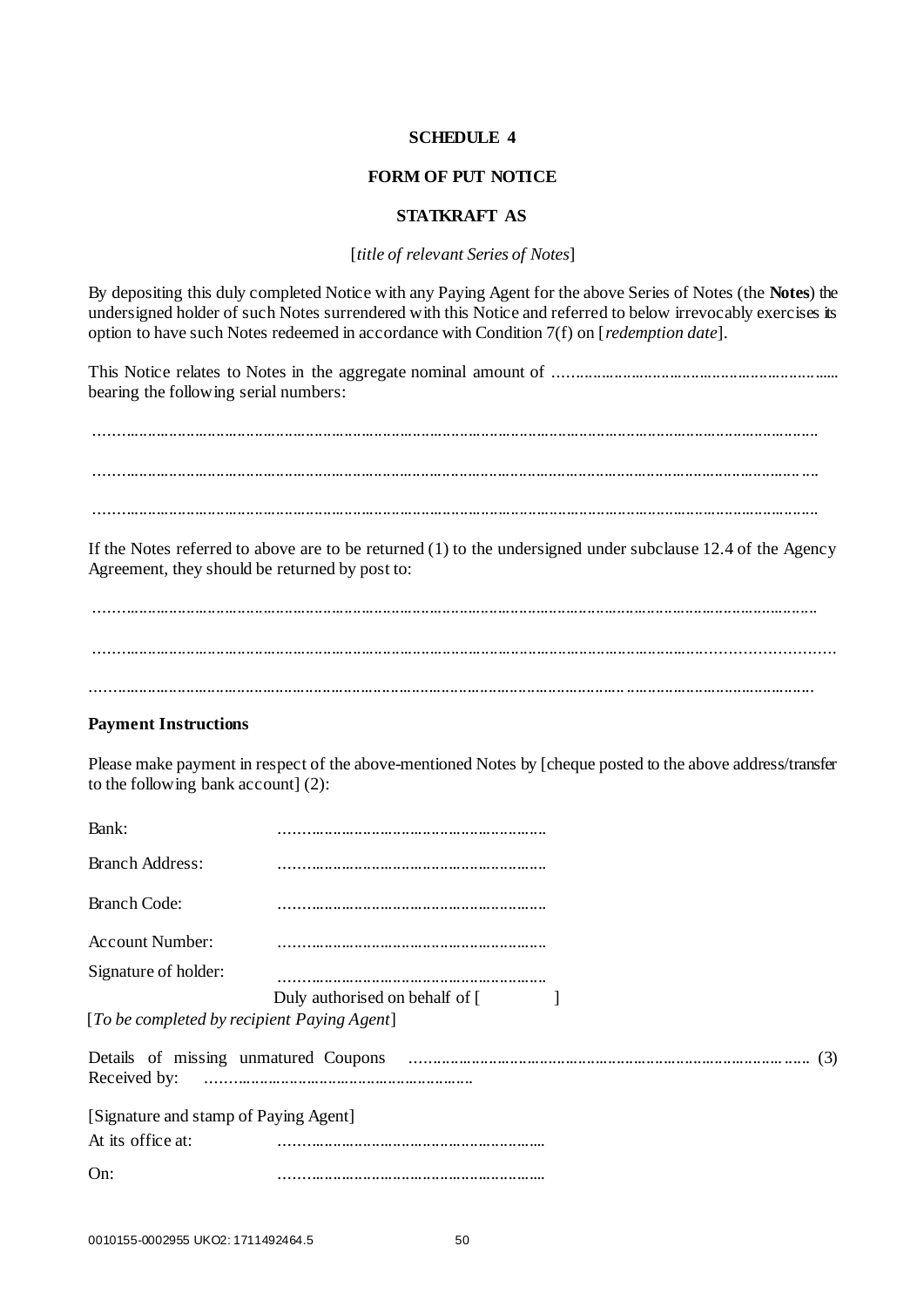#### **Notes**

- (1) The Agency Agreement provides that Notes so returned will be sent by post, uninsured and at the risk of the Noteholder, unless the Noteholder otherwise requests and pays the costs of such insurance to the relevant Paying Agent at the time of depositing the Note referred to above.
- (2) Delete as applicable.
- (3) Only relevant for Fixed Rate Bearer Notes in definitive form.
- N.B. The Paying Agent with whom the above-mentioned Notes are deposited will not in any circumstances be liable to the depositing Noteholder or any other person for any loss or damage arising from any act, default or omission of such Paying Agent in relation to the said Notes or any of them unless such loss or damage was caused by the fraud or gross negligence of such Paying Agent or its directors, officers or employees.

This Put Notice is not valid unless all of the paragraphs requiring completion are duly completed. Once validly given this Put Notice is irrevocable except in the circumstances set out in subclause 12.4 of the Agency Agreement.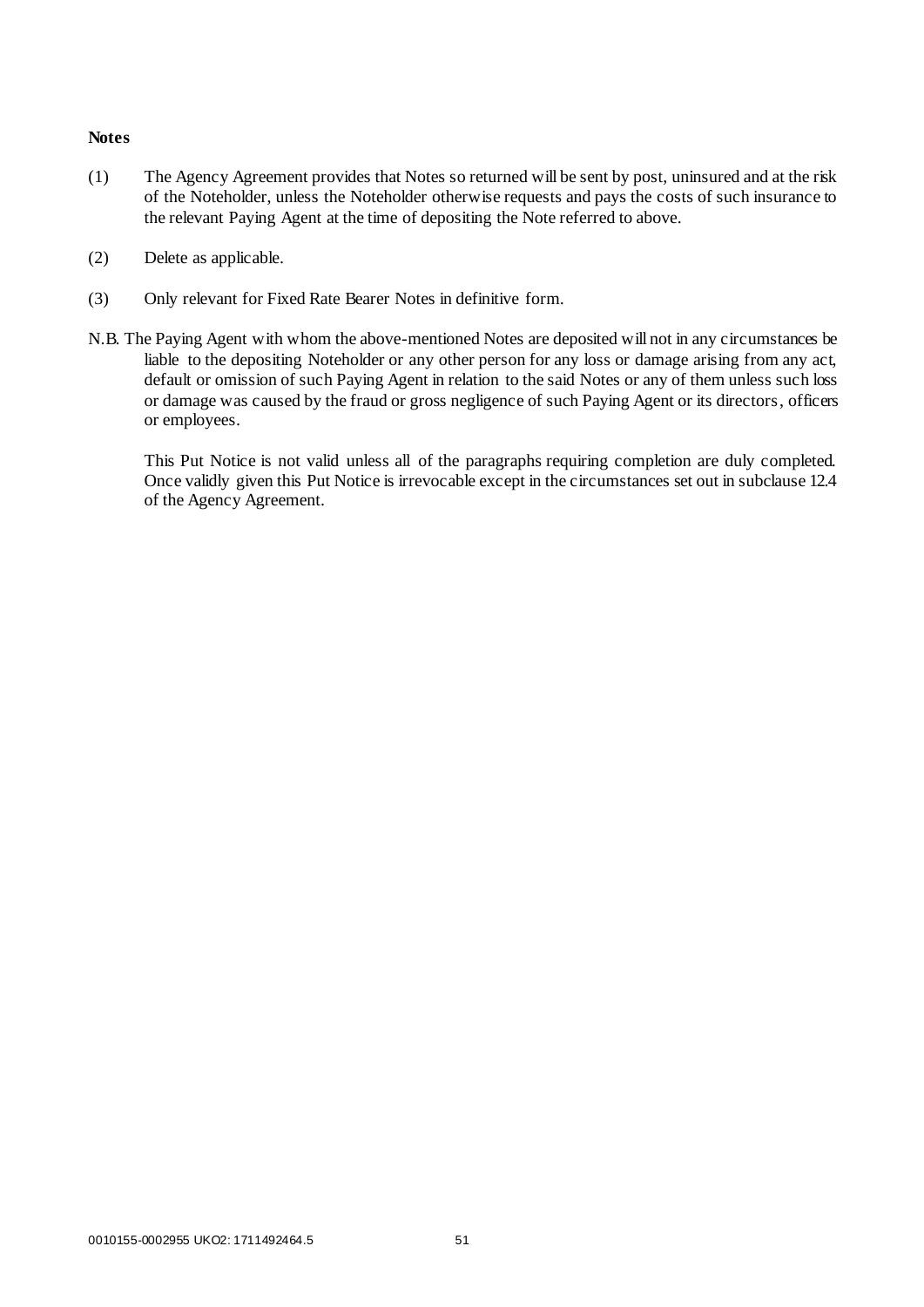#### **SCHEDULE 5**

#### <span id="page-55-0"></span>**FORM OF CERTIFICATE FOR EXCHANGE OF TRANSFER FROM REGULATION S GLOBAL NOTE TO RESTRICTED GLOBAL NOTE**

#### **(exchanges or transfers pursuant to Clause 4.4 of the Agency Agreement)**

Citibank Europe plc (the **Registrar**) Attention: Agency & Trust Department

> Statkraft AS (the **Issuer**) [*describe Notes*] (the **Notes**)

Reference is hereby made to the Agency Agreement dated 28 March 2022 (the **Agency Agreement**) and made between *inter alia* the Issuer, Citibank, N.A. as Principal Paying Agent and Citibank Europe plc as Registrar. Capitalised terms used but not defined herein shall have the meaning given to them in the Agency Agreement.

This letter relates to [*currency amount*] nominal amounts of Notes which are held as a beneficial interest in the Regulation S Global Note (CUSIP No. ) with [Euroclear] [Clearstream, Luxembourg]<sup>1</sup> in the name of [*transferor*] (the **Transferor**). The Transferor has requested an exchange or transfer of such beneficial interest in the Notes for an interest in the Restricted Global Note (CUSIP No. ).

In connection with such request, and in respect of such Notes, the Transferor hereby certifies that such Notes are being transferred in accordance with Rule 144A under the United States Securities Act (**Rule 144A**) to a transferee that the Transferor reasonably believes is purchasing the Notes for its own account or to an account with respect to which the transferee exercises sole investment discretion and the transferee and any such account is a **qualified institutional buyer** within the meaning of Rule 144A, in each case in a transaction meeting the requirements of Rule 144A and in accordance with any applicable securities laws of any state of the United States or any other jurisdiction.

This certificate and the statement contained herein are made for your benefit and the benefit of the Issuer and the Principal Paying Agent.

[*Insert name of Transferor*]

By:

.

Name: Title: Dated: cc:

Statkraft AS

<sup>&</sup>lt;sup>1</sup> Select appropriate depositary.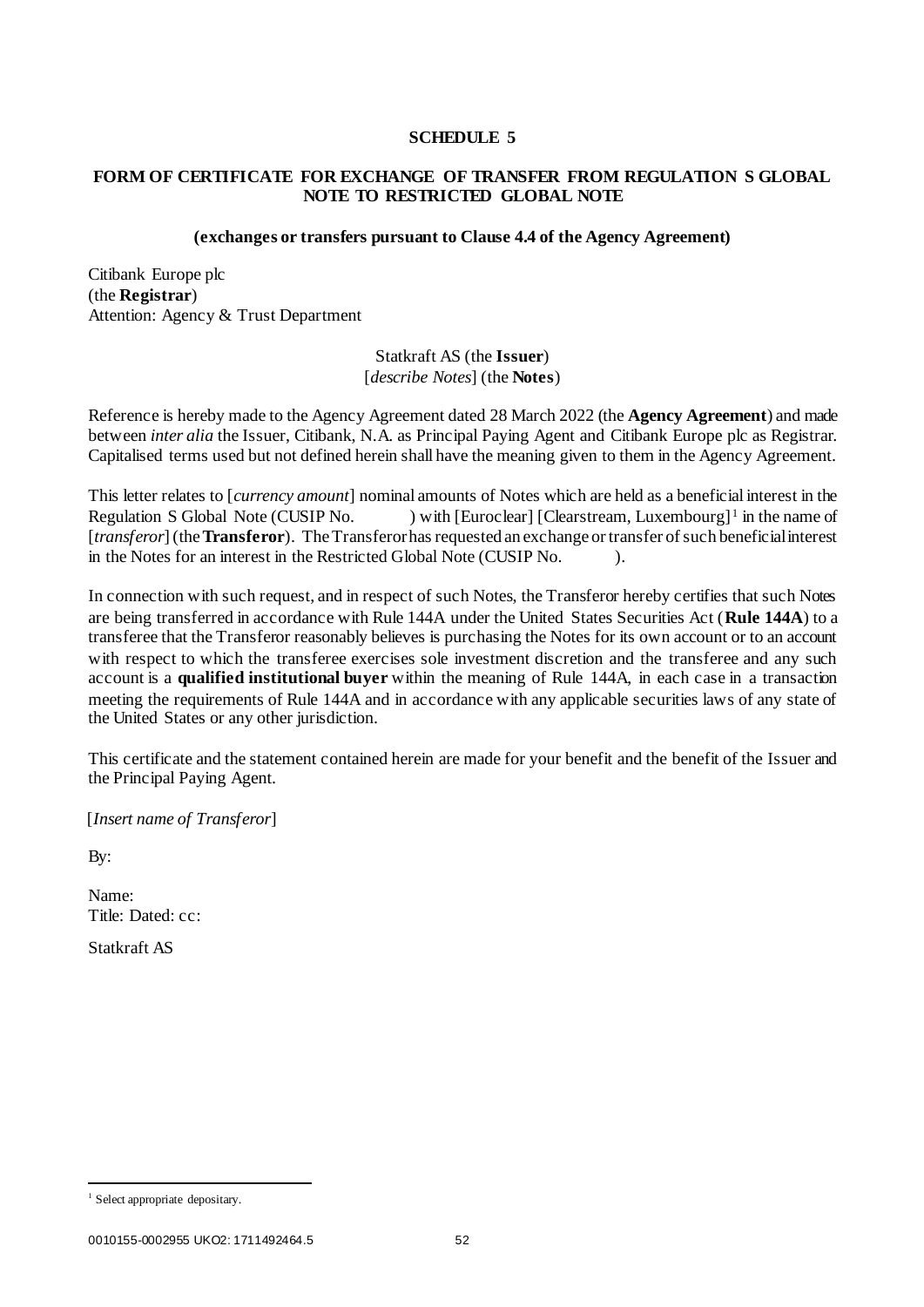## **SCHEDULE 6**

## <span id="page-56-0"></span>**FORM OF CERTIFICATE FOR EXCHANGE OR TRANSFER FROM RESTRICTED GLOBAL NOTE TO REGULATION S GLOBAL NOTE WHEN THE NOTE IS A "RESTRICTED SECURITY" WITHIN THE MEANING OF RULE 144 UNDER THE SECURITIES ACT**

#### **(exchanges or transfers pursuant to Clause 4.3 of the Agency Agreement)**

**Citibank Europe plc** (the **Registrar**) Attention: Agency & Trust Department

> Statkraft AS (the **Issuer**) [*describe Notes*] (the **Notes**)

Reference is hereby made to the Agency Agreement dated as of 28 March 2022 (the **Agency Agreement**) and made between, *inter alia*, the Issuer, Citibank, N.A. as Principal Paying Agent and Citibank Europe plc as Registrar. Capitalised terms used but not defined herein shall have the meaning given to them in the Agency Agreement.

This letter relates to [*currency amount*] nominal amount of Notes which are held as a beneficial interest in the Restricted Global Note (CUSIP No. ) with DTC in the name of [*transferor*] (the **Transferor**). The Transferor has requested an exchange or transfer of such beneficial interest for an interest in the Regulation S Global Note (CUSIP No. ) to be held immediately after such transfer only with [Euroclear] [Clearstream, Luxembourg]<sup>2</sup> (Common Code No. ) through DTC.

In connection with such request and in respect of such Notes, the Transferor hereby certifies that such exchange or transfer has been effected in accordance with the transfer restrictions set forth in the Notes and pursuant to and in accordance with Regulation S under the United States Securities Act of 1933, as amended (the **Securities Act**), and accordingly the Transferor hereby certifies that:

- 1. the offer of the Notes was not made to a person in the United States;
- 2. the transaction was executed in, on or through the facilities of a designated offshore securities market and neither the Transferor nor any person acting on our behalf knows that the transaction was prearranged with a buyer in the United States;
- 3. no directed selling efforts have been made in contravention of the requirement of Rule 903(b) or 904(b) of Regulation S, as applicable; and
- 4. the transaction is not part of a plan or scheme to evade the registration requirements of the Securities Act.

This certificate and the statements contained herein are made for your benefit and the benefit of the Issuer and the Principal Paying Agent.

[insert name of Transferor]

By:

.

Name:

<sup>&</sup>lt;sup>2</sup> Select appropriate depositary.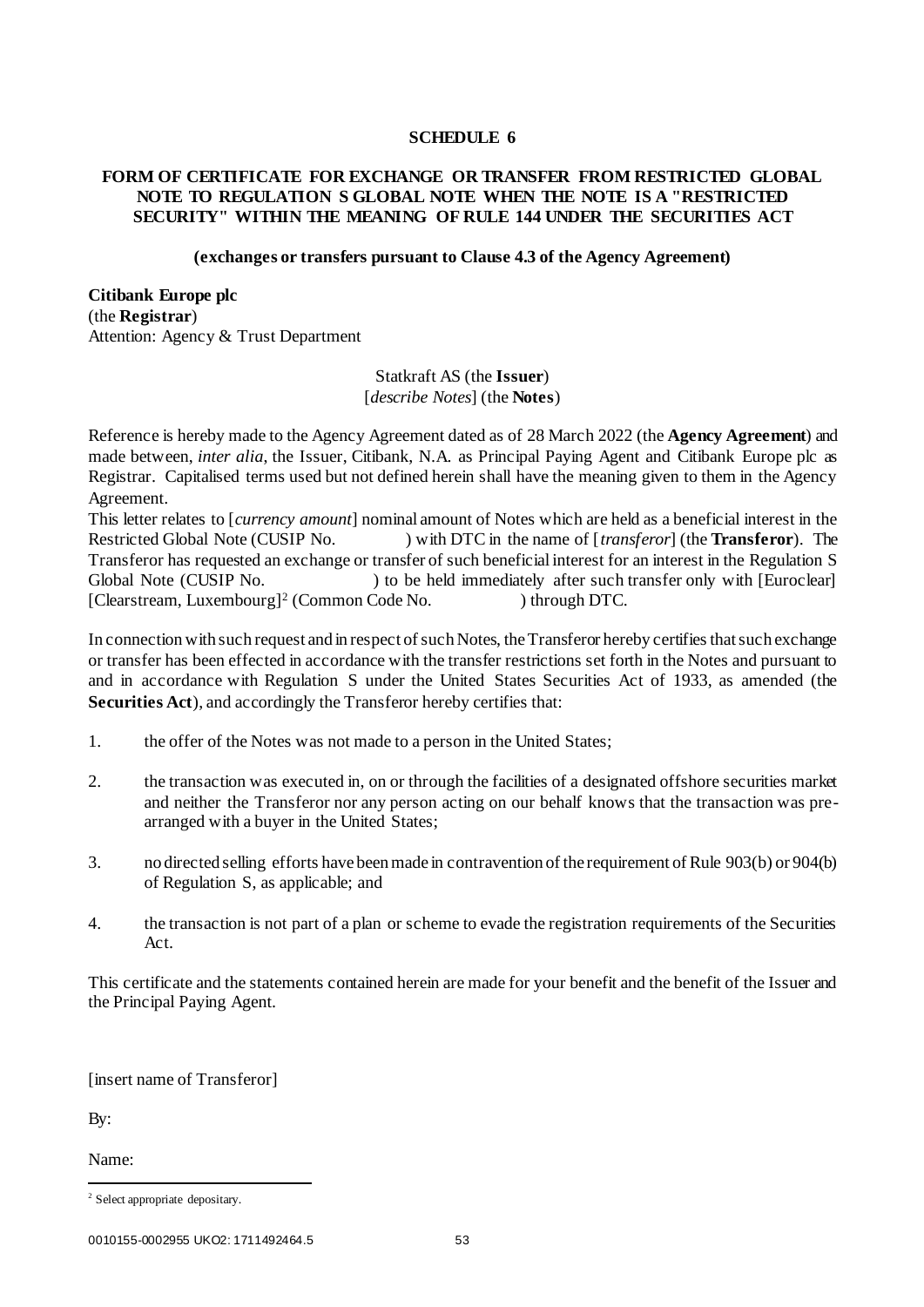Title:

Dated: cc:

Statkraft AS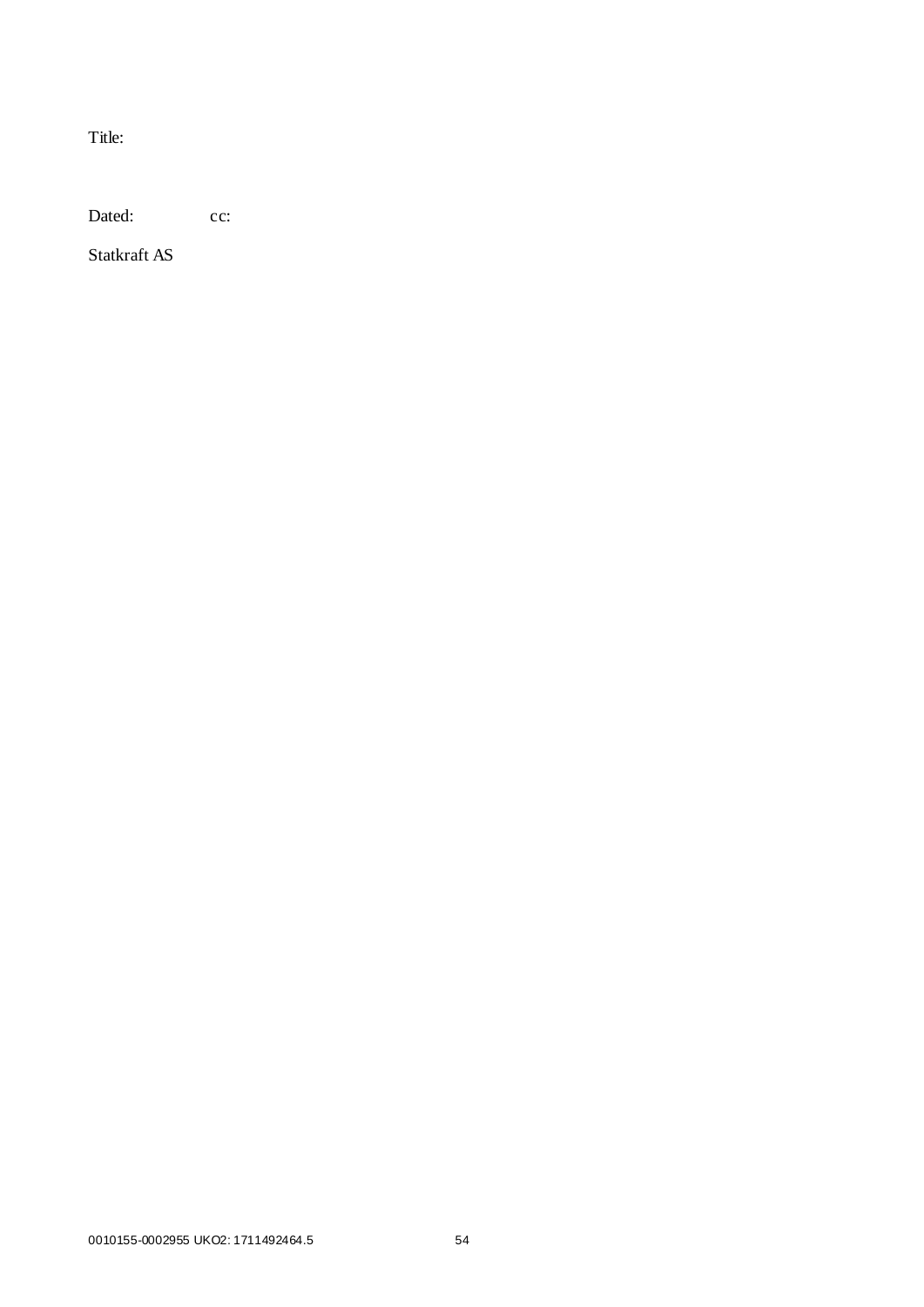## **SCHEDULE 7**

## <span id="page-58-0"></span>**FORM OF CERTIFICATE FOR EXCHANGE OR TRANSFER FROM RESTRICTED GLOBAL NOTE TO REGULATION S GLOBAL NOTE WHEN THE NOTE IS NO LONGER A "RESTRICTED SECURITY" WITHIN THE MEANING OF RULE 144 UNDER THE SECURITIES ACT**

#### **(exchanges or transfers pursuant to Clause 4.3 of the Agency Agreement)**

Citibank Europe plc (the **Registrar**) Attention: Agency & Trust Department

## Statkraft AS (the **Issuer**) [*describe Notes*] (the **Notes**)

Reference is hereby made to the Agency Agreement dated 28 March 2022 (the **Agency Agreement**) and made between, *inter alia*, the Issuer, Citibank, N.A. as Principal Paying Agent (the **Principal Paying Agent**) and the Registrar. Capitalised terms used but not defined herein shall have the meaning given to them in the Agency Agreement.

This letter relates to [*currency amount*] nominal amount of Notes which are held as a beneficial interest in the Restricted Global Note (CUSIP No. ) with DTC in the name of [*transferor*] (the **Transferor**). The Transferor has requested an exchange or transfer of such beneficial interest for an interest in the Regulations Global Note (CUSIP No. ) to be held with [Euroclear] [Clearstream, Luxembourg]<sup>3</sup> (Common Code No. ).

In connection with such request and in respect of such Notes, the Transferor hereby certifies that such exchange or transfer has been effected in accordance with the transfer restrictions set forth in the Notes; and

- 1. that, with respect to transfers made in reliance on Regulation S under the United States Securities Act of 1933, as amended (the **Securities Act**):
	- (a) the offer of the Notes was not made to a person in the United States;
	- (b) the transaction was executed in, on or through the facilities of a designated offshore securities market and neither the Transferor nor any person acting on our behalf knows that the transaction was pre-arranged with a buyer in the United States;
	- (c) no directed selling efforts have been made in contravention of the requirement of Rule 903(b) or 904(b) of Regulation S, as applicable; and
	- (d) the transaction is not part of a plan or scheme to evade the registration requirements of the Securities Act.

or;

.

2. that, with respect to transfers made in reliance on Rule 144 under the Securities Act, the Notes are not **restricted securities**within the meaning of Rule 144 under the Securities Act and are being transferred in a transaction permitted by Rule 144 under the Securities Act.

<sup>&</sup>lt;sup>3</sup> Select appropriate depositary.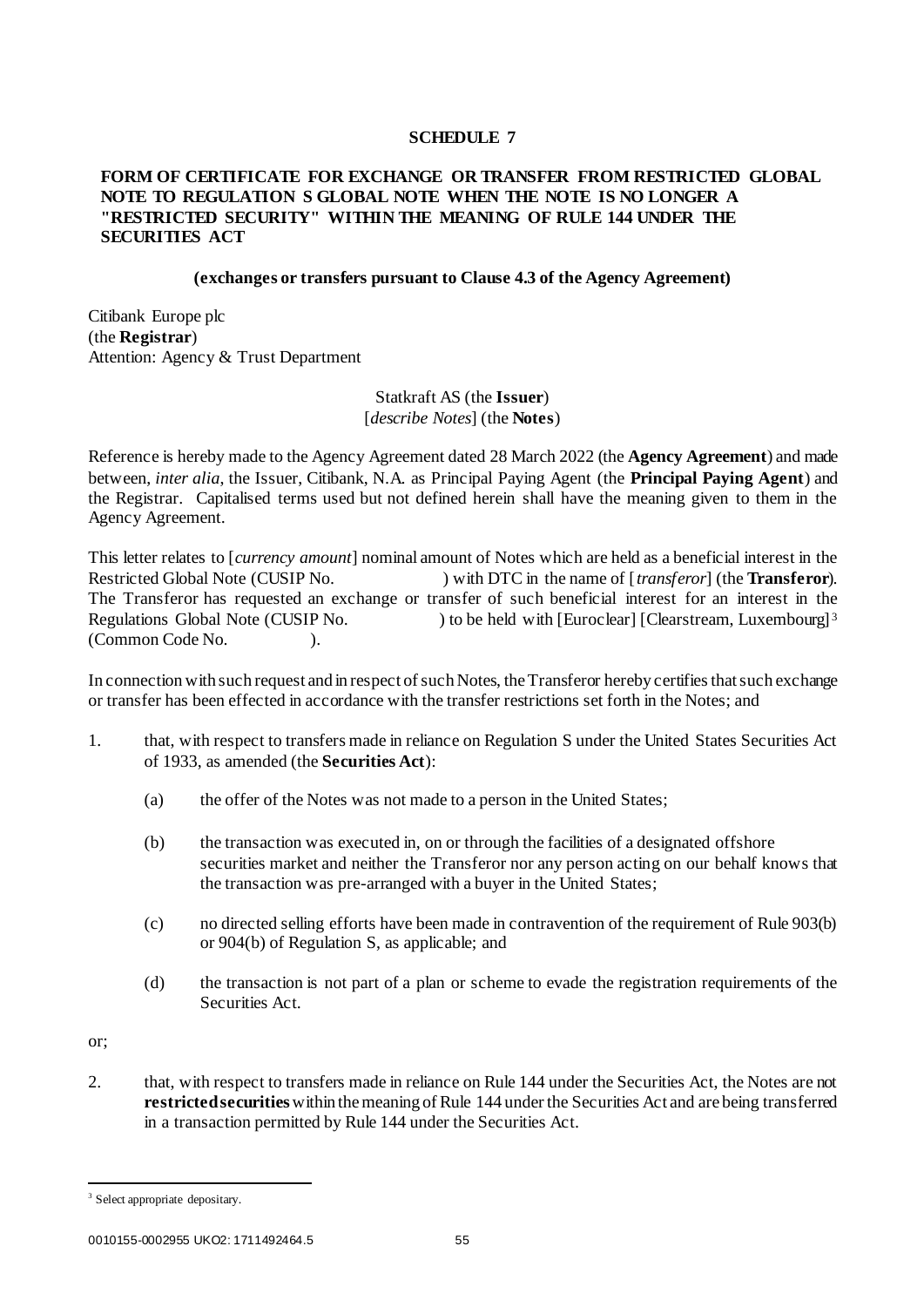This certificate and the statements contained herein are made for your benefit and the benefit of the Issuer and the Principal Paying Agent.

[*insert name of Transferor*]

By:

Name: Title:

Dated:

cc: Statkraft AS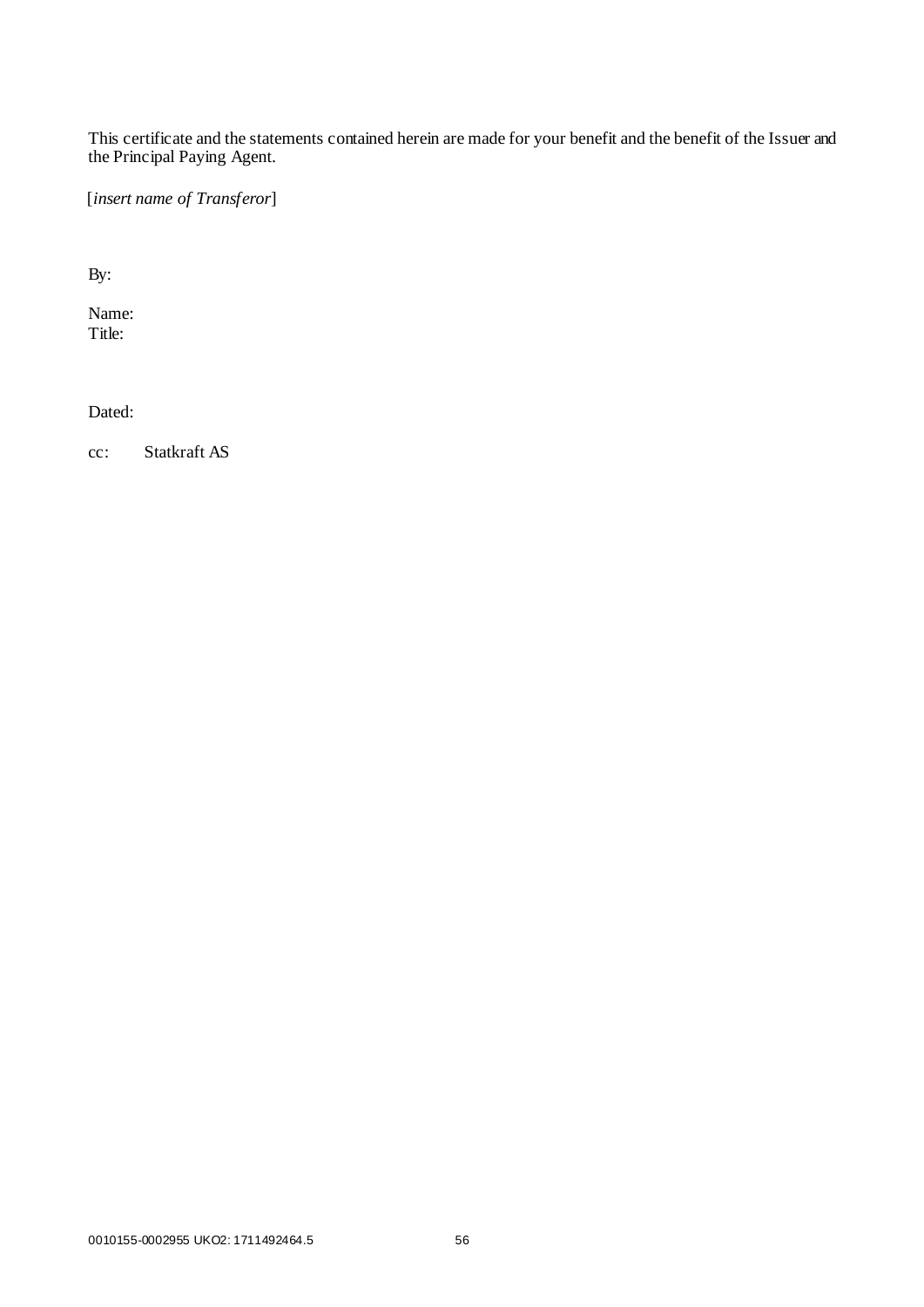## **SCHEDULE 8**

#### **ADDITIONAL DUTIES OF THE PRINCIPAL PAYING AGENT**

<span id="page-60-0"></span>In relation to each Series of Notes that are NGNs, the Principal Paying Agent will comply with the following provisions:

- 1. The Principal Paying Agent will inform each of Euroclear and Clearstream, Luxembourg (the **ICSDs**), through the common service provider appointed by the ICSDs to service the Notes (the **CSP**), of the initial issue outstanding amount (**IOA**) for each Tranche on or prior to the relevant Issue Date.
- 2. If any event occurs that requires a mark up or mark down of the records which an ICSD holds for its customers to reflect such customers' interest in the Notes, the Principal Paying Agent will (to the extent known to it) promptly provide details of the amount of such mark up or mark down, together with a description of the event that requires it, to the ICSDs (through the **CSP**) to ensure that the IOA of the Notes (in the case of NGNs) remains at all times accurate.
- 3. The Principal Paying Agent will at least once every month perform a reconciliation process with the ICSDs (through the CSP) with respect to the IOA for the Notes and will promptly inform the ICSDs (through the CSP) of any discrepancies.
- 4. The Principal Paying Agent will promptly assist the ICSDs (through the CSP) in resolving any discrepancy identified in the IOA of the Notes (in the case of NGNs).
- 5. The Principal Paying Agent will promptly provide to the ICSDs (through the CSP) details of all amounts paid by it under the Notes (or, where the Notes provide for delivery of assets other than cash, of the assets so delivered).
- 6. The Principal Paying Agent will (to the extent known to it) promptly provide to the ICSDs (through the CSP) notice of any changes to the Notes that will affect the amount of, or date for, any payment due under the Notes.
- 7. The Principal Paying Agent will (to the extent known to it) promptly provide to the ICSDs (through the CSP) copies of all information that is given to the holders of the Notes.
- 8. The Principal Paying Agent will promptly pass on to the Issuer all communications it receives from the ICSDs directly or through the CSP relating to the Notes.
- <span id="page-60-1"></span>9. The Principal Paying Agent will (to the extent known to it) promptly notify the ICSDs (through the CSP) of any failure by the Issuer to make any payment or delivery due under the Notes when due.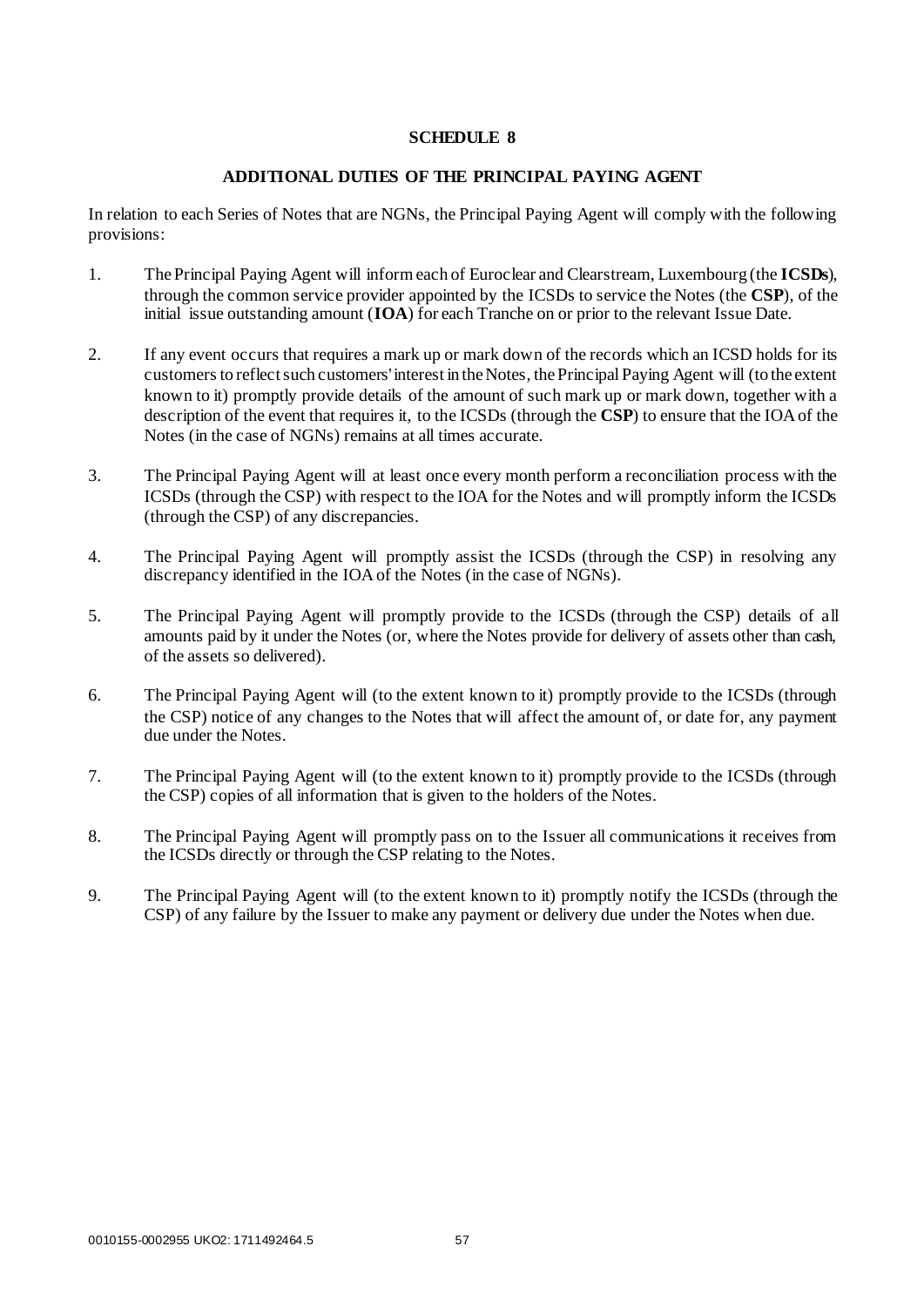## **SIGNATORIES**

**The Issuer** 

**STATKRAFT AS** By / (- y By: André Halle Julia

The Principal Paying Agent and Exchange Agent

CITIBANK, N.A.

By:

The Registrar, the other Paying Agent and Transfer Agent

**CITIBANK EUROPE PLC** 

By:

The Trustee

CITICORP TRUSTEE COMPANY LIMITED

By: